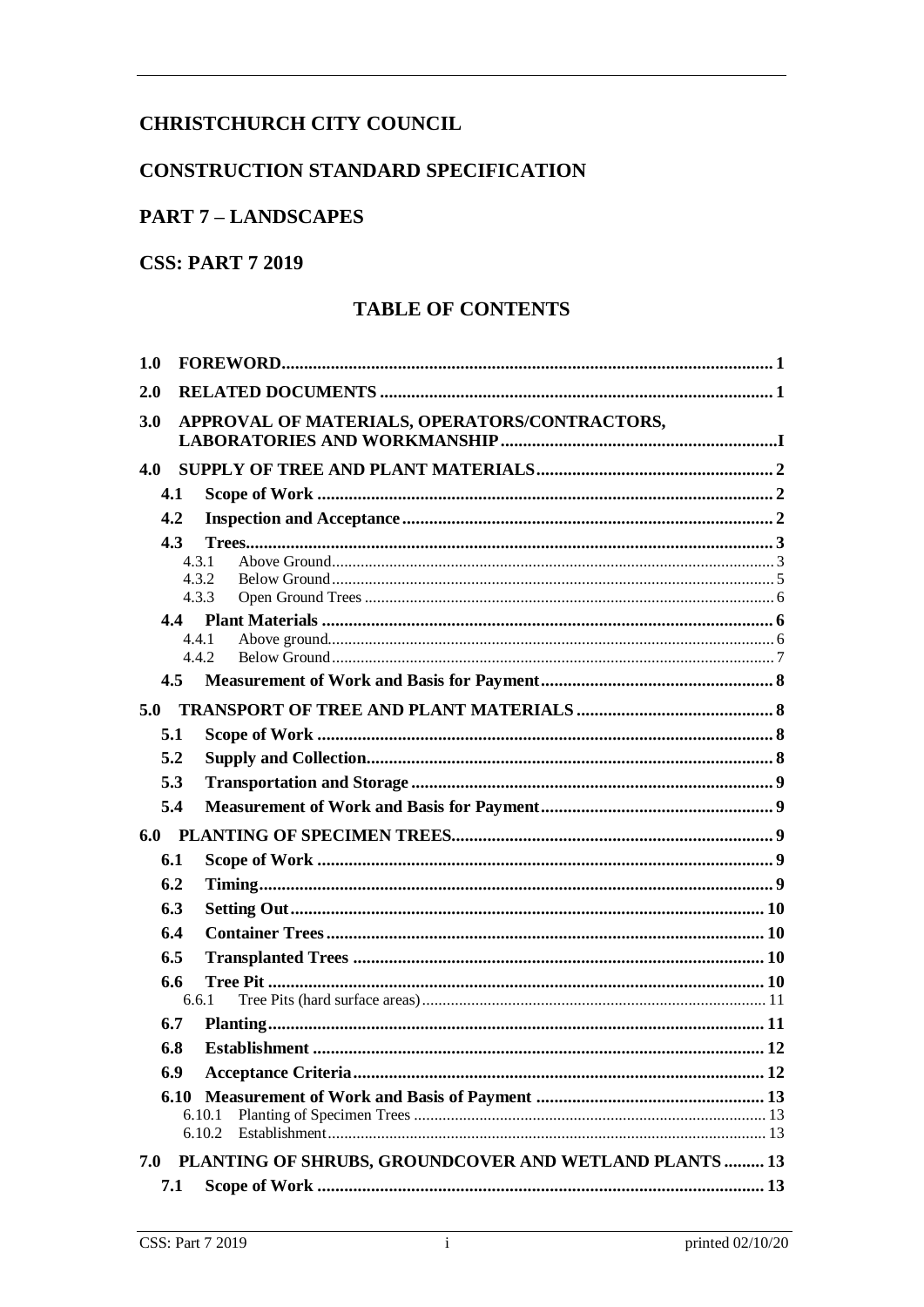|     | 7.2            |                                                                                                                                                     |  |  |  |  |  |
|-----|----------------|-----------------------------------------------------------------------------------------------------------------------------------------------------|--|--|--|--|--|
|     | 7.3            |                                                                                                                                                     |  |  |  |  |  |
|     | 7.4            |                                                                                                                                                     |  |  |  |  |  |
|     | 7.5            |                                                                                                                                                     |  |  |  |  |  |
|     | 7.6            |                                                                                                                                                     |  |  |  |  |  |
|     | 7.7            |                                                                                                                                                     |  |  |  |  |  |
|     | 7.8            |                                                                                                                                                     |  |  |  |  |  |
|     | 7.9            |                                                                                                                                                     |  |  |  |  |  |
|     | 7.10           |                                                                                                                                                     |  |  |  |  |  |
|     |                |                                                                                                                                                     |  |  |  |  |  |
|     |                | 7.11.1                                                                                                                                              |  |  |  |  |  |
|     |                | 7.11.2<br>7.11.3                                                                                                                                    |  |  |  |  |  |
|     |                |                                                                                                                                                     |  |  |  |  |  |
| 8.0 |                |                                                                                                                                                     |  |  |  |  |  |
|     | 8.1            |                                                                                                                                                     |  |  |  |  |  |
|     | 8.2            |                                                                                                                                                     |  |  |  |  |  |
|     | 8.3<br>8.3.1   |                                                                                                                                                     |  |  |  |  |  |
|     |                | Decomposed Tree Chip, Cambium Grade Bark, Bark Nuggets, Crushed Shell, Other                                                                        |  |  |  |  |  |
|     | 8.3.2          |                                                                                                                                                     |  |  |  |  |  |
|     | 8.3.3          |                                                                                                                                                     |  |  |  |  |  |
|     | 8.4            |                                                                                                                                                     |  |  |  |  |  |
|     | 8.5            |                                                                                                                                                     |  |  |  |  |  |
|     | 8.5.1<br>8.5.2 | Decomposed Tree Chip, Cambium Grade Bark, Crushed Shell, Other Medium 19<br>Wool Mulch, Other Matting Type Mulches, and Cardboard or Paper Mats  19 |  |  |  |  |  |
|     | 8.6            |                                                                                                                                                     |  |  |  |  |  |
|     | 8.6.1          | Decomposed Tree Chip, Cambium Grade Bark, Crushed Shell, Other Medium 20                                                                            |  |  |  |  |  |
|     | 8.6.2          |                                                                                                                                                     |  |  |  |  |  |
|     | 8.6.3<br>8.6.4 |                                                                                                                                                     |  |  |  |  |  |
|     |                |                                                                                                                                                     |  |  |  |  |  |
| 9.0 |                |                                                                                                                                                     |  |  |  |  |  |
|     | 9.1            |                                                                                                                                                     |  |  |  |  |  |
|     | 9.2            |                                                                                                                                                     |  |  |  |  |  |
|     | 9.3            |                                                                                                                                                     |  |  |  |  |  |
|     | 9.4            |                                                                                                                                                     |  |  |  |  |  |
|     | 9.5            |                                                                                                                                                     |  |  |  |  |  |
|     |                |                                                                                                                                                     |  |  |  |  |  |
|     | 10.1           |                                                                                                                                                     |  |  |  |  |  |
|     | 10.2           |                                                                                                                                                     |  |  |  |  |  |
|     |                |                                                                                                                                                     |  |  |  |  |  |
|     |                |                                                                                                                                                     |  |  |  |  |  |
|     |                |                                                                                                                                                     |  |  |  |  |  |
|     |                |                                                                                                                                                     |  |  |  |  |  |
|     |                |                                                                                                                                                     |  |  |  |  |  |
|     |                |                                                                                                                                                     |  |  |  |  |  |
|     |                |                                                                                                                                                     |  |  |  |  |  |
|     |                |                                                                                                                                                     |  |  |  |  |  |
|     |                |                                                                                                                                                     |  |  |  |  |  |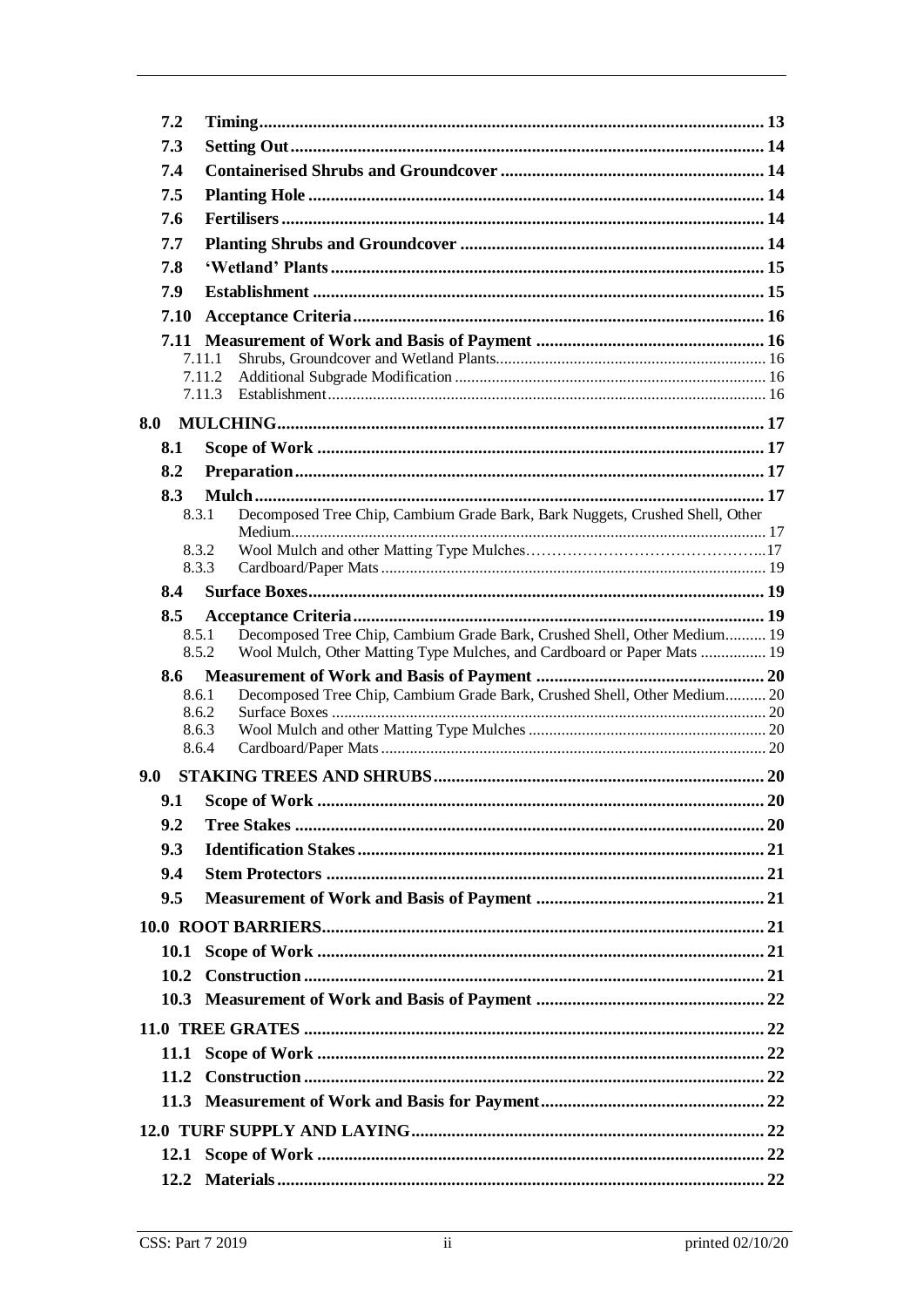|             | 12.8.1           |  |  |  |  |
|-------------|------------------|--|--|--|--|
|             | 12.8.2           |  |  |  |  |
|             | 12.8.3           |  |  |  |  |
|             | 12.8.4           |  |  |  |  |
|             |                  |  |  |  |  |
|             |                  |  |  |  |  |
| 13.2        |                  |  |  |  |  |
|             |                  |  |  |  |  |
| 13.4        |                  |  |  |  |  |
|             |                  |  |  |  |  |
| 13.6        |                  |  |  |  |  |
| 13.7        |                  |  |  |  |  |
| <b>13.8</b> |                  |  |  |  |  |
|             |                  |  |  |  |  |
|             | 13.9.1           |  |  |  |  |
|             | 13.9.2           |  |  |  |  |
|             | 13.9.3           |  |  |  |  |
|             | 13.9.4           |  |  |  |  |
|             | 13.9.5<br>13.9.6 |  |  |  |  |
|             | 13.9.7           |  |  |  |  |
|             |                  |  |  |  |  |
|             |                  |  |  |  |  |
|             |                  |  |  |  |  |
|             |                  |  |  |  |  |
|             |                  |  |  |  |  |
|             | 14.3.2           |  |  |  |  |
|             | 14.3.3           |  |  |  |  |
|             | 14.3.4           |  |  |  |  |
|             |                  |  |  |  |  |
| 14.5        |                  |  |  |  |  |
|             |                  |  |  |  |  |
|             | 14.6.1           |  |  |  |  |
|             | 14.6.2           |  |  |  |  |
|             |                  |  |  |  |  |
|             | 14.7.1           |  |  |  |  |
|             | 14.7.2<br>14.7.3 |  |  |  |  |
|             |                  |  |  |  |  |
| 14.9        |                  |  |  |  |  |
|             |                  |  |  |  |  |
|             |                  |  |  |  |  |
|             |                  |  |  |  |  |
|             |                  |  |  |  |  |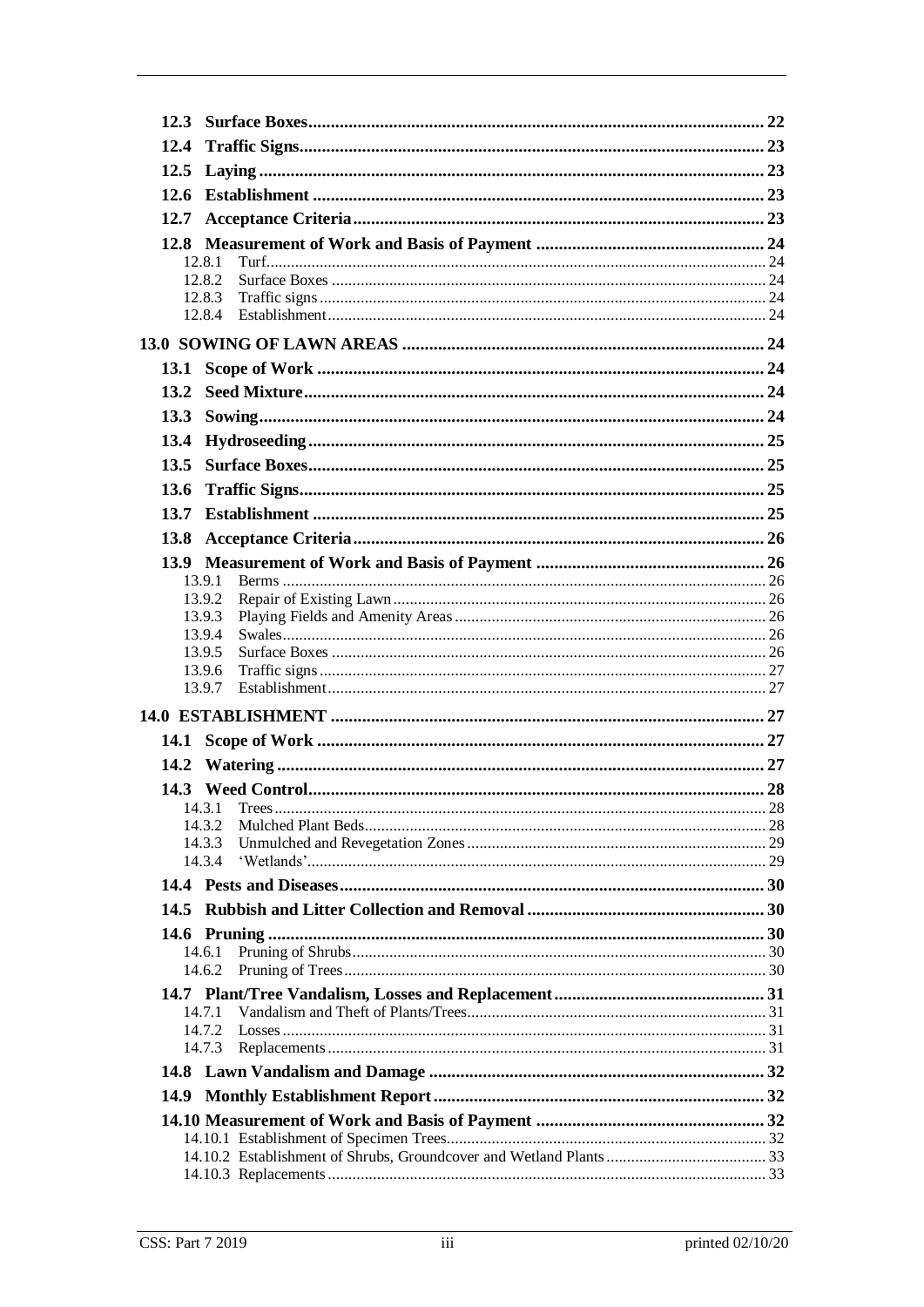#### COPYRIGHT © CHRISTCHURCH CITY COUNCIL, 2019

The information contained in this document (other than information or images that have been credited to a third party) may be reproduced subject to inclusion of acknowledgement of the source, and provided that no commercial usage or sale of the material occurs. Reproduction for commercial usage or sale requires prior written permission from Christchurch City Council. Copyright in information or images that have been credited to a third party remains that of the credited person or company. Reproduction of any credited image will require the permission of that third party. Contact details may be sought from Christchurch City Council.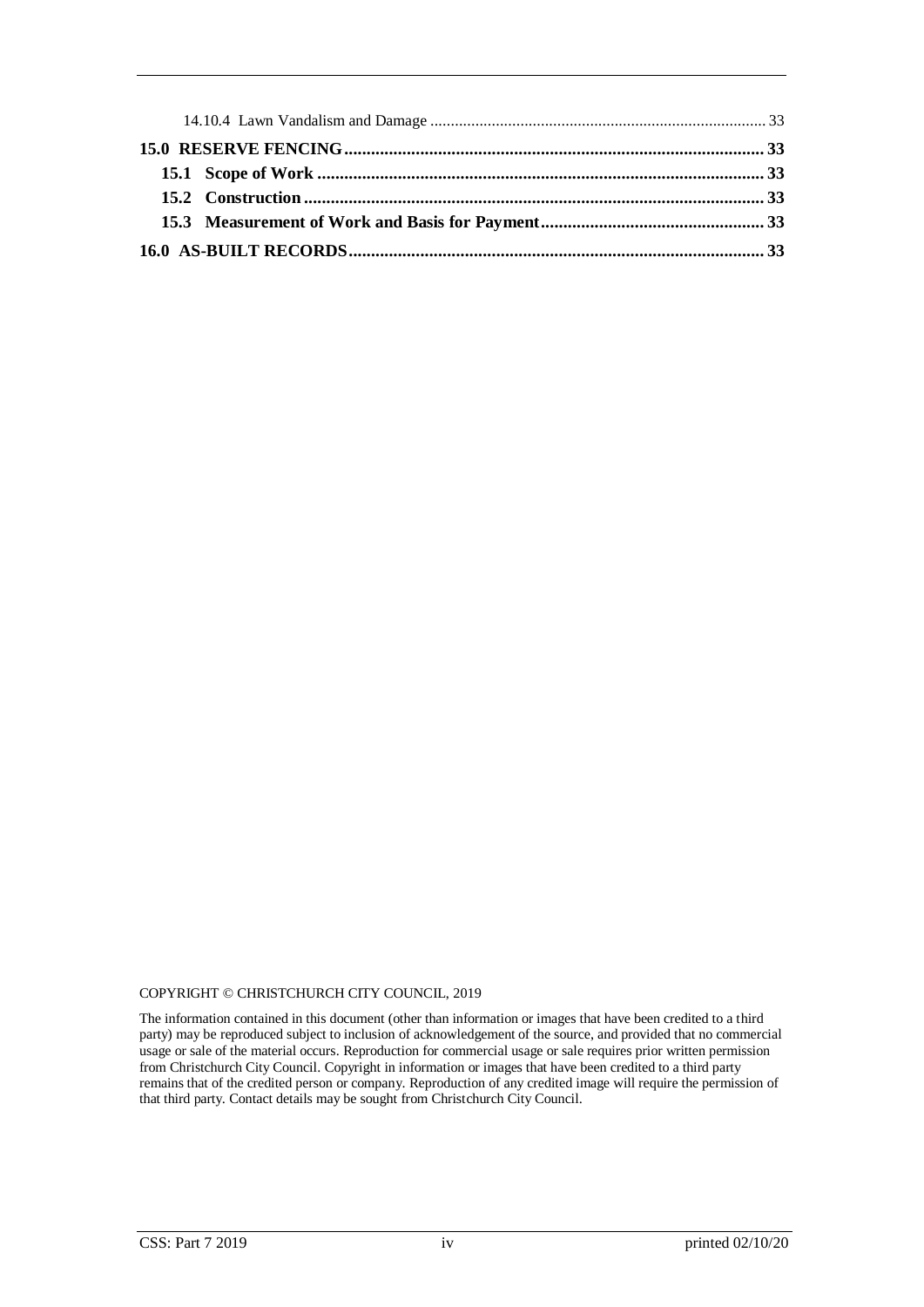# **APPENDICES**

- 1 [Landscape Construction Establishment Checklist](#page-39-0) (Example)<br>2 Compliance Requirements Checksheet
- Compliance Requirements Checksheet
- 3 Tree Supply Inspection Form

# **STANDARD DETAILS**

Tree Staking and Root Barriers

|                        | SD 701          | detail deleted Revision 7.0           |
|------------------------|-----------------|---------------------------------------|
|                        | SD 702/1        | Vertical Tree Staking - Street Trees  |
|                        | SD 702/2        | Vertical Tree Staking – Reserve Trees |
|                        | SD 703          | <b>Square Tree Staking</b>            |
|                        | SD 704          | <b>Tree Root Barrier</b>              |
|                        | SD 730          | Hard Surface Tree Pit                 |
|                        |                 |                                       |
| Tree Grates and Guards | SD 705          | detail deleted Revision 10.0          |
|                        | SD 706          | Large Tree Grate                      |
|                        | SD 707/1        | detail deleted Revision 10.0          |
|                        | SD 707/2        | detail deleted Revision 10.0          |
|                        | SD 707/3        | detail deleted Revision 10.0          |
|                        | SD 708          | Parking Bay Grate Foundation          |
|                        | SD 709          | Kerbside Grate Foundation             |
|                        | SD 710          | <b>Pathside Grate Foundation</b>      |
|                        |                 |                                       |
| <b>Structures</b>      |                 | SD 711/1, 2 Standard Park Bench       |
|                        | SD 712          | <b>Park Bench Installation</b>        |
|                        | SD 713          | U-Bolt Concrete Litter Bin Fixing     |
|                        | SD 714          | Post and Cable Fence                  |
|                        | SD 715          | Post and Chain Fence                  |
|                        | SD 716          | <b>Park Entrance</b>                  |
|                        | SD 717          | <b>Standard Picnic Table</b>          |
|                        | SD 718          | detail deleted Revision 3.0           |
|                        | SD 719          | Dog Bowl Base with e-mac Drinking     |
|                        |                 | Fountain and Bottle Filler            |
|                        | SD 720          | <b>Bus Stop Seat</b>                  |
|                        | SD 735/1        | High Volume Central Bollard and       |
|                        | <b>Markings</b> |                                       |
|                        | SD 735/2        | <b>Hinged Bollard</b>                 |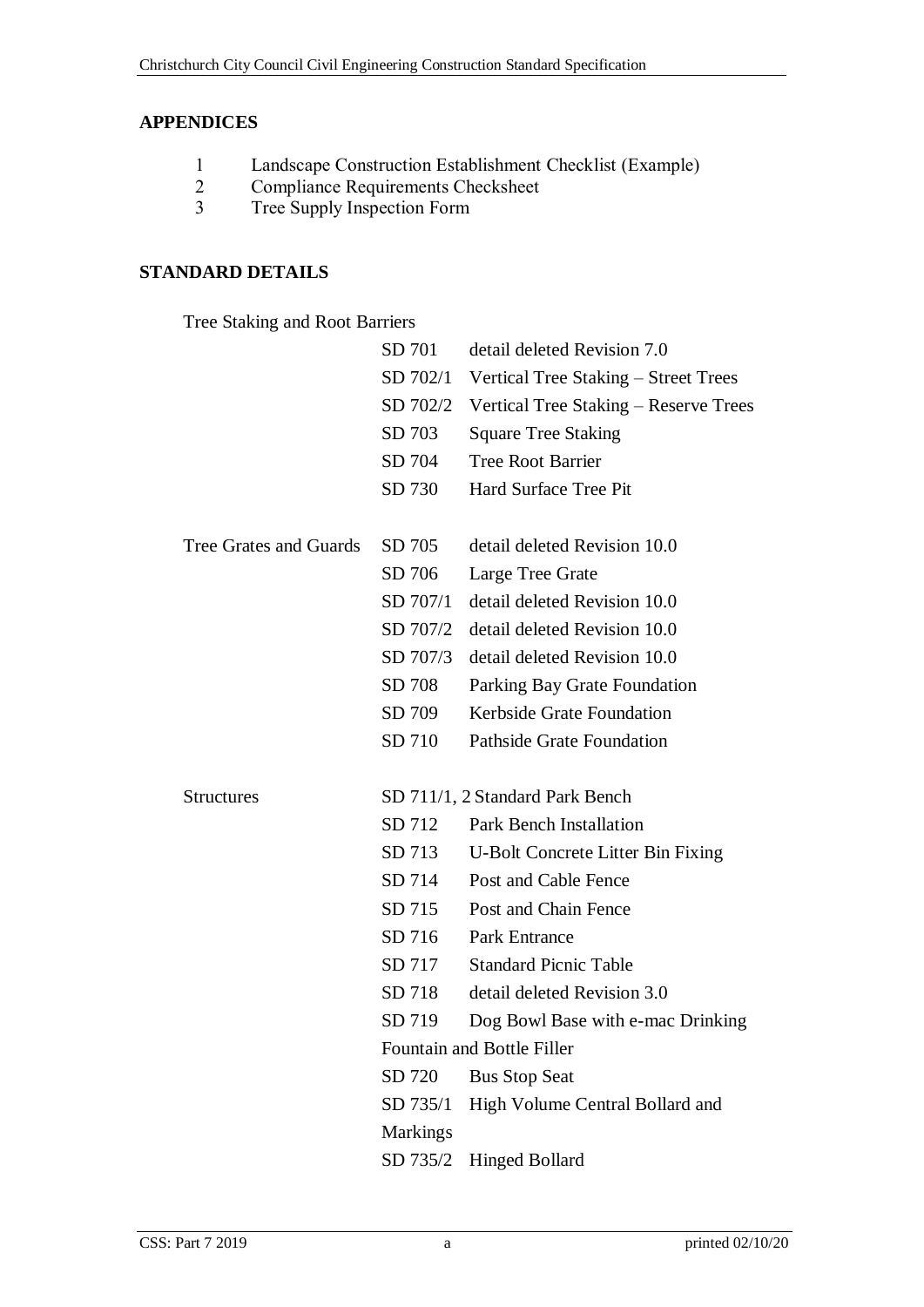|                            | SD 736        | detail deleted Revision 10.0            |
|----------------------------|---------------|-----------------------------------------|
|                            |               | SD 737/1 Cemetery Concrete Beams        |
|                            |               | SD 737/2 Cemetery Concrete Muslim Beams |
|                            |               |                                         |
| <b>Plant Bed Formation</b> | SD 721        | Plant Bed Formation and Edging          |
|                            |               | Adjacent to Grass Area                  |
|                            | SD 722        | Boulder in Plant Bed                    |
|                            |               |                                         |
| Softfall Areas             | SD 726        | Retaining Edge in Playground Safety     |
|                            | Surface Areas |                                         |
|                            | SD 727        | Planting in Softfall Areas              |
|                            |               |                                         |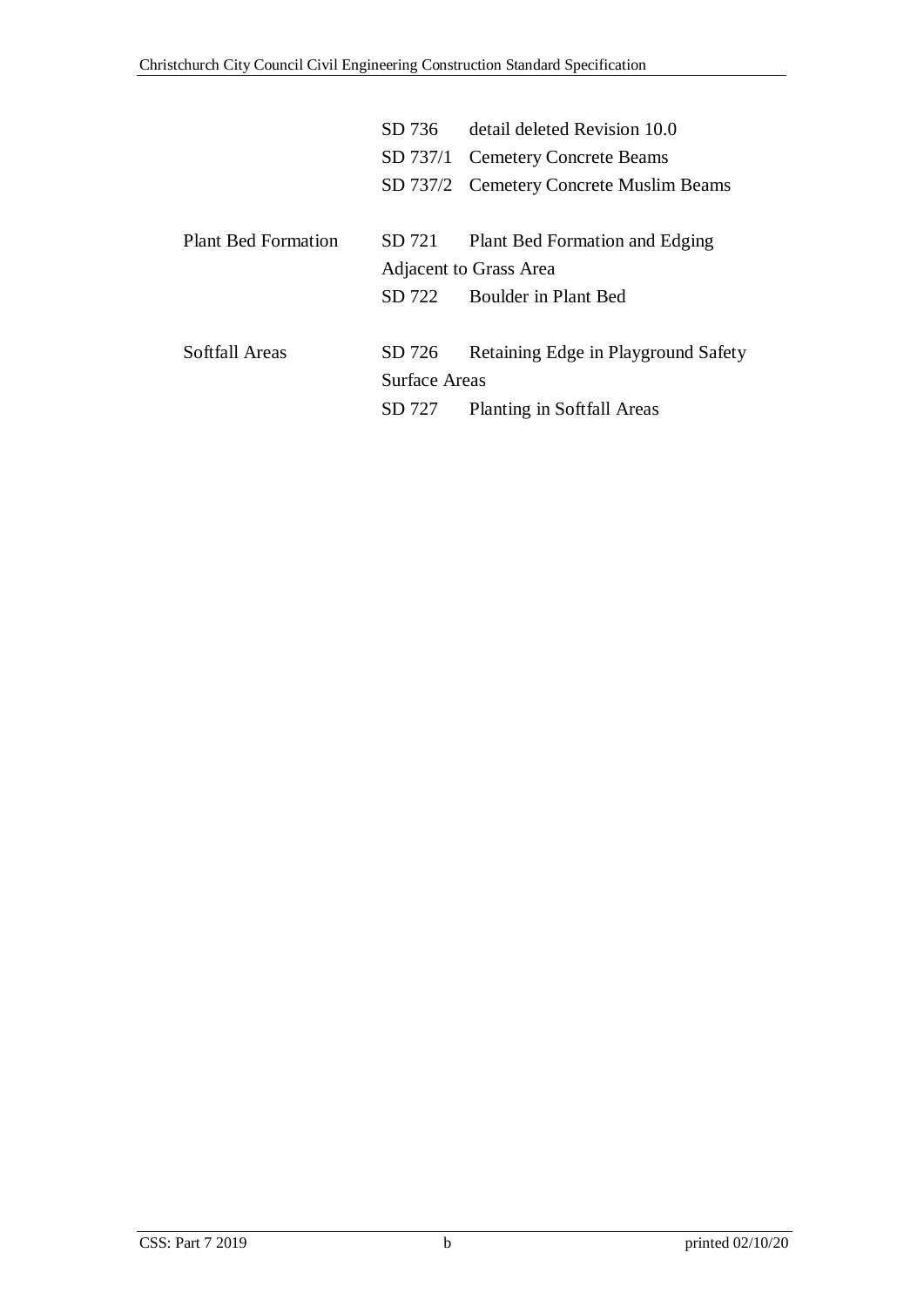# <span id="page-6-0"></span>**1.0 FOREWORD**

This Specification forms Part 7 of the Christchurch City Council Civil Engineering Construction Standard Specification (abbreviated as CSS). All parts of the CSS should be read in conjunction with each other and the Infrastructure Design Standards (abbreviated as IDS).

The full Specification includes the most recently published versions of the following Parts:

CSS: Part 1 - General CSS: Part 2 - Earthworks CSS: Part 3 - Utility Drainage CSS: Part 4 - Water Supply CSS: Part 5 - Lights CSS: Part 6 - Roads CSS: Part 7 - Landscapes

Part 7 of the Standard Specification includes those Standard Details (SD) relating to this part only. The Standard Details (SD) are not to scale and all units are in millimetres (mm) unless otherwise shown. All rights reserved on Standard Details.

# <span id="page-6-1"></span>**2.0 RELATED DOCUMENTS**

The latest versions of the following documents shall be read and form part of this standard specification, together with revisions, replacements and amendments up to the date of calling tenders. The requirements of this specification supersede the requirements of any related documents listed or referred to within this specification, except acts of parliament. Where this document is referred to in a contract, the requirements of that contract supersede the requirements of this specification.

Christchurch City Council Infrastructure Design Standards

|                                                     | https://www.ccc.govt.nz/consents-and-                                        |
|-----------------------------------------------------|------------------------------------------------------------------------------|
|                                                     | licences/construction-requirements/infrastructure-design-                    |
|                                                     | standards/download-the-ids/                                                  |
| Christchurch City Council Streamside Planting Guide |                                                                              |
|                                                     | http://www.ccc.govt.nz/environment/water/waterways/wat<br>erway-restoration/ |
| NZS 3602:2003                                       | Timber and wood-based products for use in building                           |
| AS/NZS 4680:2006                                    | Hot-dip galvanized (zinc) coatings on fabricated ferrous<br>articles         |
| AS/NZS 4787:2001                                    | Timber - Assessment of drying quality                                        |
| AS 4373: 2007                                       | Pruning of amenity trees                                                     |
| BS 3998: 2010                                       | Tree work. Recommendations                                                   |
| BS 4043: 1989                                       | Recommendations for transplanting root-balled trees                          |
| BS 5837: 2012                                       | Trees in relation to design, demolition and construction.                    |
|                                                     | Recommendation                                                               |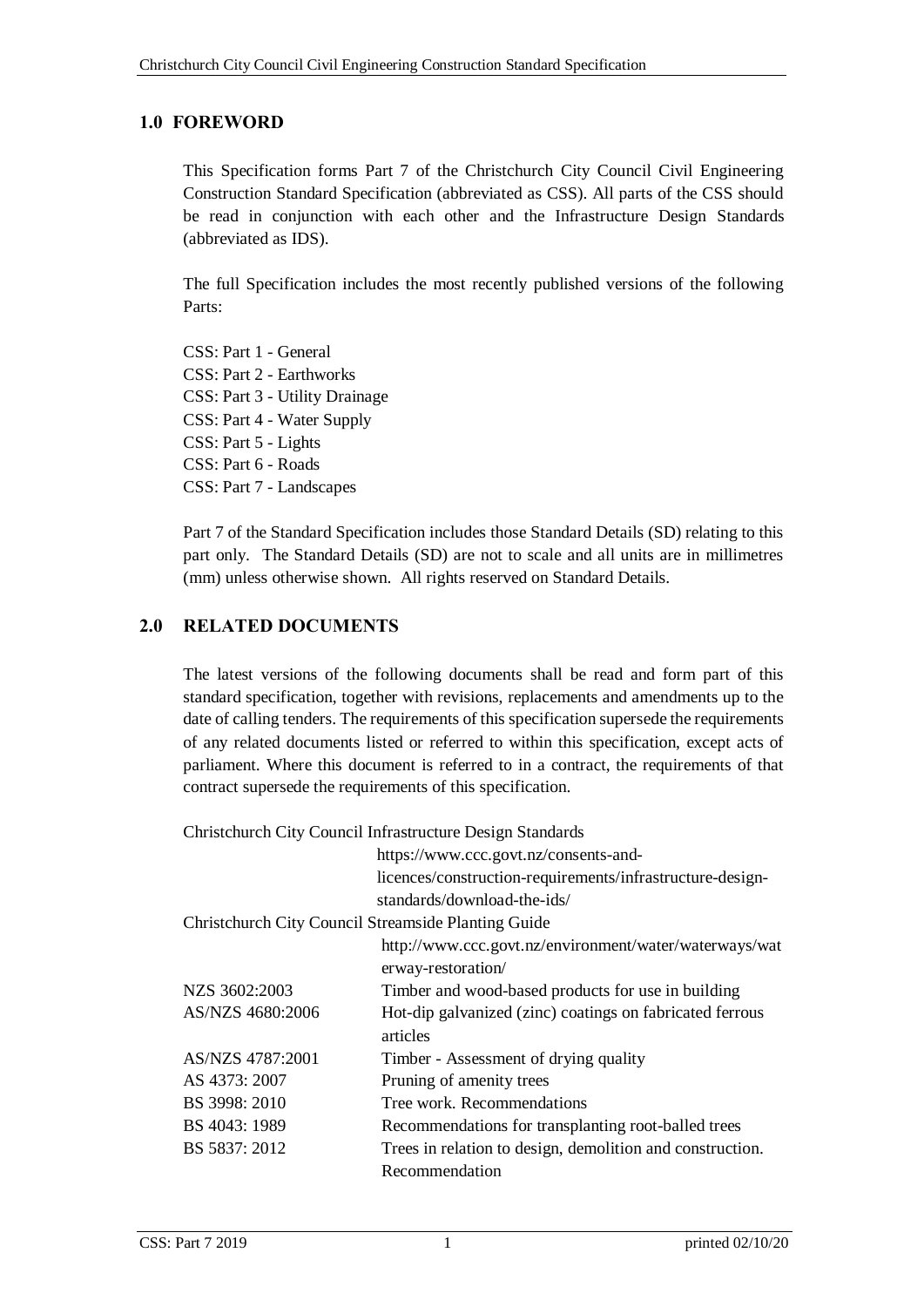# **3.0 APPROVAL OF MATERIALS, OPERATORS/CONTRACTORS, LABORATORIES AND WORKMANSHIP**

'Approved' in this document means:

- A material listed on the Approved Materials List, with a current Certificate Status and an Approval Status permitting that use;
- A Council-approved contractor authorised to do that specific work and listed on the relevant register;
- approved by the Engineer.

Schedules of approved materials and contractors can be found on the Christchurch City Council web page at:

[www.ccc.govt.nz/consents-and-licences/construction-requirements/approved-materials](http://www.ccc.govt.nz/consents-and-licences/construction-requirements/approved-materials-list/search/)[list/search/](http://www.ccc.govt.nz/consents-and-licences/construction-requirements/approved-materials-list/search/)

[www.ccc.govt.nz/consents-and-licences/construction-requirements/approved](http://www.ccc.govt.nz/consents-and-licences/construction-requirements/approved-contractors/)[contractors/](http://www.ccc.govt.nz/consents-and-licences/construction-requirements/approved-contractors/)

Selected materials are specified in CSS: Part 1 - General.

Approved testing laboratories are IANZ accredited to carry out the particular test being requested.

Landscape contractors shall be a member of the Registered Master Landscapers Association and/or hold the relevant horticultural qualifications and have proven experience and track record with similar projects. Acceptance of contractors shall be at the discretion of the Council, and contractors must be approved by the Council prior to works commencing.

# <span id="page-7-0"></span>**4.0 SUPPLY OF TREE AND PLANT MATERIALS**

# <span id="page-7-1"></span>*4.1 Scope of Work*

This specification is for the supply of healthy, vigorous tree and plant materials that do not have diseases, damage or structural defects.

# <span id="page-7-2"></span>*4.2 Inspection and Acceptance*

Acceptance of trees and plants shall be at the discretion of the Council.

The 'Tree Supply Inspection Form' appended shall be accurately used to certify that trees meet the requirements of this specification.

Where trees are not purchased by Council, the Supplier and the Purchaser/Contractor shall be responsible for their own quality control processes, and must ensure that trees and plant materials are of an acceptable quality as specified below.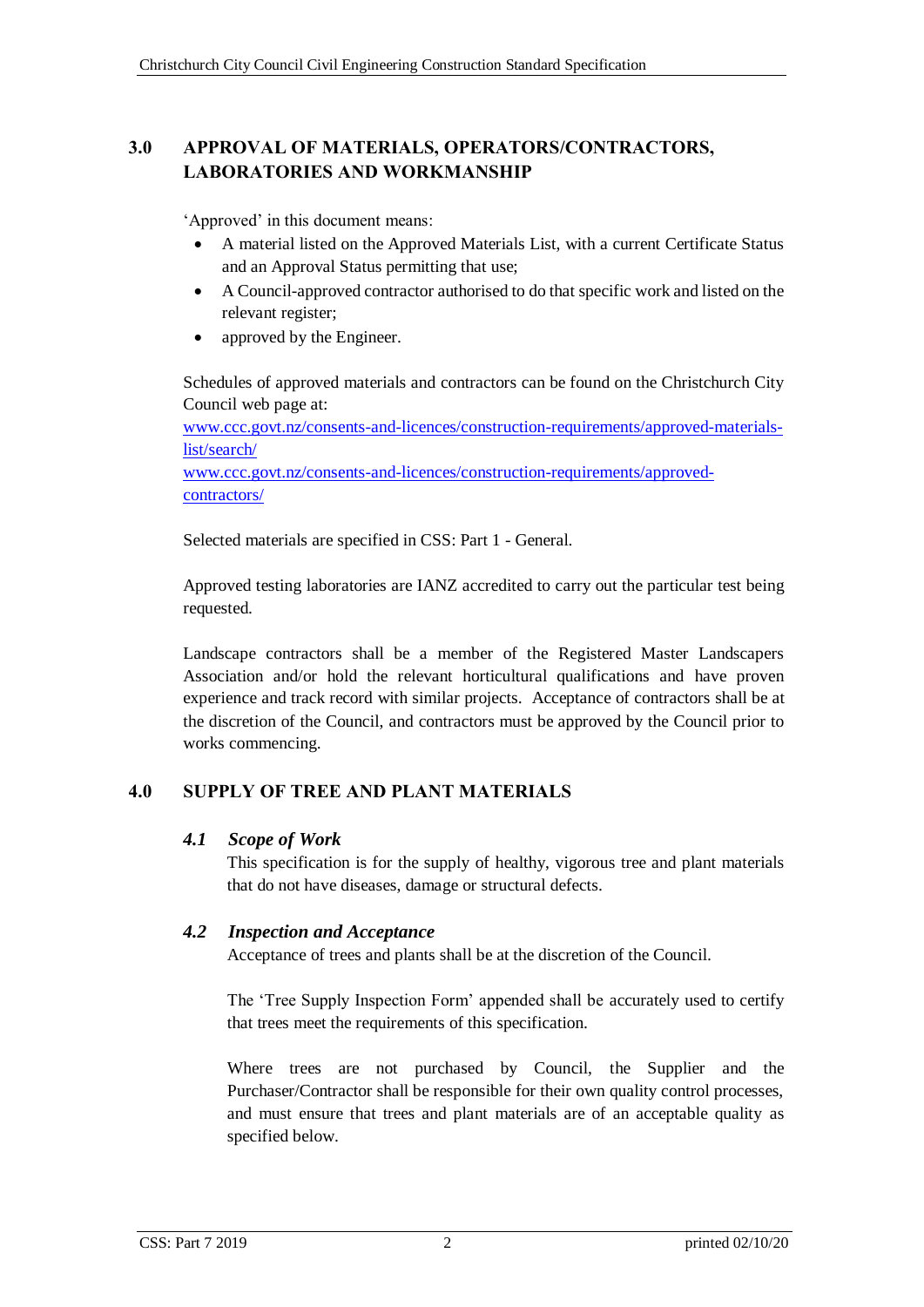Council recommends that trees be quality inspected by a Technician Arborist to ensure that trees comply with the required quality standards prior to planting.

In addition to any inspections and documentation, the Contractor shall be responsible for ensuring that trees are free of unacceptable defects at the time of planting.

Trees and plants that are not acceptable may be rejected by the Council following planting.

# <span id="page-8-1"></span><span id="page-8-0"></span>*4.3 Trees*

4.3.1 Above Ground

Identification

Trees shall be clearly labelled until planted. Where specified, indigenous tree labels shall include evidence of provenance.

Health and Vigour

The size, colour and appearance of leaves should be typical for the time of year and stage of growth of the species/cultivar. Leaves should not be stunted, misshapen, discoloured or otherwise atypical. Foliage shall be hardened off for Christchurch conditions and substantially free from chlorosis and necrosis. Extension growth should be typical for the time of year and stage of growth of the species/cultivar with no die back.

Pest and Disease

Trees shall be substantially free of pest or disease infestation.

Injury

Trees shall show no substantial evidence of foliage damage (e.g. distortion from herbicides or frost) or trunk or branch damage (e.g. ties too tight, sunburn, rough handling, mechanical, inappropriate care in transit, frost damage, wind damage, snow damage).

Self Supporting

Trees shall be able to support themselves in an upright position with a full head of foliage while standing in the container and also after planting without the use of canes or stakes. The trunk should be rigid for the lower quarter to half of its height, becoming gradually more flexible through the upper half.

For tree stock 20L or less the trunk should be able to bend by approximately 30˚ side to side without the container lifting off the ground when the tree is bent at 80% of the tree's height, and shall return to an upright position after the test has been completed. Within container trees there shall be no evidence of movement of the stem within the rootball or evidence of large cracks within the rootball when the stem is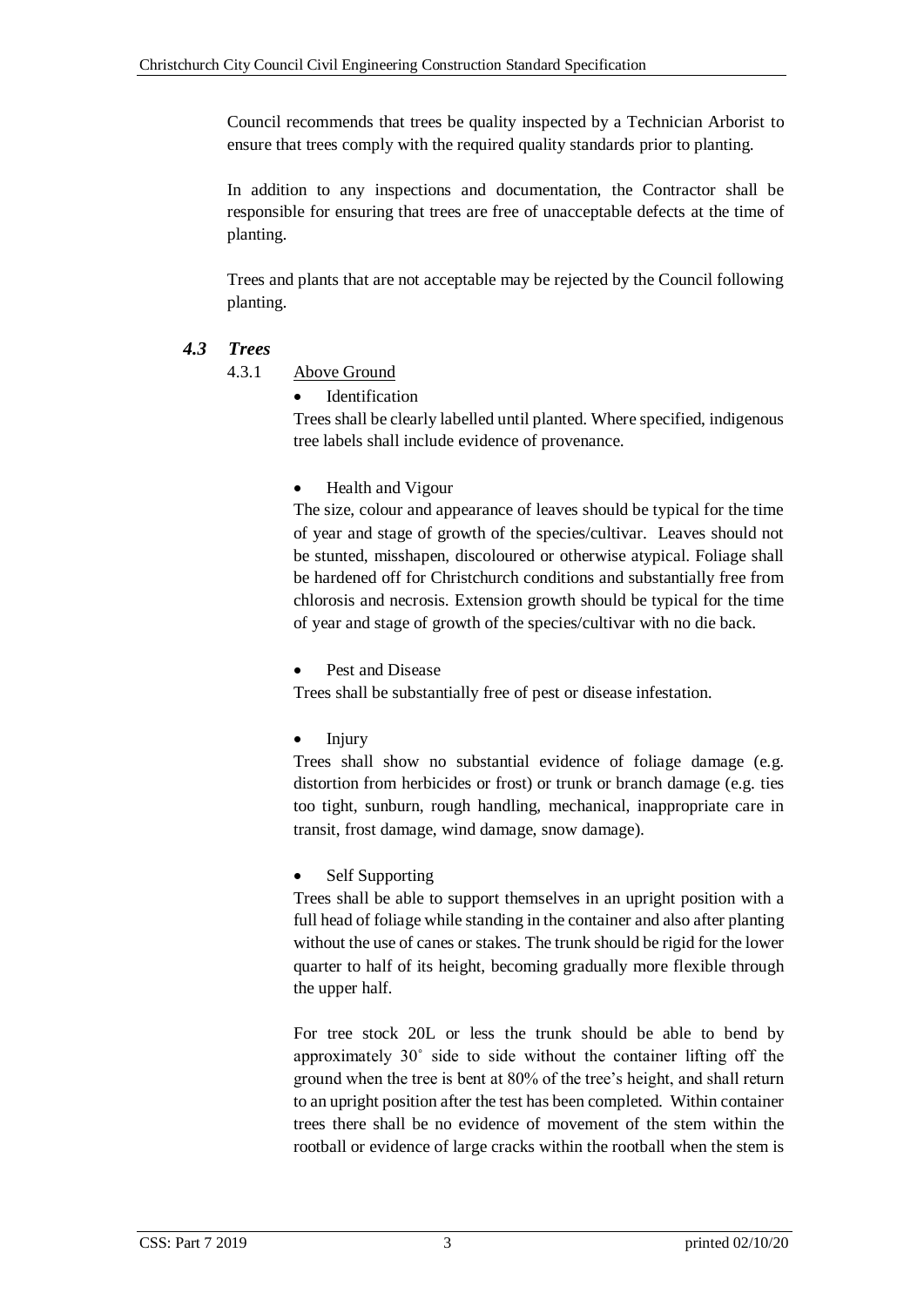held at 25% of the height of the tree and rocked side to side. These tests shall be undertaken after any cane or other support has been removed.

#### Trunk

The trunk shall be strong, upright and reasonably straight. The calliper at any given point on the trunk must be greater than the calliper at any higher point on the trunk.

Trunk taper is the increase in calliper size down the stem and is a response to the tree's physical movement and presence of branch attachments while it is growing. An un-tapered, parallel trunk may be accepted by Council where it is a species/cultivar characteristic e.g. standard cherries, Pseudopanax spp. Straightness of trunk can be species dependent (e.g. Araucaria columnaris, Carpinus betulus, Koelreutaria paniculata, some Sophora).

Pruning

Pruning practices shall benefit the tree's development into maturity through formative pruning that promotes the tree's branching structure free from any major physical weaknesses. Pruning shall be undertaken to internationally recognised arboricultural standards, practices and procedures. Trees shall not be pruned just before shipping. With the exception of standard cultivars (e.g. cherries) clean trunk height shall not exceed 40% of the total tree height. The diameter of any wound shall not exceed 50% of the diameter of the trunk immediately above the point of pruning.

Apical Dominance

Species with a juvenile excurrent form shall have a clearly defined central leader for the height of the tree, with the apical bud intact.

Crown Symmetry

Crowns shall be free of co-dominant stems (multiple leaders). The difference in crown distribution on opposite sides in any aspect shall not exceed 20%. Branches shall be distributed radially around (species dependent) and vertically along the trunk and shall be no greater than 50% of the diameter of the trunk, measured 20mm above the branch bark ridge.

It is recognised that tree species vary in their branching habit; and some species are sparingly branched as juveniles, some native trees have a marked juvenile stage that differs from the adult tree, and some decurrent species may not have apical dominance and may have multiple leaders where true to type.

Included Bark

Trees shall be free of included bark.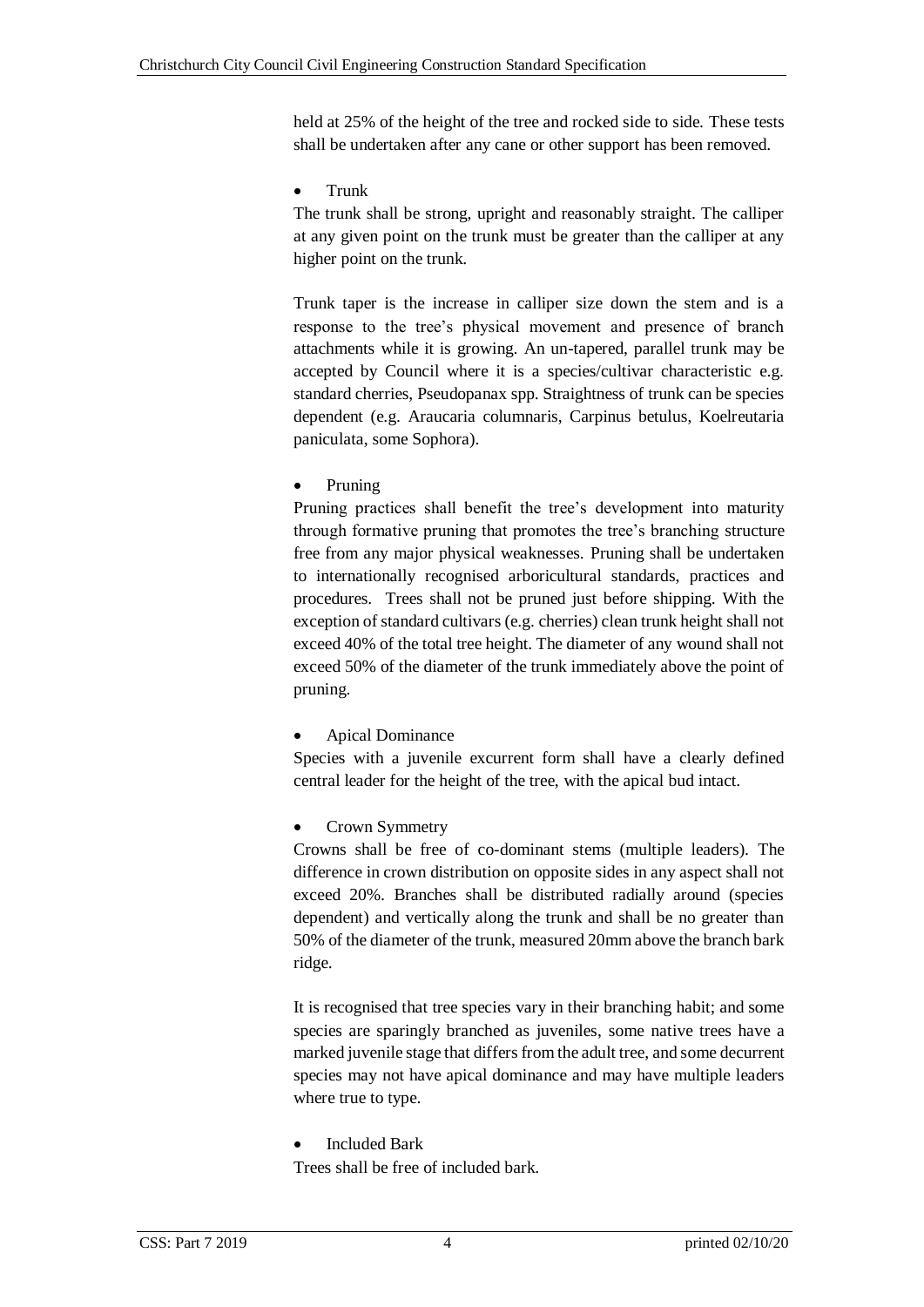Included bark is where the branch bark ridge fails to expand outwards and, as the trunk and branch continue growing, it fails to produce interlocking wood grain at the branch apex and becomes more and more enclosed. Branch bark ridges that are included (concave) are considerably weaker than those with a prominent ridge line (convex).

Some included bark will be tolerated in species where it naturally occurs (e.g. kowhai, Tilia, Plagianthus, Ulmus, Crataegus, Sorbus, Carpinus, and Fagus).

Trunk Position

The distance from the centre of the trunk to the edge of the container shall not vary by more than 10% of the radius of the container. The trunk shall be firm and upright in the container.

This allows roots to have an even 360˚ spread.

Graft Unions

Graft unions shall be sound and the scion and rootstock compatible so they bond and continue to grow as one. The union of the scion and rootstock shall be well knitted and show no obvious signs of incompatibility for the entire circumference of the graft.

Graft unions are often different diameters and this does not indicate incompatibility.

# <span id="page-10-0"></span>4.3.2 Below Ground

Roots shall be free of disease, pest infestation, decay and damage, and bends or twists that hinder plant development. Pruning shall be undertaken to internationally recognised horticultural standards, practices and procedures.

Container trees shall be weed free and moist.

Root Direction

Tree roots shall grow in a generally outwards and downwards direction. Tree roots that are distorted as a result of inappropriate growing practices shall not be accepted. The root collar shall be free of girdling roots.

Trees with distorted roots can become structurally weak and this may not be apparent for years after planting. Even non woody roots, if left untreated, can eventually strangle a tree and cause it to fail. Mature tree roots generally grow outwards and downwards.

Rootball Occupancy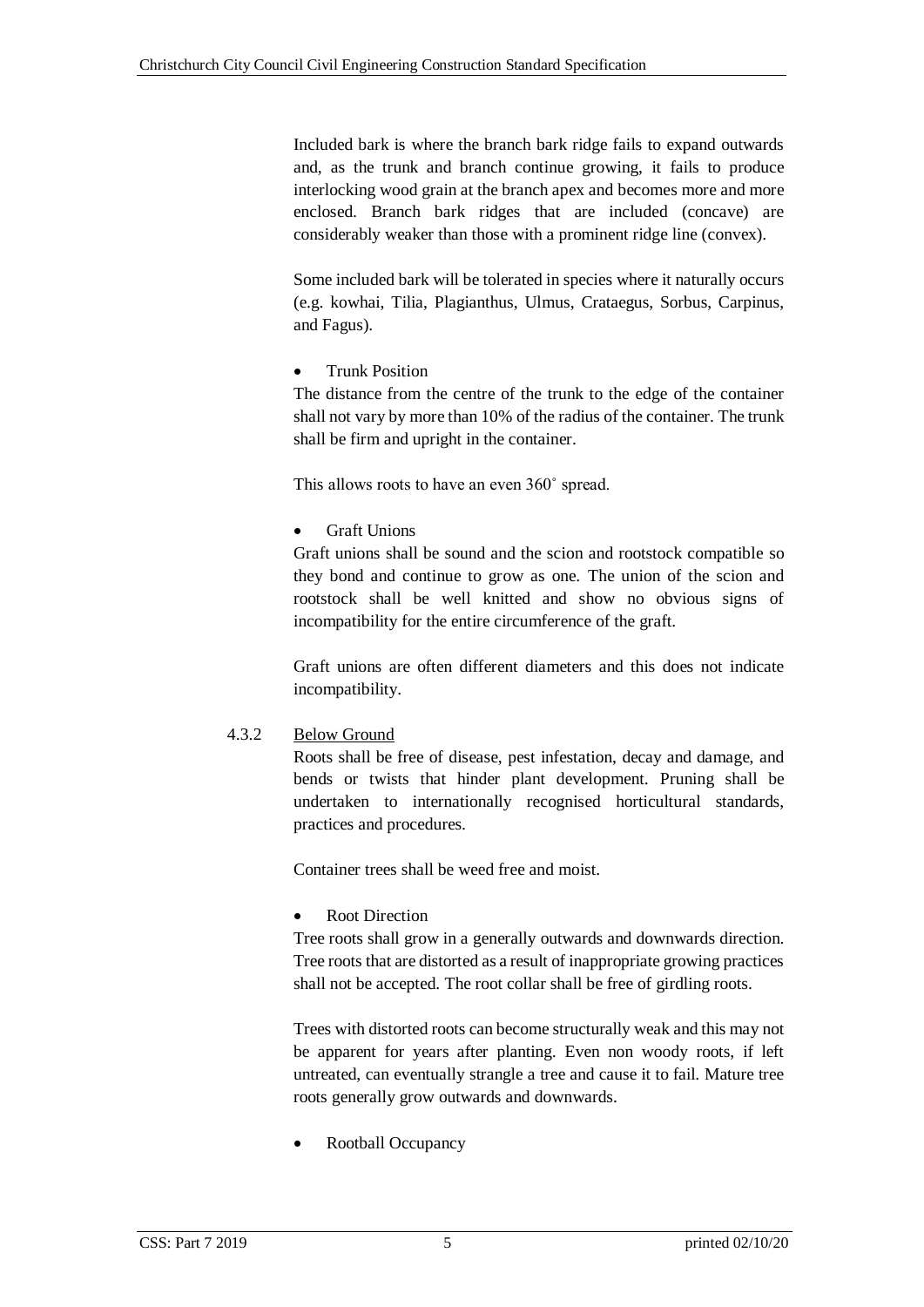The root system shall fully occupy, and be well established in the container. Once the container is removed, 90% of the soil volume shall remain intact. When gently lifted by the base of the trunk, the trunk and rootball shall move as one unit. The outer edge of the rootball shall be free of woody circling roots and the base free of matted roots. The trunk shall not be loose in the container or root ball.

Height of Root Collar

The root collar shall be at or just below (i.e.  $\leq 2$  cm) the surface of the root ball.

### <span id="page-11-0"></span>4.3.3 Open Ground Trees

Open ground trees shall comply with the requirements in clause 4.3.1 – Above Ground excluding Self Supporting, Included Bark, Trunk Position, Graft Union.

Open ground trees shall be lifted at the nursery with minimum damage to the roots and with maximum retention of roots. Open ground trees shall have as much soil as possible retained around the rootball. Open ground trees shall comply with the requirements in clause 4.3.2 – Below Ground excluding Rootball Occupancy and height of Root Collar.

Evergreen trees shall be individually wrapped. All root balls shall be contained in moisture retentive material.

# <span id="page-11-2"></span><span id="page-11-1"></span>*4.4 Plant Materials*

# 4.4.1 Above ground

Identification

Plants shall be clearly labelled until planted. Where specified, indigenous plant labels shall include evidence of provenance.

Health and Vigour

The size, colour and appearance of leaves should be typical for the time of year and stage of growth of the species/cultivar. Leaves should not be stunted, misshapen, discoloured or otherwise atypical. Foliage shall be hardened off for Christchurch conditions and substantially free from chlorosis and necrosis. Extension growth should be typical for the time of year and stage of growth of the species/cultivar with no die back.

#### Pest and Disease

Plants shall be free of pest or disease infestation.

Injury

Plants shall show no evidence of foliage damage (e.g. distortion from herbicides or frost) or trunk or branch damage (e.g. ties too tight, sunburn, rough handling, mechanical, inappropriate care in transit, frost damage, wind damage, snow damage).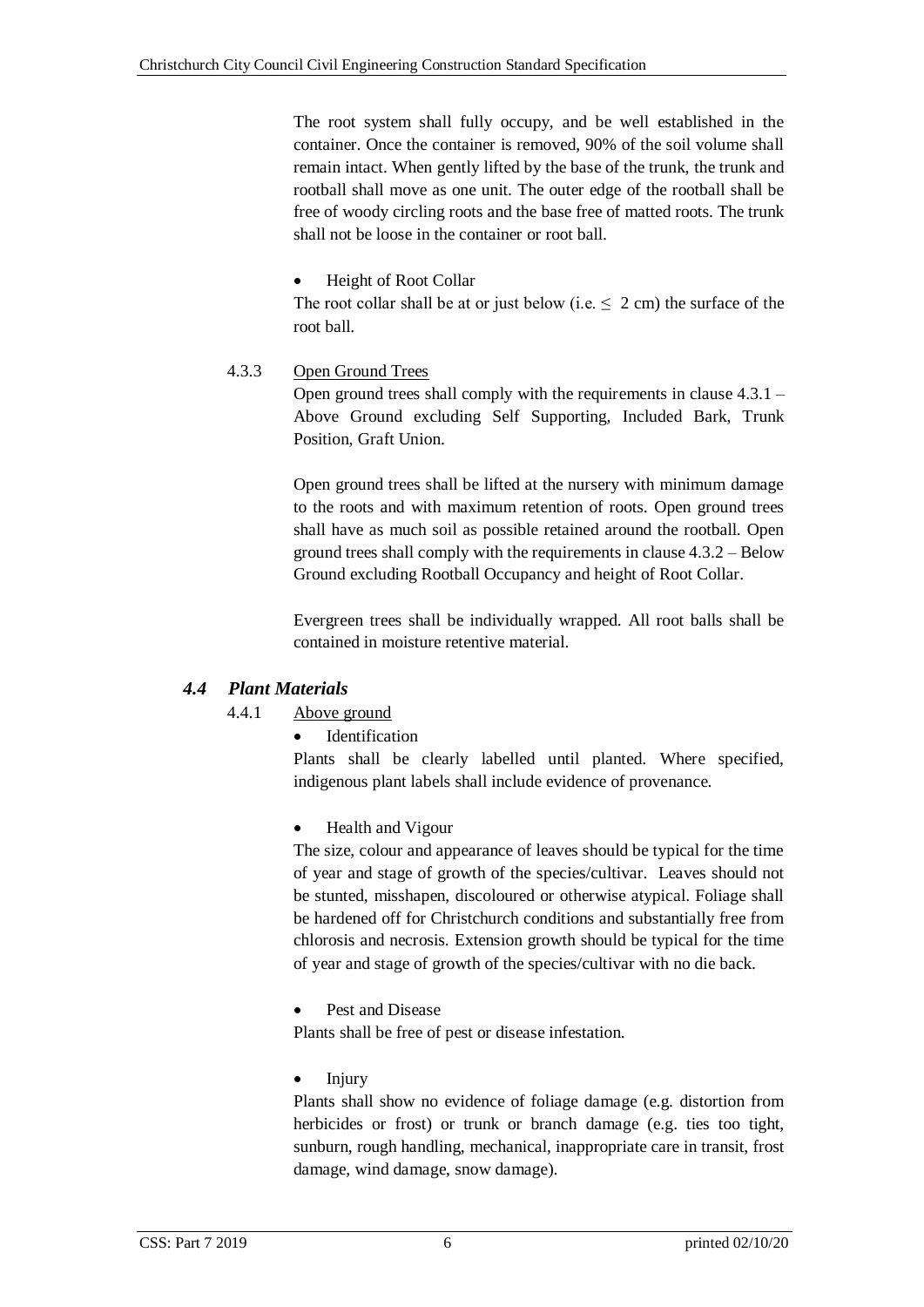Pruning

Pruning practices shall benefit the plant's development. Pruning shall be undertaken to internationally recognised arboricultural standards, practices and procedures. Plants shall not be pruned just before shipping.

# Trunk Position

The distance from the centre of the trunk to the edge of the container shall not vary by more than 10% of the radius of the container. The trunk shall be firm and upright in the container.

This allows roots to have an even 360˚ spread.

Graft Unions

Graft unions shall be sound and the scion and rootstock compatible so they bond and continue to grow as one. The union of the scion and rootstock shall be well knitted and show no obvious signs of incompatibility for the entire circumference of the graft.

Graft unions are often different diameters and this does not indicate incompatibility.

<span id="page-12-0"></span>4.4.2 Below Ground

Roots shall be free of disease, damage and deformities that hinder plant development. Pruning shall be undertaken to internationally recognised horticultural standards, practices and procedures.

Container plants shall be weed free and moist.

Root Direction

Roots shall grow in a generally outwards and downwards direction. Roots that are distorted as a result of inappropriate growing practices shall not be accepted. The root collar shall be free of girdling roots.

Plants with distorted roots can become structurally weak and this may not be apparent for years after planting. Even non woody roots, if left untreated, can eventually strangle a plant and cause it to fail. Mature plant roots generally grow outwards and downwards.

# Rootball Occupancy

The root system shall fully occupy, and be well established in the container. Once the container is removed, 90% of the soil volume shall remain intact. When lifted by the trunk, the trunk and rootball shall move as one unit. The outer edge of the rootball shall be free of woody circling roots and the base free of matted roots. The trunk shall not be loose in the container.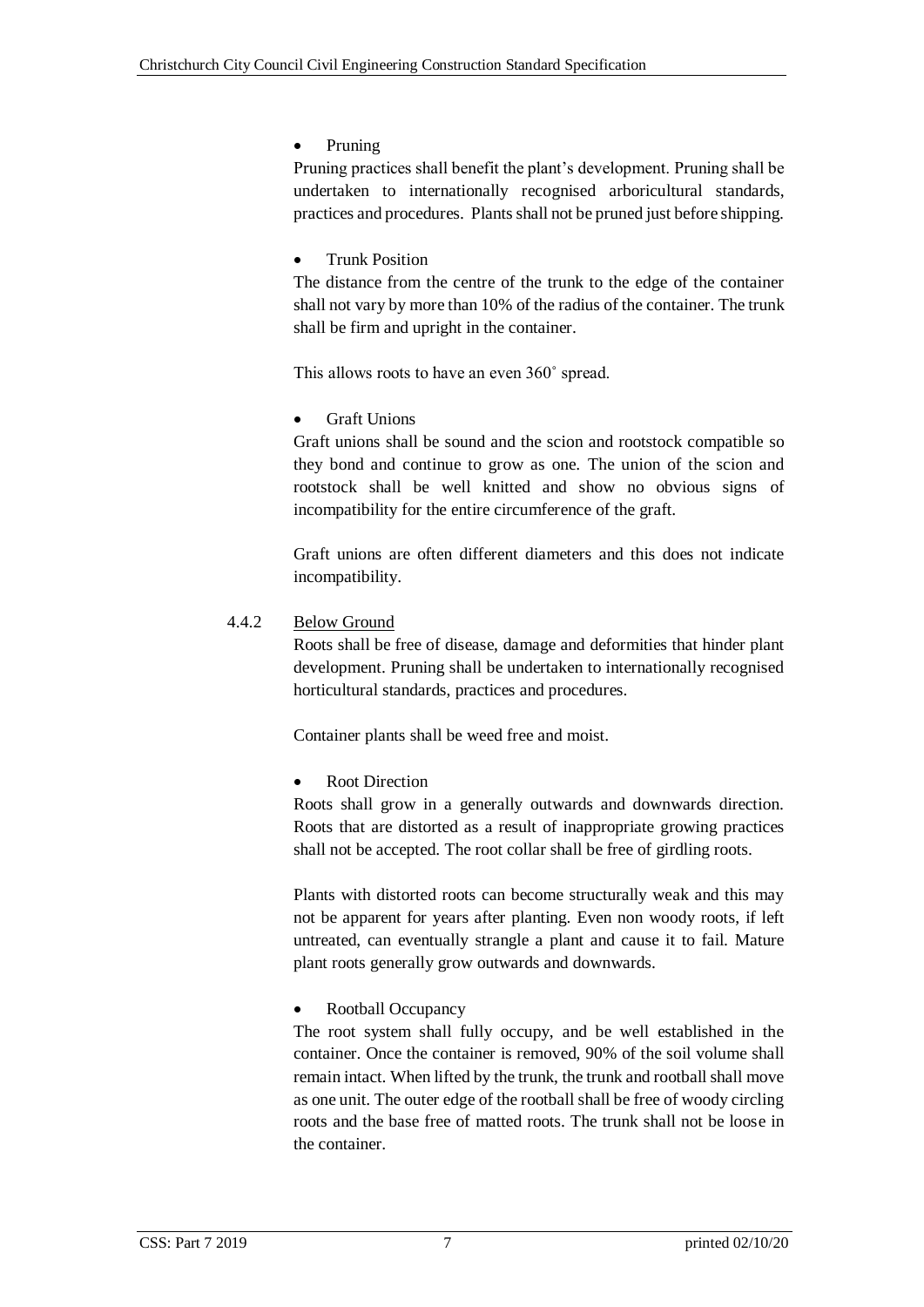Height of Root Collar

The root collar shall be at or just below (i.e.  $\leq$  3 cm) the surface of the root ball.

### <span id="page-13-0"></span>*4.5 Measurement of Work and Basis for Payment*

Supply of tree and plant materials shall be paid at the individual rate for the specified size.

Any costs related to tree or plant inspections are at the Contractor's expense.

### <span id="page-13-2"></span><span id="page-13-1"></span>**5.0 TRANSPORT OF TREE AND PLANT MATERIALS**

#### *5.1 Scope of Work*

This specification is for the transportation and storage of plant materials.

### <span id="page-13-3"></span>*5.2 Supply and Collection*

Trees and plants shall be handled with care at all times, lifted by the container and placed on the ground or into vehicles. Trees or plants shall not be substituted without the Engineer's approval.

Tree and plant materials for Council initiated projects shall be supplied by the Christchurch City Council's nursery, unless otherwise specified. For non-Council initiated projects, trees and plants may be supplied by the Christchurch City Council's nursery if sufficient stock is on hand. Where supplied by the Christchurch City Council, they have been pre-ordered and can be collected from the Nursery. All open ground trees are usually available between 1 June and 31 August subject to seasonal conditions. Open ground (bare root stock) and container trees, e.g. 45L, and small grade plants can be collected from the Harewood Nursery at 239 Gardiners Road. The collection location for other suppliers will be specified.

The Contractor shall advise the nursery of the intended pick-up date for the trees and plants at least five working days in advance (contact Christchurch City Council Nursery, between the hours of 7.30am-3.45pm, telephone 941 6667 for small grade plants and telephone 941 7476 for open ground and container trees. The Contractor shall give at least twenty-four hours notice of the intended time of pick-up. Open ground trees will required a pre-agreed date for collection to allow adequate time for preparation.

The Contractor shall check the trees and plants at the nursery at the time of collection or upon delivery and, if they are not considered to be of a suitable standard, shall inform the Engineer.

It is the Contractor's responsibility to ensure trees and plants as specified are thoroughly watered before they are transported from the nursery. Once trees and plants leave the nursery they are the responsibility of the Contractor unless otherwise agreed by the Engineer.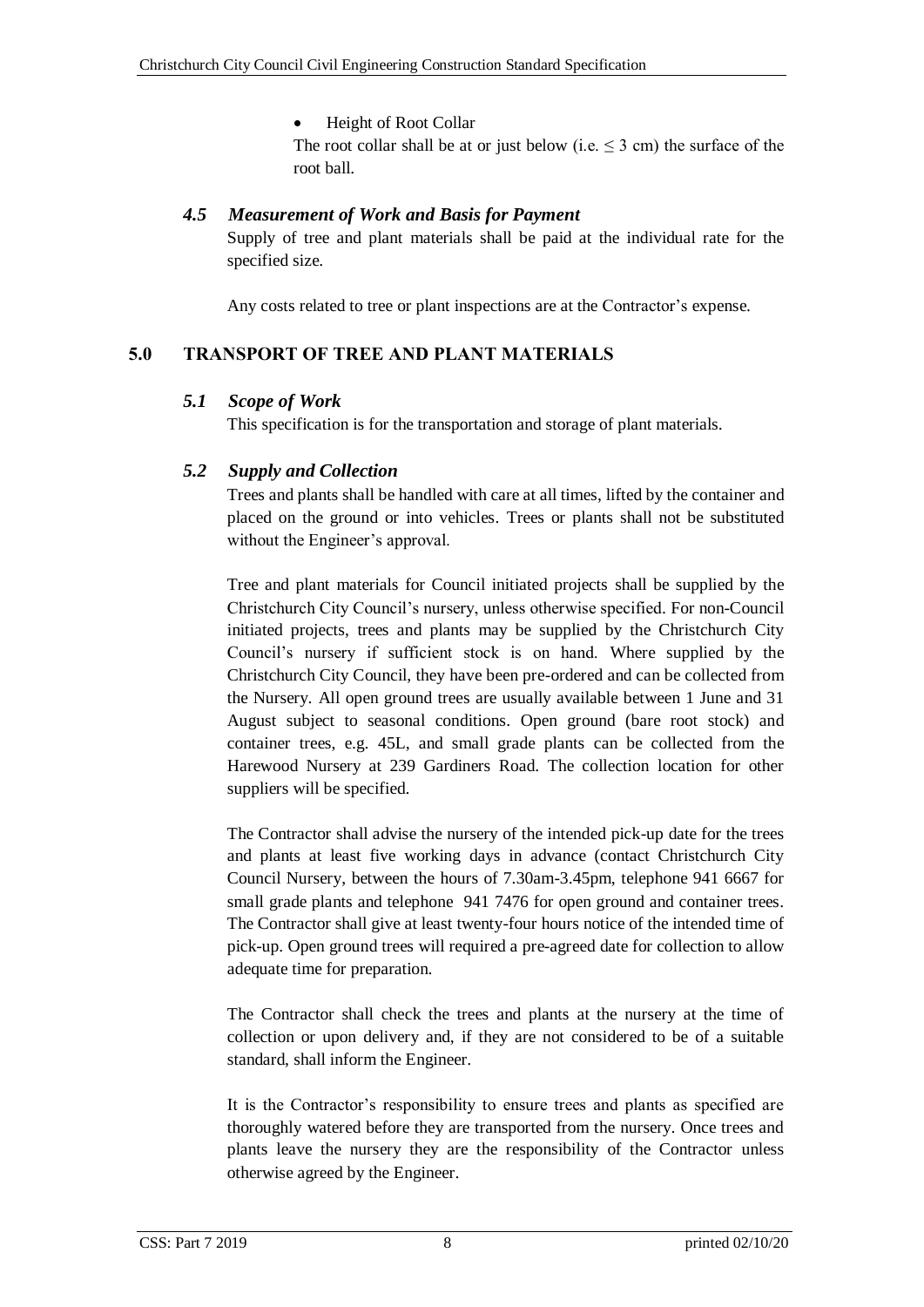# <span id="page-14-0"></span>*5.3 Transportation and Storage*

All tree and plant material shall be carefully packed and protected during transport to the site to prevent damage. Where the tree is too long for the transportation vehicle the tops shall be rested against a padded "H" frame or similar to prevent damage occurring. Foliage shall be protected from desiccation during transportation. Black polythene shall not be used for this. Container grown plants shall not be bundled together.

Plant roots shall be protected at all times from drying out. Bare rooted plants, such as trees, shall have individual root balls contained in moisture retentive material.

Trees and plants shall be planted within 48 hours of delivery. The Engineer shall be informed where this is not achieved. Plants that cannot be planted immediately on delivery shall be kept in the shade, well protected, sheltered and the soil kept moist.

The delivery destination for the plants should have space with adequate storage conditions and provision for a suitable remote staging area for plants and other supplies.

If damage occurs the trees or plants shall be replaced at the Contractor's expense.

Pots and other protective materials shall not be removed until immediately prior to planting, and shall be disposed of off the site after planting. Plastic pots from plants supplied by the Christchurch City Council's nursery must be returned to the nursery for reuse.

# <span id="page-14-1"></span>*5.4 Measurement of Work and Basis for Payment*

Collection, transportation and storage of tree or plant materials shall be included in the rate for planting.

# <span id="page-14-3"></span><span id="page-14-2"></span>**6.0 PLANTING OF SPECIMEN TREES**

# *6.1 Scope of Work*

This specification is for setting out, planting, fertilising and establishment of specimen trees. Site preparation and topsoil placement is specified in CSS: Part 2 clause 9.0 – Topsoil Placement.

# <span id="page-14-4"></span>*6.2 Timing*

Planting shall generally take place between 1 April and 31 August (the planting season for trees). Planting may only occur outside these times with the approval of the Engineer.

Depending upon seasonal conditions, these dates may vary as instructed by the Engineer (for example planting trees from 1 May could be more suitable than early April). The Contractor shall cooperate with this.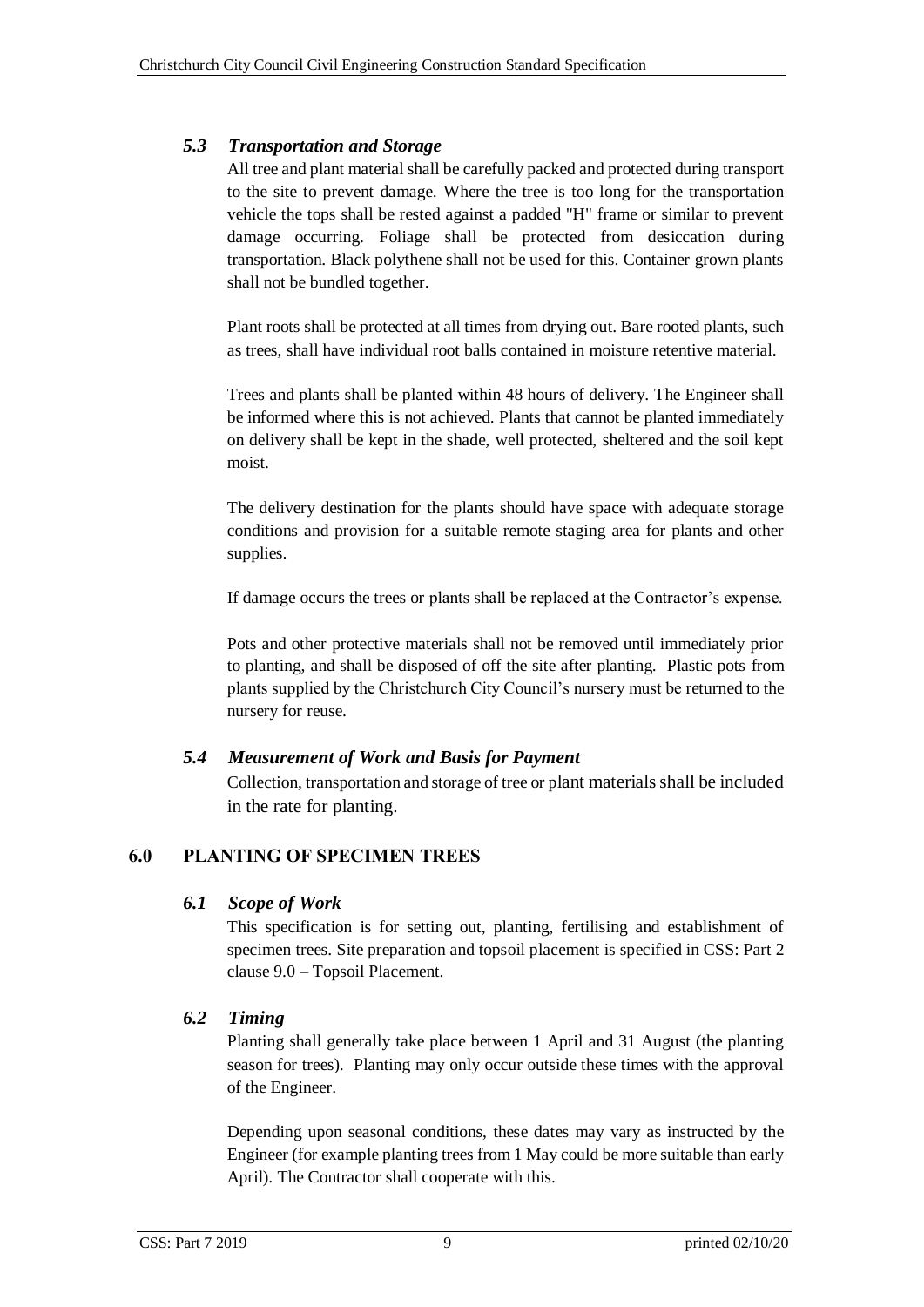# <span id="page-15-0"></span>*6.3 Setting Out*

Planting positions shall be in accordance with the planting plans.

The Engineer may require minor refinement to the design with adjustments to the final locations of trees as the planting proceeds. The Contractor shall cooperate with this.

# <span id="page-15-1"></span>**6.4 Container Trees**

Containerised trees shall be thoroughly moistened at the time of planting. If the soil is dry, the trees shall be submerged in water until air bubbles stop rising. Allow time to drain before planting.

Balled and container grown trees shall have the cloth cordage, container, wire containment and hessian removed immediately prior to planting. Care shall be taken to ensure that the root ball is not damaged during container removal or planting.

If trees are slightly pot bound the roots shall be loosened, pruned and spread out to ensure a natural and healthy growth pattern. Roots shall not be exposed to the sun or wind.

Trees that are found to have excessively pot bound and/or girdling, inadequate, damaged or otherwise defective root systems that cannot be mitigated at the time of planting shall be rejected.

# <span id="page-15-2"></span>*6.5 Transplanted Trees*

Transplanted trees shall be handled in accordance with a site specific methodology that is approved by the Engineer for the transplanting and re-establishment of the specified trees.

# <span id="page-15-3"></span>*6.6 Tree Pit*

Tree pits must be designed and constructed in association with the site and geotechnical conditions to ensure that the soil quality, volume, depth and drainage will be appropriate for successful tree establishment and long term tree growth and development.

Where existing site conditions will support long term tree growth and development, tree pits shall be at least two times the width of the root ball to be planted, with a depth of 1.5 times the depth of the root ball. Where required the bottom of the pit shall be forked over to an additional depth of 300mm to facilitate root penetration, air movement and free drainage. Backfill and site soil below the rootball shall be compacted using body weight or hand tamping to prevent post planting settlement. See SD 702 sheets 1 or 2 for standard installation details.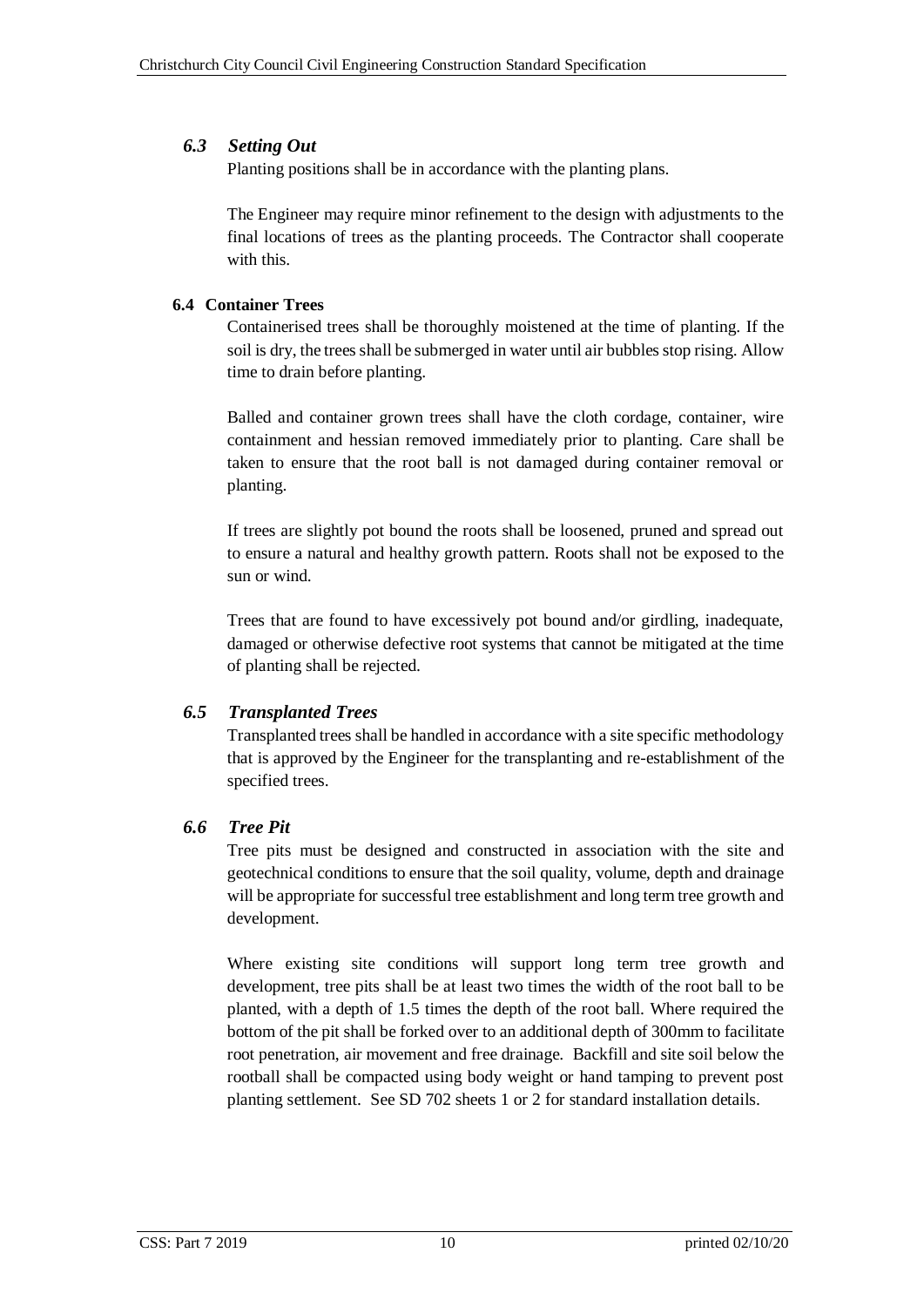Backfill soil is to be unscreened topsoil lightly compacted by bodyweight, or specified tree pit soil mix. In some situations the existing site soil may be suitable for use where approved by the Engineer.

Where existing site conditions are unlikely to support long term tree growth and development, site specific tree pit design will be required (e.g. including increased soil volumes, drainage, etc).

When the tree pits are located in the street environment, the pit shall be square. When the tree pits are located in a park or reserve, the pit shall be round unless otherwise specified by the Engineer.

### <span id="page-16-0"></span>6.6.1 Tree Pits (hard surface areas)

Tree pits in hard surface areas such as urban streetscape areas shall be constructed as specified by the Engineer.

# <span id="page-16-1"></span>*6.7 Planting*

Trees shall be set upright in the centre of the pit at such a depth that the top of the root crown (buttress flair) is level with the surrounding ground surface within the tree pit. Soil shall be heeled in using natural body weight and not compacted by machinery or 'stamped' down. Any major roots that accidentally break off or fray shall be cleanly pruned using sharp secateurs.

Where roots are pot bound and/or girdling they shall be cleanly severed at the edge of the root ball and gently teased out in a radial fashion. The tree shall be rejected where girdling roots constrict the vascular tissue in a stem and where their removal, or other defects that cannot be mitigated would compromise future growth patterns and/or structural integrity.

Loose roots shall be spread out in a radial fashion and the pit progressively backfilled with approved backfill soil, carefully placed under and amongst them to fill all voids and consolidated so that no air pockets are present and the tree is firmly held. For bare root stock the soil shall be heeled firmly and carefully.

Where specified, soil conditioners and/or fertilisers shall be applied as per the manufactures specifications and thoroughly mixed with the backfill soil prior to planting.

Each tree shall be watered thoroughly immediately after planting, ensuring that the moisture has penetrated to the full depth of the root ball (initial watering is also important to settle the soil around the roots).

Unless otherwise specified, all newly planted trees shall be staked and mulched in accordance with clauses 8.0 - Mulching and 9.0 – Staking Trees and Shrubs.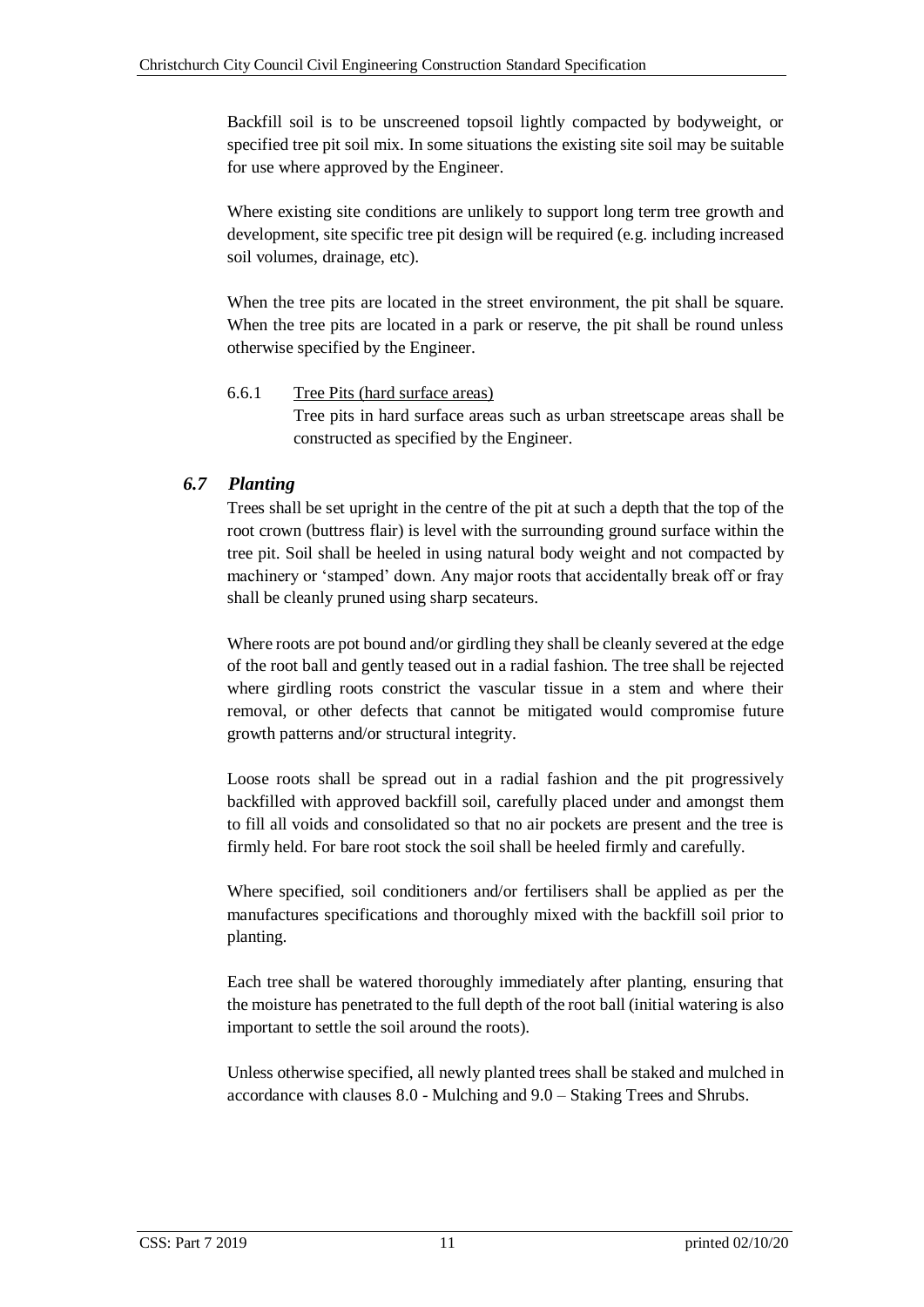# <span id="page-17-0"></span>*6.8 Establishment*

Works to achieve establishment of the trees shall be carried out by the Contractor, in accordance with clause 14.0 – Establishment. An Establishment Programme shall be produced by the Contractor and submitted to the Engineer for approval as part of the Contract Quality Plan.

The Establishment Programme shall be for a period of at least 24 months following practical completion acceptance, unless otherwise specified. Establishment tasks will mainly consist of monitoring moisture levels and the condition of the trees and plants, watering as and when required, replenishment of mulch including mulch matting, repair of support systems, weed control and other remedial actions, and producing Monthly Establishment Reports.

The acceptance criteria set out below is to be used to assess the trees throughout the establishment period. The Contractor shall be responsible for monitoring and reporting on the condition of the trees, and making recommendations for remedial works and provisions for replacement planting (within the specified tree planting season) as and where required.

A Monthly Establishment Report on tree/plant condition and establishment works undertaken shall be submitted to the Engineer within five days of the end of each month. A sample Landscape Construction Establishment Checklist is shown in the appendices. Information to be provided in this report is set out in clause 14.0 - Establishment.

# <span id="page-17-1"></span>*6.9 Acceptance Criteria*

The Contractor shall be responsible for ensuring that trees are free of unacceptable defects at the time of planting and maintained to an acceptable standard for the duration of the establishment period.

Trees shall:

- be healthy with no evidence of decline, defects or damage (e.g. dead/dying/diseased foliage/tips/branches, poor canopy shape, density or discoloured foliage that is uncharacteristic of healthy trees of the species, pests and diseases, poor/excessive pruning, structural defects, decay, mechanical damage, poor trunk taper, broken/fractured trunks, branches or roots)
- be located as specified
- be upright and firm in the ground
- have the top of the root crown (buttress flair) level with the surrounding ground surface within the tree pit
- be able to support themselves in an upright position without the use of canes or stakes
- be securely staked as specified where applicable
- have mulch as specified
- have tree pits that are free of weeds, litter and debris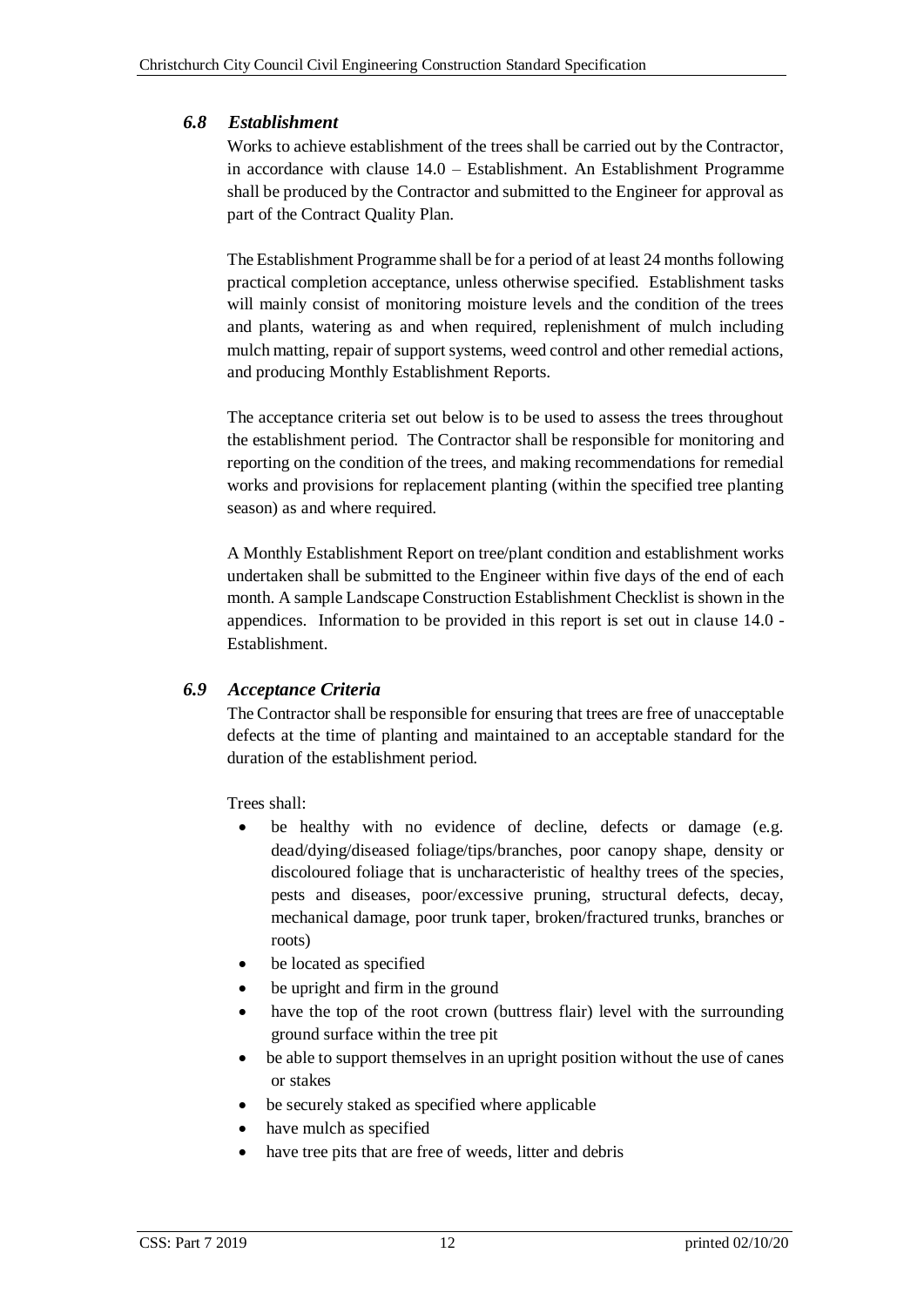# <span id="page-18-1"></span><span id="page-18-0"></span>*6.10 Measurement of Work and Basis of Payment*

# 6.10.1 Planting of Specimen Trees

Planting shall be paid per tree and shall include tree transport, site preparation, setting out, fertiliser and/or soil conditioner, tree planting and mulching of tree pits only. Excavation and filling of tree pits is paid separately.

Where a tree is not acceptable, all costs relating to the removal and replacement of the tree including replacement tree supply and establishment shall be at the Contractor's expense.

# <span id="page-18-2"></span>6.10.2 Establishment

Establishment shall be paid per tree per month. Establishment shall include all items as set out in clause 14.0 - Establishment. The 'Monthly Establishment Report' for the period being claimed must be presented with the claim before payment will be made.

The establishment of trees that require replacement at the end of the Defects Liability period or during the planting season immediately prior to the end of the Defects Liability period shall be at the Contractor's expense and for the duration of the specified establishment period (typically 24 months), unless the reason for replacement is through no fault of the Contractor. Where trees are not established by the Contractor, the costs will be at Council's unit rates. Costs will include but not be limited to removing defective trees, supply of replacement trees, planting, staking, mulching, tree establishment, and associated traffic management where applicable.

# <span id="page-18-3"></span>**7.0 PLANTING OF SHRUBS, GROUNDCOVER AND WETLAND PLANTS**

# <span id="page-18-4"></span>*7.1 Scope of Work*

This specification is for setting out, planting, fertilising and establishment of plant materials. Site preparation and topsoil placement is specified in CSS: Part 2 clause 9.0 – Topsoil Placement.

# <span id="page-18-5"></span>*7.2 Timing*

Planting shall generally take place between 1 April and 30 September (the planting season for shrubs, groundcover and wetland plants). Planting may occur outside these times with the approval of the Engineer.

The Contractor shall carry out the works to protect the existing subsoil structures and prevent excessive soil structural damage.

Wetland areas that involve permanently or regularly saturated soils, e.g. inter-tidal zones and stream margins may be planted outside the recognised planting season.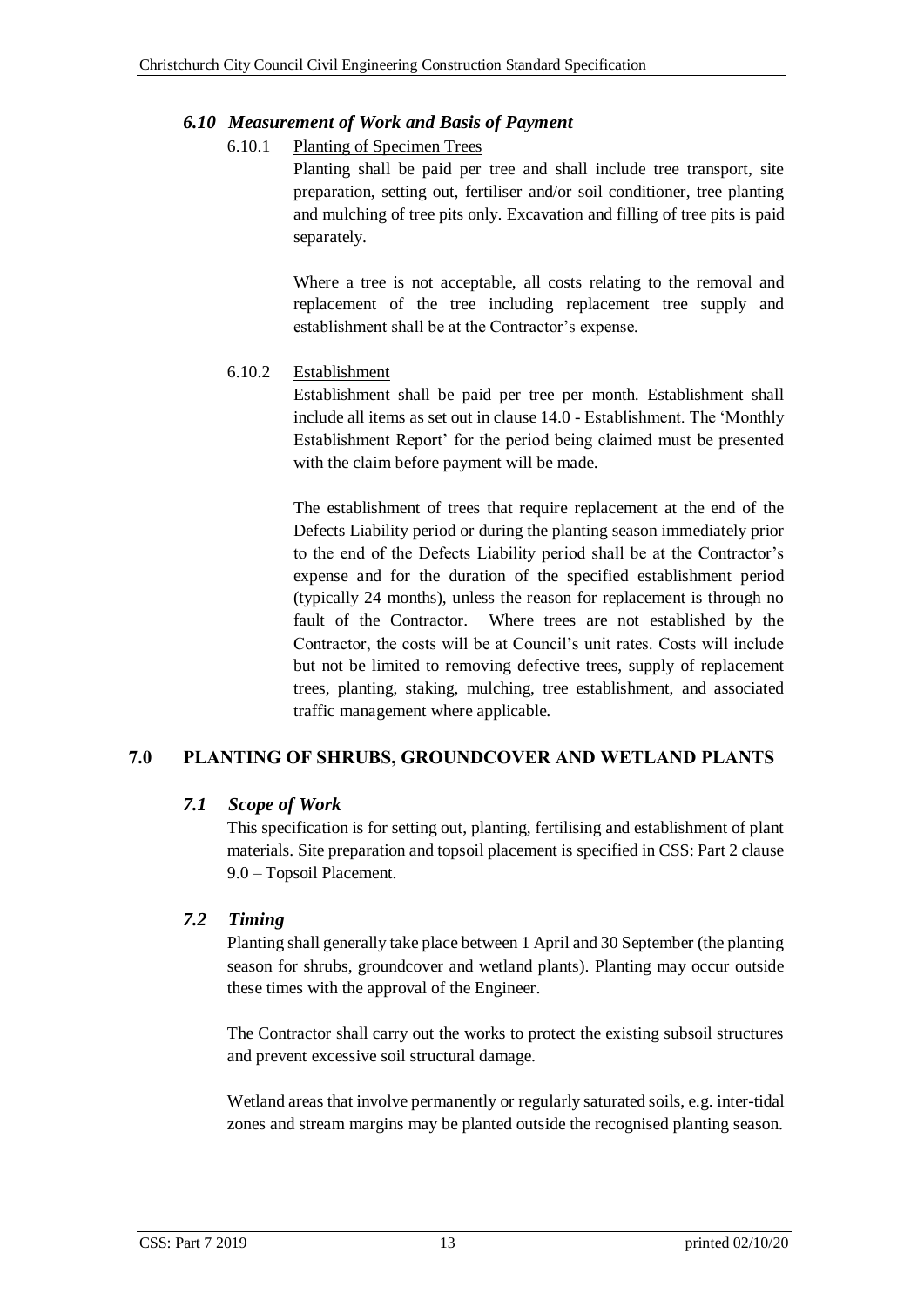# <span id="page-19-0"></span>*7.3 Setting Out*

Planting positions shall be in accordance with the planting plans and spacing shall be as specified. Plants shall be a minimum of 500mm from the edge of the plant bed.

The Engineer may require minor refinement to the design with adjustments to lines, levels and grouping of shrubs, groundcover or wetland plants locally as the planting proceeds. The Contractor shall cooperate with this.

In areas of block planting, plants shall be spaced so that when established they will completely and evenly fill the areas indicated, unless otherwise specified. Plants shall be spaced around the perimeter first to define the extent of the area to be filled by each species. The remaining plants shall then be used to fill the centre of the area in an informal manner avoiding straight lines and regular geometric patterns, unless otherwise specified.

# <span id="page-19-1"></span>*7.4 Containerised Shrubs and Groundcover*

Containerised plants shall be thoroughly moistened at the time of planting. If plants are dry, they shall be submerged in water for five minutes until all air bubbles stop rising. Allow time to drain before planting.

Balled and container grown plants shall have cloth cordage, containers wire containment and hessian removed immediately prior to planting. Care shall be taken to ensure that the root ball is not disturbed during container removal or planting.

If plants are slightly potbound the roots shall be loosened, trimmed and spread out to ensure healthy growth. Roots shall not be exposed to the sun or wind.

# <span id="page-19-2"></span>*7.5 Planting Hole*

The planting hole shall be twice the root ball width and twice the root ball depth. Planting holes, except for wetland plants, shall be loosened for at least 75mm each side of and under the plant prior to planting.

# <span id="page-19-3"></span>*7.6 Fertilisers*

The specified fertiliser shall be thoroughly mixed with the soil in the base of the planting hole, prior to planting.

Apply quantities as recommended by the manufacturer. The Engineer may vary the amount depending on conditions and stock. The Contractor shall allow for a minimum average fertiliser application rate of 50 grams of 8-9 month slow release fertiliser or approximately one handful and the application of a balanced NPK mix per shrub or ground cover. Wetland plants shall not be fertilised.

# <span id="page-19-4"></span>*7.7 Planting Shrubs and Groundcover*

Plants shall be set upright in the centre of the pit at such a depth that the soil, when firmed down is at the same height as the top of the root ball. Soil shall be heeled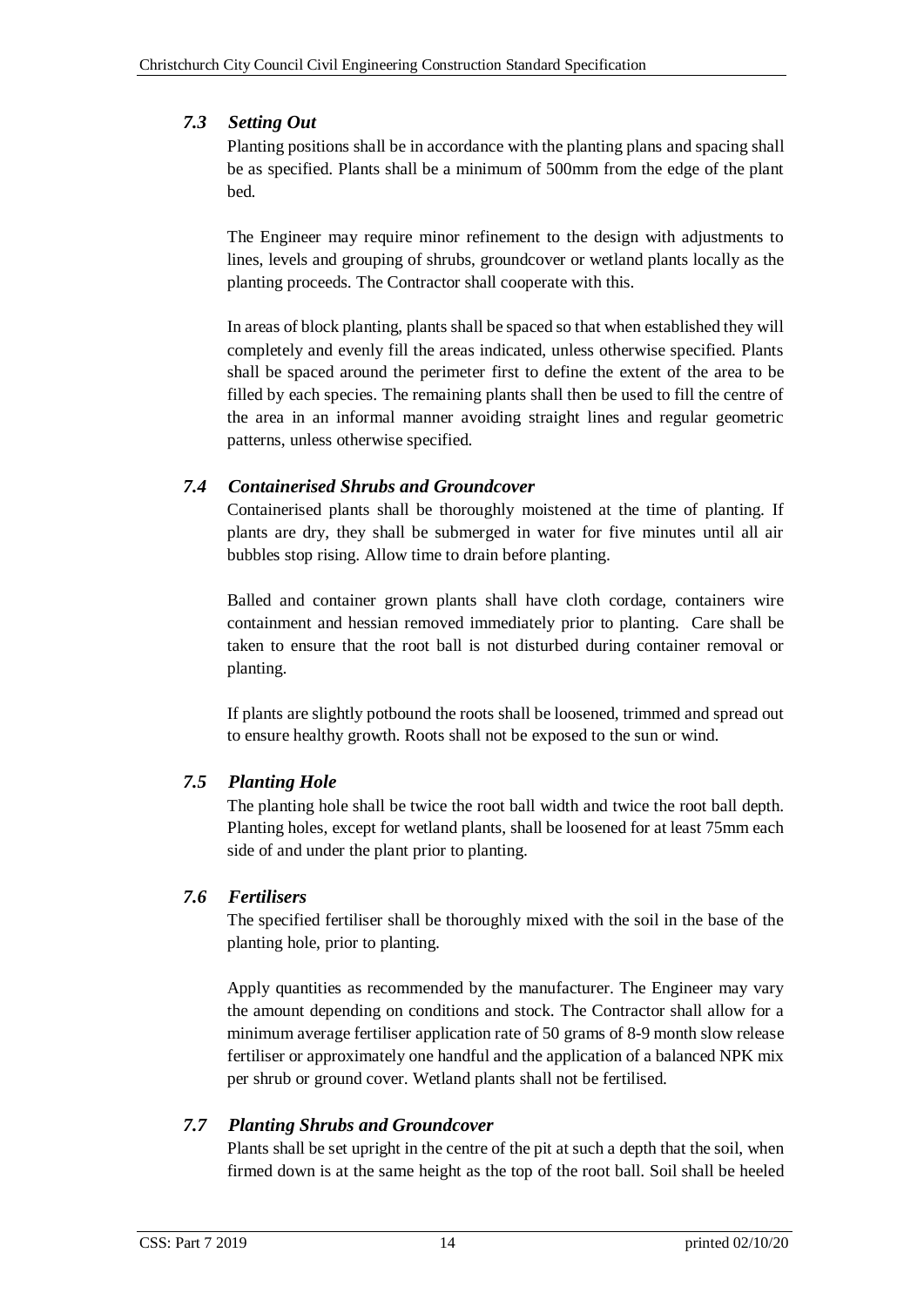in using natural body weight and not compacted by machinery or 'stamped' down. Any major roots that accidentally break off or fray shall be cleanly cut off from the plant.

Loose roots shall be spread out in a radial fashion, and the pit progressively backfilled with approved backfill soil, carefully placed under and amongst them to fill all voids and consolidated so that no air pockets are present and the plant is firmly held.

Where roots are pot bound and/or girdling they shall be cleanly severed at the edge of the root ball and gently teased out in a radial fashion.

Each plant shall be watered thoroughly after planting, ensuring that the moisture has penetrated to the full depth of the root ball (initial watering is also important to settle the soil around the roots).

Unless otherwise specified all newly planted trees (shrubs and groundcover) shall be mulched in accordance with clause 8.0 - Mulching.

# <span id="page-20-0"></span>*7.8 'Wetland' Plants*

Plants identified for 'Wetland' areas shall be planted into permanently or temporarily saturated areas. Planting of aquatic and semi aquatic wetland plants (in stream beds and inter-tidal zones) requires roots to be buried to ensure they do not float away. These plants may also require pinning down or a small amount of gravel may be added to weight down soil.

Plant in bands or lines following natural contours or as required by the Engineer.

Extreme care is required to ensure 'wetland' plants do not dry out during storage, transportation and planting. If drought conditions occur planting into some areas should be delayed until soil moisture levels are sufficient to sustain the plants. The Contractor shall consult the Engineer over any concerns with soil moisture levels.

The plant holes shall be 25-50mm shallower than the root ball and the part of the root ball exposed shall be covered with a thin layer of soil.

Any waterway riparian planting shall be in accordance with the Streamside Planting Guide.

# <span id="page-20-1"></span>*7.9 Establishment*

Works to achieve establishment of the plants shall be carried out by the Contractor, in accordance with clause 14.0 - Establishment. An Establishment Programme shall be produced by the Contractor and submitted to the Engineer for approval as part of the Contract Quality Plan.

The Establishment Programme will mainly consist of watering, replenishment of mulch including mulch matting. This may also include works such as some plant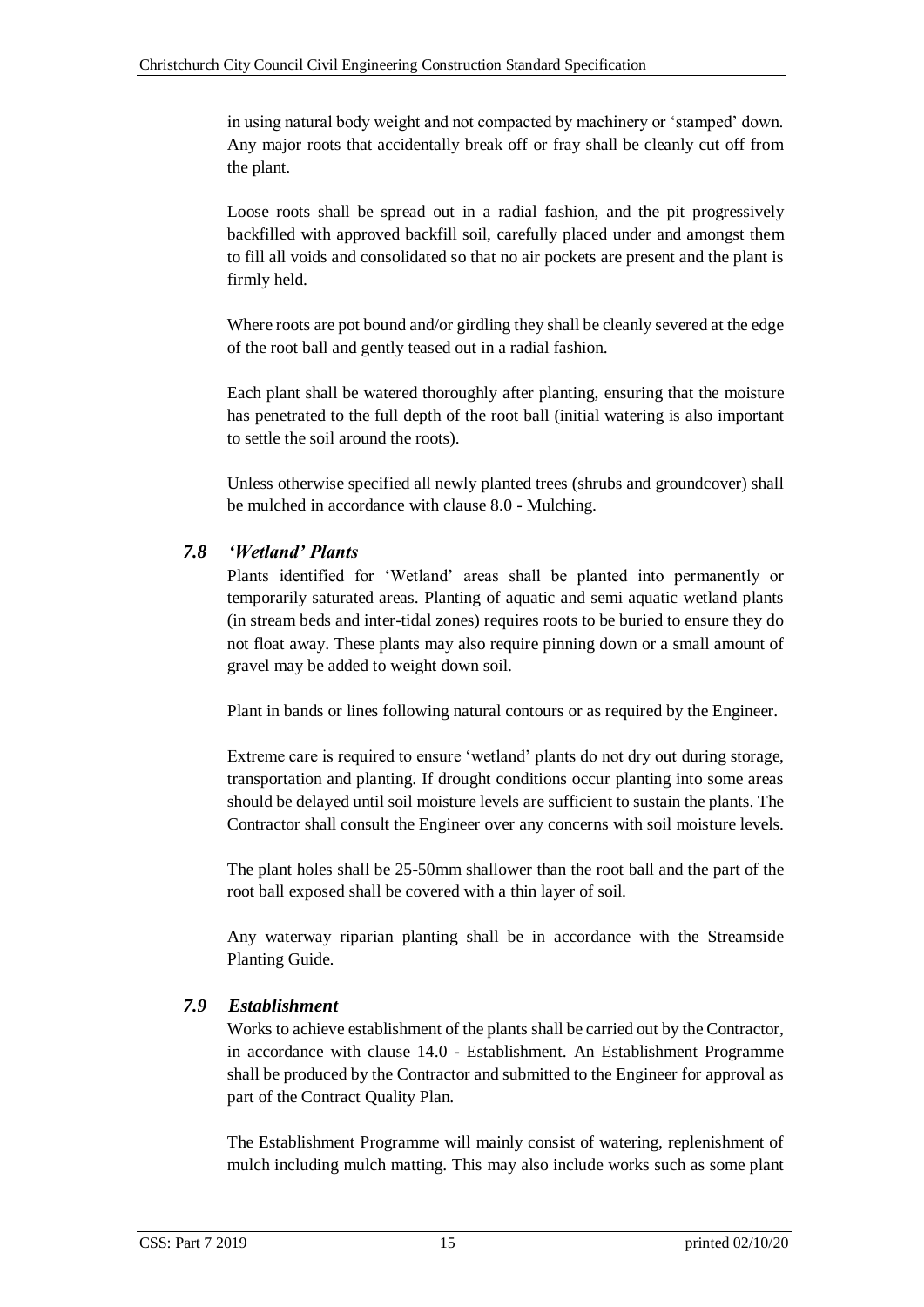protection and judicious pruning. The acceptance criteria set out below may be used to assess the planting throughout the establishment period.

The provision of a monthly report on plant condition and establishment works undertaken shall be submitted to the Engineer within five days of the end of each month. A sample Landscape Construction Establishment Checklist is shown in the appendices. Information to be provided in this report is set out in clause 14.0 - Establishment.

# <span id="page-21-0"></span>*7.10 Acceptance Criteria*

The Contractor shall be responsible for ensuring that plants are free of unacceptable defects at the time of planting and for the duration of the establishment period.

Plants shall:

- be located as specified.
- be upright and firm in the ground.
- have the top of the root ball level with the surrounding surface.
- be healthy with no evidence of decline or damage (e.g. dead/dying/diseased foliage/tips/branches, loss of foliage that is uncharacteristic to the species, discoloured foliage, pests and diseases).

# <span id="page-21-2"></span><span id="page-21-1"></span>*7.11 Measurement of Work and Basis of Payment*

# 7.11.1 Shrubs, Groundcover and Wetland Plants

Shrubs, groundcover and wetland plants shall be paid per plant. Payment shall include plant transport, excavation of the planting holes and disposal of spoil, planting preparation, setting out, filling, fertiliser where specified and planting.

Where a plant is not acceptable, all costs relating to the removal and replacement of the plant including replacement plant supply and establishment shall be at the Contractor's expense.

# <span id="page-21-3"></span>7.11.2 Additional Subgrade Modification

Additional subgrade modification shall be per  $m<sup>2</sup>$  and shall include excavation, disposal of excavated material, supply of second-class soil and its placement.

# <span id="page-21-4"></span>7.11.3 Establishment

Establishment shall be paid per  $m^2$  of plant bed per month. Establishment shall include all items as set out in clause 14.0 - Establishment. The ['Monthly Establishment Report'](#page-39-0) for the period being claimed must be presented with the claim before payment will be made.

The establishment of plants that require replacement at the end of the Defects Liability period shall be at the Contractor's expense.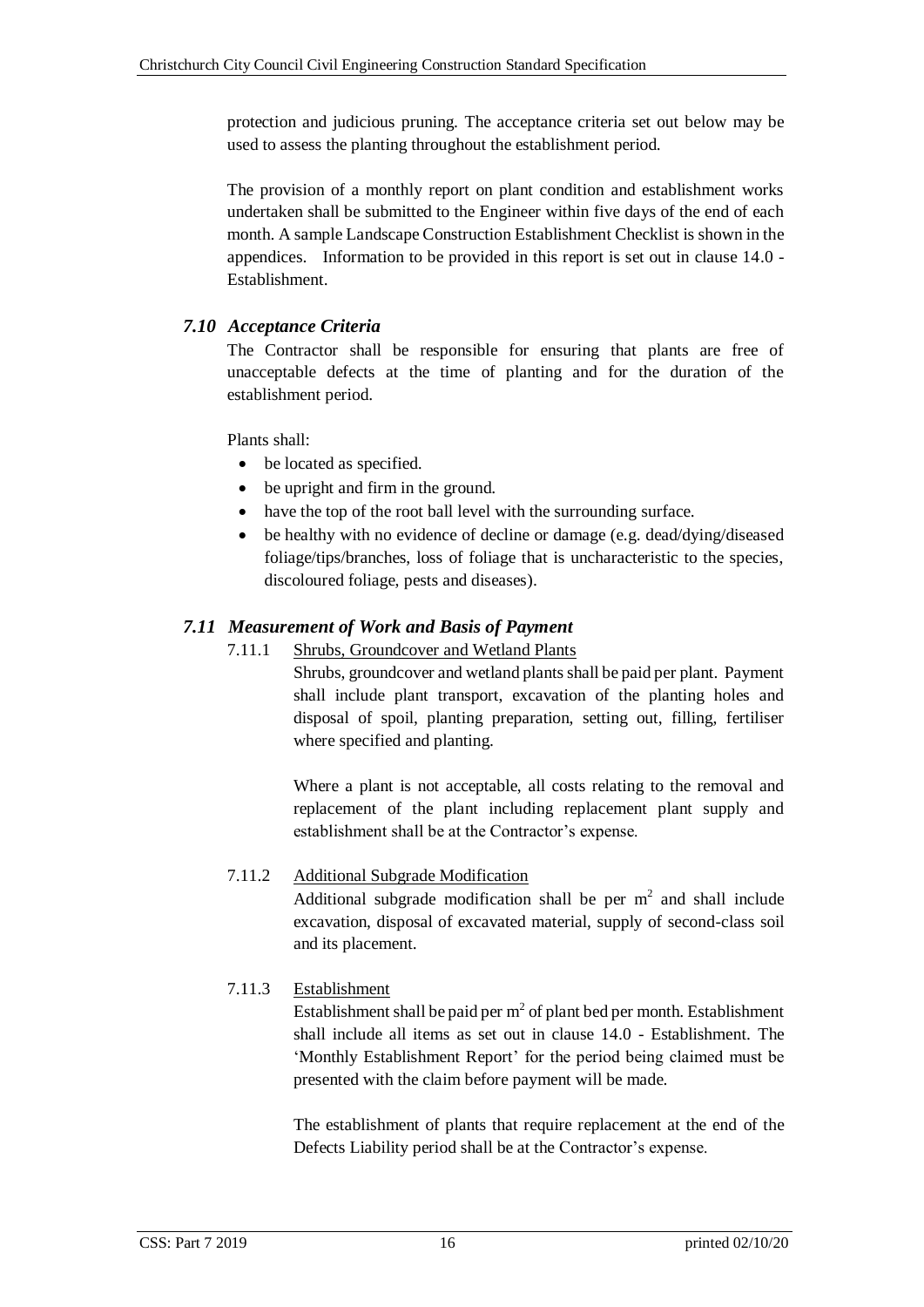The establishment of plants that require replacement at the end of the Defects Liability period or during the planting season immediately prior to the end of the Defects Liability period shall be at the Contractor's expense and for the duration of the specified establishment period (typically 24 months), unless the reason for replacement is through no fault of the Contractor. Where plants are not established by the Contractor, the costs will be at Council's unit rates. Costs will include but not be limited to removing defective plants, supply of replacement plants, planting, mulching, establishment, and associated traffic management where applicable.

# <span id="page-22-0"></span>**8.0 MULCHING**

# <span id="page-22-1"></span>*8.1 Scope of Work*

This specification is for mulching and post planting spraying with pre-emergent herbicides.

# <span id="page-22-2"></span>*8.2 Preparation*

Grass shall be removed by careful hand excavation or shall be standing dead (i.e. not recently sprayed) prior to mulch being applied.

Where applicable, spraying and the use of herbicides shall comply with the requirements of CSS: Part 2 - Earthworks. Pre-emergent herbicides shall be applied as specified and at the manufacturer's recommended rate.

Spraying with pre-emergent herbicides shall occur after planting and before mulching. The topsoil surface shall be smooth, uniform and lightly consolidated prior to spraying. If the ground is dry, a thorough watering shall be carried out before spraying.

Where necessary, compacted soil shall be aerated by gently forking the soil in advance of the mulch application to improve drainage and limit prolong waterlogging on sites that make trees more susceptible to certain pathogens (such as Phytophthora spp.).

# <span id="page-22-4"></span><span id="page-22-3"></span>*8.3 Mulch*

Mulch shall be as specified.

8.3.1 Decomposed Tree Chip, Cambium Grade Bark, Bark Nuggets, Crushed Shell, Other Medium

The surface of the mulch shall be even and free of hollows.

The Contractor shall identify the origin of the mulch supplied. Materials derived from plant species that have naturally occurring toxicity should be composted for at least a month, preferably at a high temperature (c. 60 ºC), in order to make them innocuous. High-temperature composting should also be used to kill pests and pathogens.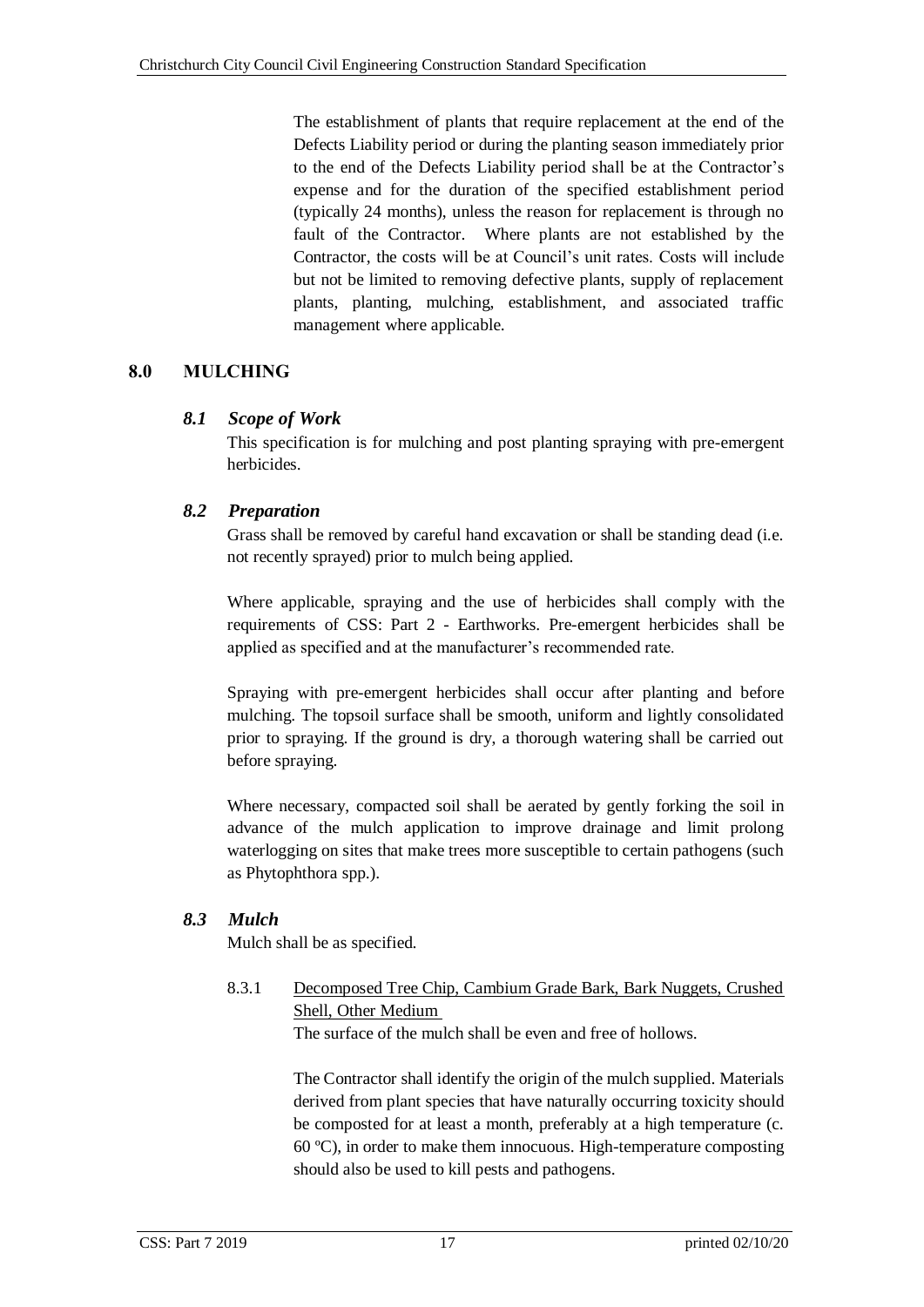Materials that cannot be detoxified, including those that have been contaminated by herbicides or other chemicals or in contact with a primary pathogen such as Phytophthora, shall not be used for mulching. Materials that have the potential for regrowth or the spread or weed species shall also not be used.

Mulch to tree pits in reserves shall be placed radially from the trunk of the tree to the diameter in the table. Mulch to tree pits in streets shall be spread to cover a square to the dimensions in the table.

| Tree Size   | Width<br>Mulch<br><b>Streets</b> | Mulch<br>Diameter<br>Parks |  |  |
|-------------|----------------------------------|----------------------------|--|--|
| 25-45 litre | 750mm                            | 2000 <sub>mm</sub>         |  |  |
| 100 litre   | 750mm                            | 2000 <sub>mm</sub>         |  |  |
| 150 litre   | 1800mm                           | 2000 <sub>mm</sub>         |  |  |
| 320 litre   | $2700$ mm                        | $2700$ mm                  |  |  |

Where the tree pit's mulch outside edge is within 300mm of the kerb or path, extend the mulch to that edge.

Mulch shall not touch the stems of plants. For plants a small circle shall be cleared (diameter of 50mm minimum) around the stem to avoid stem rot. For tress mulch shall be pulled back to 100mm off the trunk to prevent collar rot.

Unless specified otherwise, mulch shall be placed and maintained to a consolidated depth of 100mm for planting beds and tree pits.

Topsoil shall not be present in the mulch during placement, planting or weeding.

Organic aggregate (e.g. wood chip, bark, etc) mulch shall not be placed below the flood levels of waterways or within regularly inundated tidal margins.

## 8.3.2 Wool Mulch Matting and Other Matting Type Mulches Wool mulch matting and other matting type mulches shall be 100% biodegradable unless otherwise specified.

Unless specified otherwise, wool mulch matting and other matting type mulches shall be installed and maintained as outlined below:

Rolls shall be laid across the slope and pegged down with specified fixings. Fixings shall be at least 200mm long and shall be spaced at a minimum of 1.0m centres. The soil conditions and gradient may require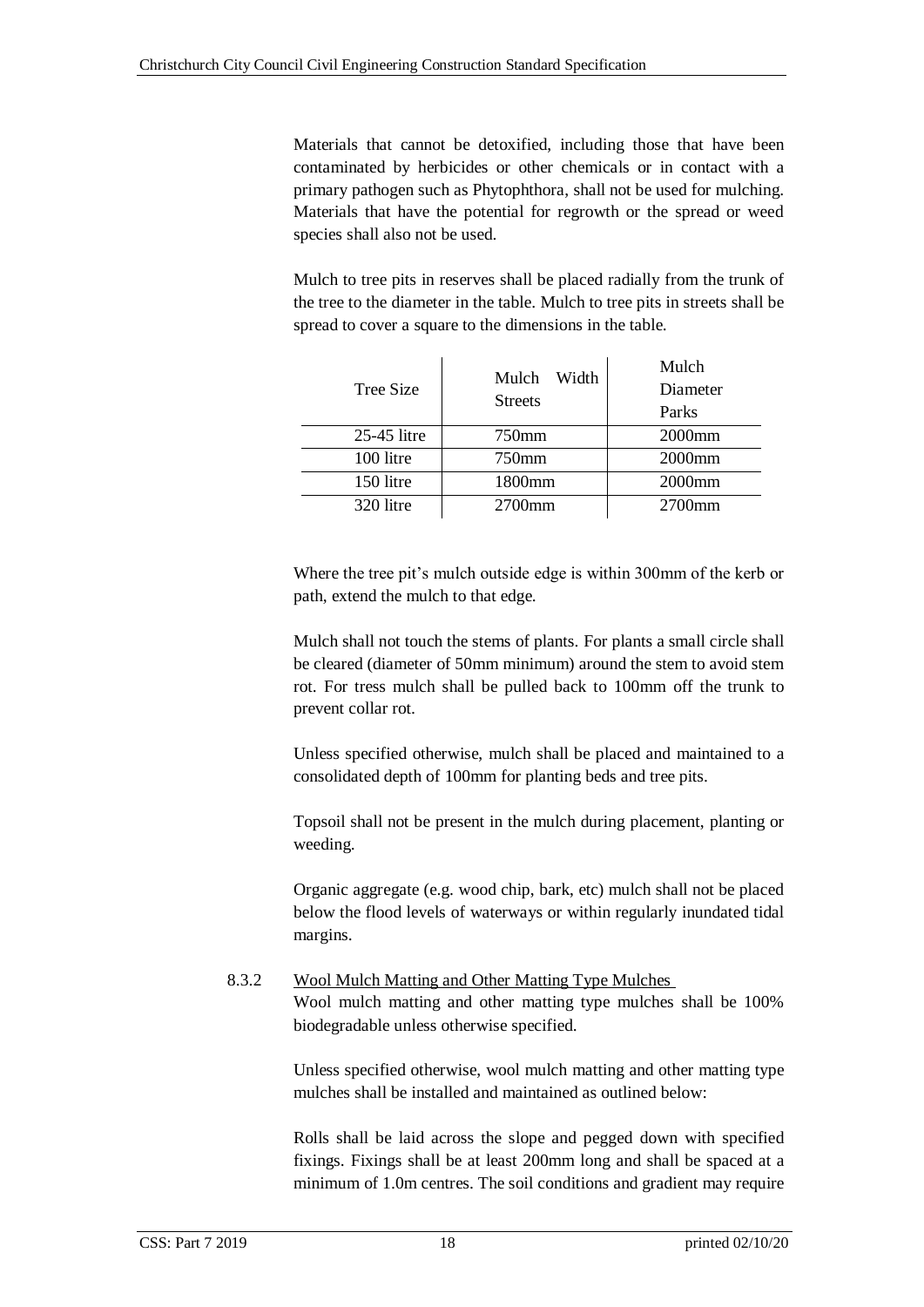fixings to be placed at closer centres. Overlap between rolls shall be at least 100mm. The top surface or uppermost edge shall lie on top of the bottom edge of the adjacent sheet. Where specified 1m x 1m square mats shall be placed around individual plants. A fixing shall peg down these mats in each corner.

Repeat applications of wool mulch matting and other matting type mulches will be required, where the product is damaged, deteriorates or is otherwise not effective throughout the duration of the contract, including the Defects Liability Period.

# <span id="page-24-0"></span>8.3.3 Cardboard/Paper Mats

Cardboard circular mulch mats and paper mats shall be placed around each plant after planting where specified. Cardboard or paper mats or circles shall be securely pegged down. Pre-emergent herbicide shall not be placed under these mats.

# <span id="page-24-1"></span>*8.4 Surface Boxes*

Surface boxes shall be accessible, adjusted and repainted in accordance with the requirements of CSS: Part 1 - General. Water supply surface boxes shall be adjusted and repainted in accordance with the requirements of CSS: Part 4 clause 12.4 – Surface Boxes Installed or Adjusted Separately from Watermain Works. Manholes shall be adjusted in accordance with the requirements of CSS: Part 3 clause 16.0 – Adjusting Manholes to Altered Surface Levels

# <span id="page-24-3"></span><span id="page-24-2"></span>*8.5 Acceptance Criteria*

# 8.5.1 Decomposed Tree Chip, Cambium Grade Bark, Crushed Shell, Other Medium

Mulch shall be free of weeds and a consolidated depth of 100mm or as specified at Practical Completion, during the defects liability period and at the issue of the Defects Liability Certificate.

Mulch shall cover the specified area

Mulch shall not spread onto paved surfaces or onto lawn areas. Where a mulched area is adjacent to a hard surface, mulch shall be flush with or no more than 25mm below the surrounding surfaces.

Topsoil shall not be mixed into the mulch.

# <span id="page-24-4"></span>8.5.2 Wool Mulch, Other Matting Type Mulches, and Cardboard or Paper Mats

Wool Mulch, Other Matting Type Mulches, and paper or cardboard mats shall be in place, provide the specified coverage and be securely pegged down at Practical Completion, during the Defects Liability Period and at the issue of the Defects Liability Certificate.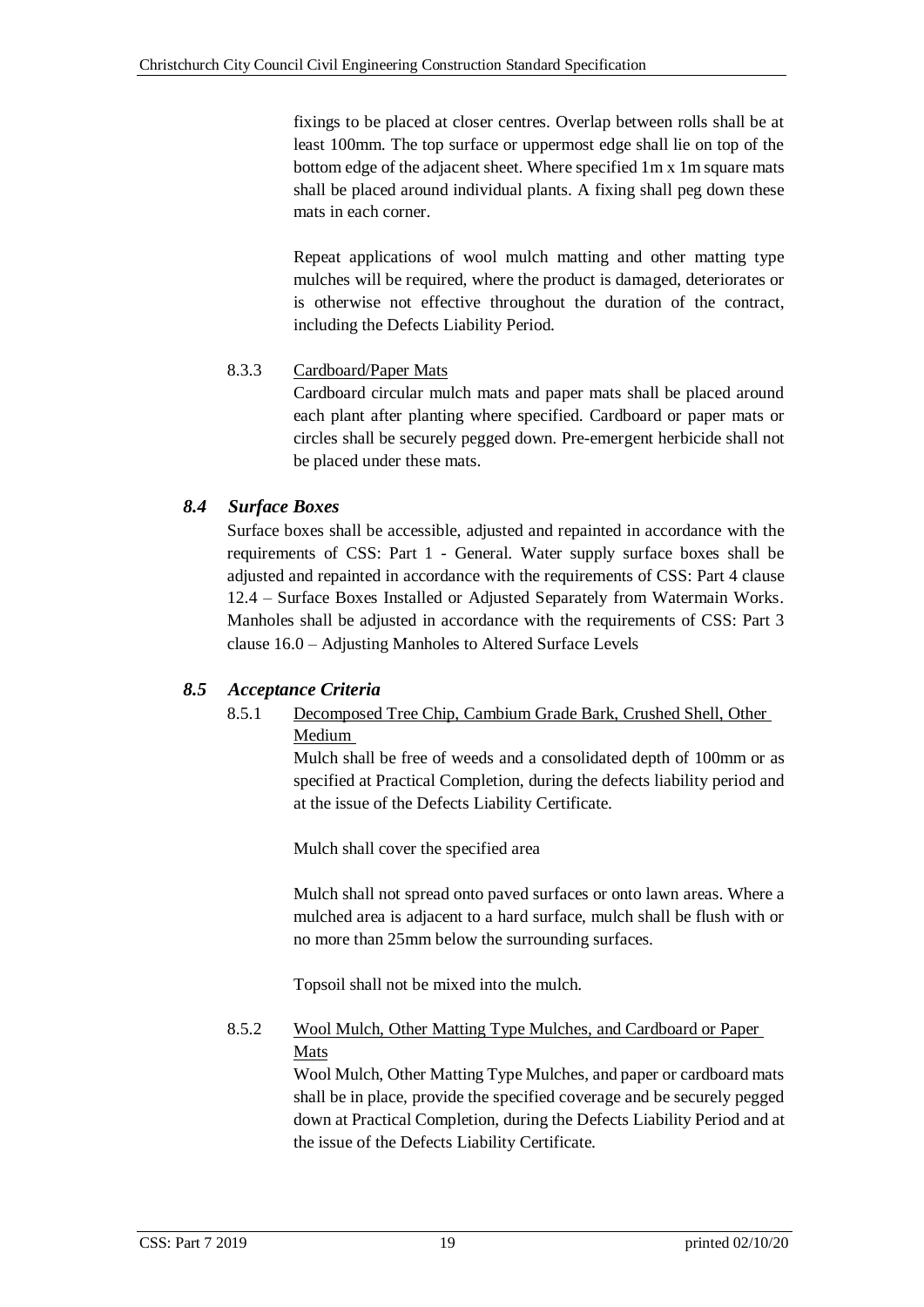# <span id="page-25-1"></span><span id="page-25-0"></span>*8.6 Measurement of Work and Basis of Payment*

# 8.6.1 Decomposed Tree Chip, Cambium Grade Bark, Crushed Shell, Other Medium

Mulch shall be paid by  $m^2$ , to the nearest  $m^2$ . Mulch rates shall include supply and application of pre-emergent herbicide. Mulching of tree pits shall be included in the rate for planting of specimen trees.

## 8.6.2 Wool Mulch and Other Matting Type Mulches

Wool mulch and other matting type mulches shall be paid by  $m<sup>2</sup>$ , to the nearest  $m<sup>2</sup>$ . Mulch rate shall include the supply and application of preemergent herbicide.

### 8.6.3 Cardboard/Paper Mats

Cardboard and paper mats shall be paid per item and shall include supply, installation and fixing.

# <span id="page-25-2"></span>8.6.4 Surface Boxes

The Contractor shall include the cost of adjustment of all water supply service boxes, including repainting, vents, sewer gully traps, existing storm water inspection openings, and traffic signal loop toby boxes in the rate for the placement of mulch.

Payment for the adjustment of storm water and sewerage manhole tops shall allow for all work involved.

# <span id="page-25-3"></span>**9.0 STAKING TREES AND SHRUBS**

# <span id="page-25-4"></span>*9.1 Scope of Work*

This specification is for the staking of specimen trees and the identification and stem protection of trees and shrubs.

# <span id="page-25-5"></span>*9.2 Tree Stakes*

Newly planted specimen trees shall be supported by stakes complying with SD 702, unless specified otherwise.

Stakes shall be untreated timber, free of knots and other structural defects, 50mm x 50mm dimension, uniform in appearance, straight and finished to a uniform height. Stakes shall be driven into the ground outside the rootball to a depth sufficient to support the tree, shall be upright and immoveable.

All tree ties shall be jute (Hessian) to allow minor swaying movement without chafing of the stems and to allow the natural development of supportive 'reaction/adaptive wood' and a strong and even connection/transition to the supporting root system. Other tree ties shall be approved by the Engineer prior to use.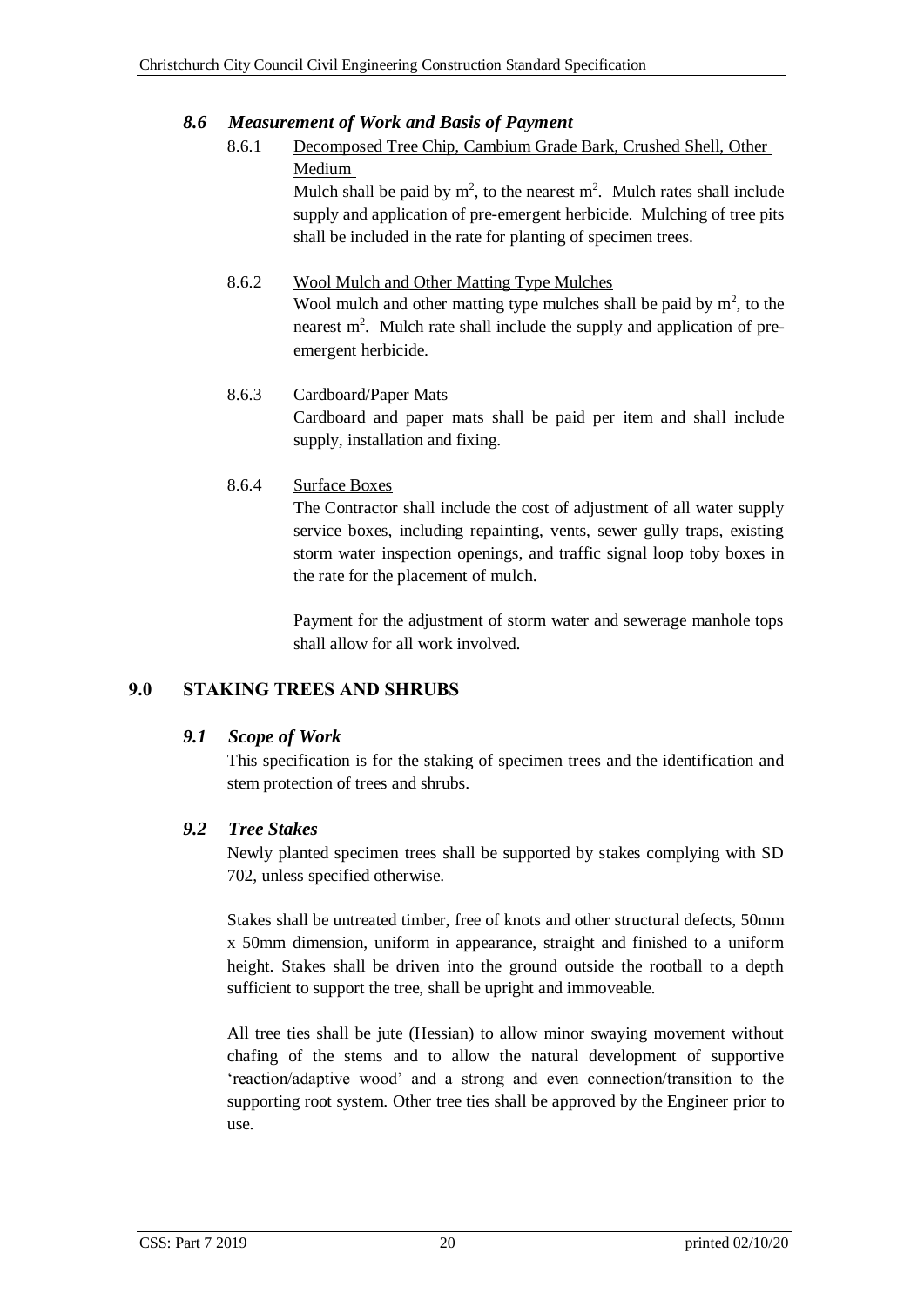Unless otherwise specified, tree ties shall be placed at one third the height of the tree from ground level to a maximum height of 800mm.

# <span id="page-26-0"></span>*9.3 Identification Stakes*

Identification stakes shall be installed to plants as specified. These shall be inserted at the time of planting to ensure that roots are not damaged. The identification stake shall be of untreated timber or similar and shall be no longer than 1.0m.

### <span id="page-26-1"></span>*9.4 Stem Protectors*

Planting shall be protected with flexible corrugated and perforated PVC pipe where specified. Trees shall have 150mm diameter 300mm long protectors and shrubs shall have 150mm diameter 200mm long protectors. The protectors shall be installed around the base of the plant and secured into the ground.

### <span id="page-26-2"></span>*9.5 Measurement of Work and Basis of Payment*

Tree staking, identification stakes and stem protectors shall be per item.

# <span id="page-26-4"></span><span id="page-26-3"></span>**10.0 ROOT BARRIERS**

### *10.1 Scope of Work*

This specification is for the supply and installation of tree root barriers.

### <span id="page-26-5"></span>*10.2 Construction*

Root barriers shall be installed where trees are planted in close proximity to underground power cables, and shall be supplied and installed in accordance with SD 704 and IDS Part 10 Table 2 – Root barrier clearances, reproduced below. Each barrier shall be impermeable to penetration by roots and a minimum of 0.5mm thick.

The clearance between the tree and the cable of at least 2.0m for 400v cables and of at least 3.0m for 11kv cables shall be maintained where root barriers are not used.

When planting in closer proximity to 400y and 11,000y cables:

- A tree root barrier shall be installed within the minimum 1.0m clearance between the tree and the cables.
- The 3.0 metre continuous root barrier shall be placed centrally to the tree, as far as possible away from the tree (typically not within the tree pit) and a minimum of 300mm distance from the underground cables.
- The root barrier shall be at least 600mm deep.

IDS Part 10 Table 2 – Root barrier clearances 2018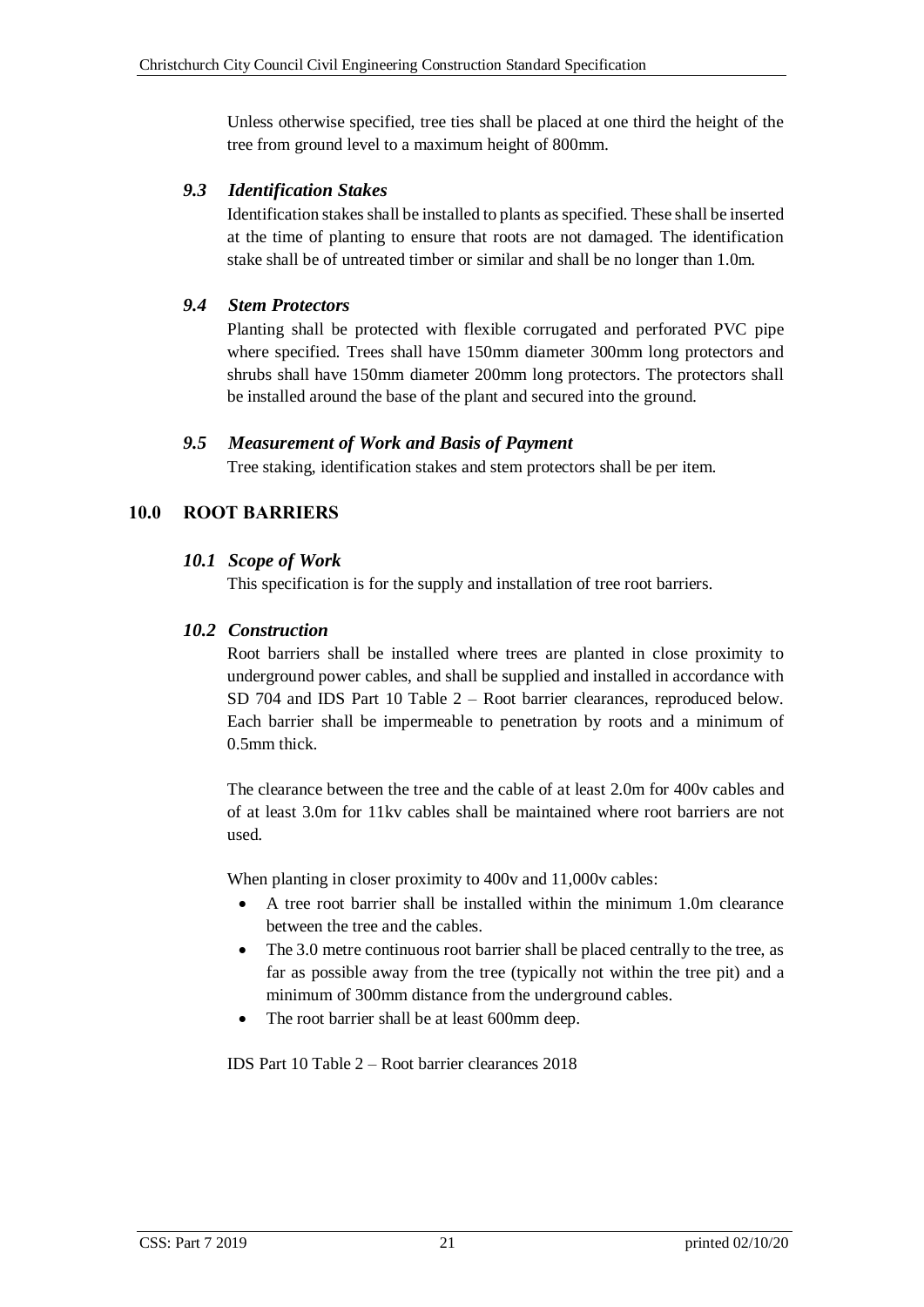| Clearances from cable (to barrier) to tree |     |     |     |     |
|--------------------------------------------|-----|-----|-----|-----|
| Cable voltage (kV)                         | -66 | -33 | 11  | 0.4 |
| Minimum tree clearance without barrier (m) | 5.0 | 5.0 | 3.0 | 2.0 |
| Minimum tree clearance with barrier (m)    | 2.5 | 2.5 | 1.0 | 1.0 |
| Minimum cable to barrier clearance (m)     | 2.0 | 2.0 | 0.3 | 0.3 |

The installation of root barrier may also be required in other locations as specified.

# <span id="page-27-0"></span>*10.3 Measurement of Work and Basis of Payment*

Root barriers shall be paid per barrier or per metre, as specified and shall include supply of all materials, installation, backfilling and restoration.

# <span id="page-27-2"></span><span id="page-27-1"></span>**11.0 TREE GRATES**

### *11.1 Scope of Work*

This specification is for the supply and installation of tree grates.

### <span id="page-27-3"></span>*11.2 Construction*

Foundations for tree grates shall comply with SD 708, SD 709 or SD 710, as specified. Tree grates shall comply with SD 705 and SD 706, as specified.

### <span id="page-27-4"></span>*11.3 Measurement of Work and Basis for Payment*

Tree grates and grate foundations shall be paid per item and shall include supply and installation.

# <span id="page-27-5"></span>**12.0 TURF SUPPLY AND LAYING**

# <span id="page-27-6"></span>*12.1 Scope of Work*

This Specification is for the supply, laying and establishment of turf.

# <span id="page-27-7"></span>*12.2 Materials*

The turf shall be of good quality, free of weeds and pests and of a minimum thickness of 20mm.

The turf grass mix shall be as specified. The turf shall be sufficiently fibrous for turves to hold together when handled, but excess fibre or thatch is undesirable.

The Contractor shall inform the Engineer of the location of the supply so that the turves can be inspected prior to lifting.

# <span id="page-27-8"></span>*12.3 Surface Boxes*

Surface boxes shall be accessible, adjusted and repainted in accordance with the requirements of CSS: Part 1 - General. Water supply surface boxes shall be adjusted and repainted in accordance with the requirements of CSS: Part 4 clause 12.4 – Surface Boxes Installed or Adjusted Separately from Watermain Works.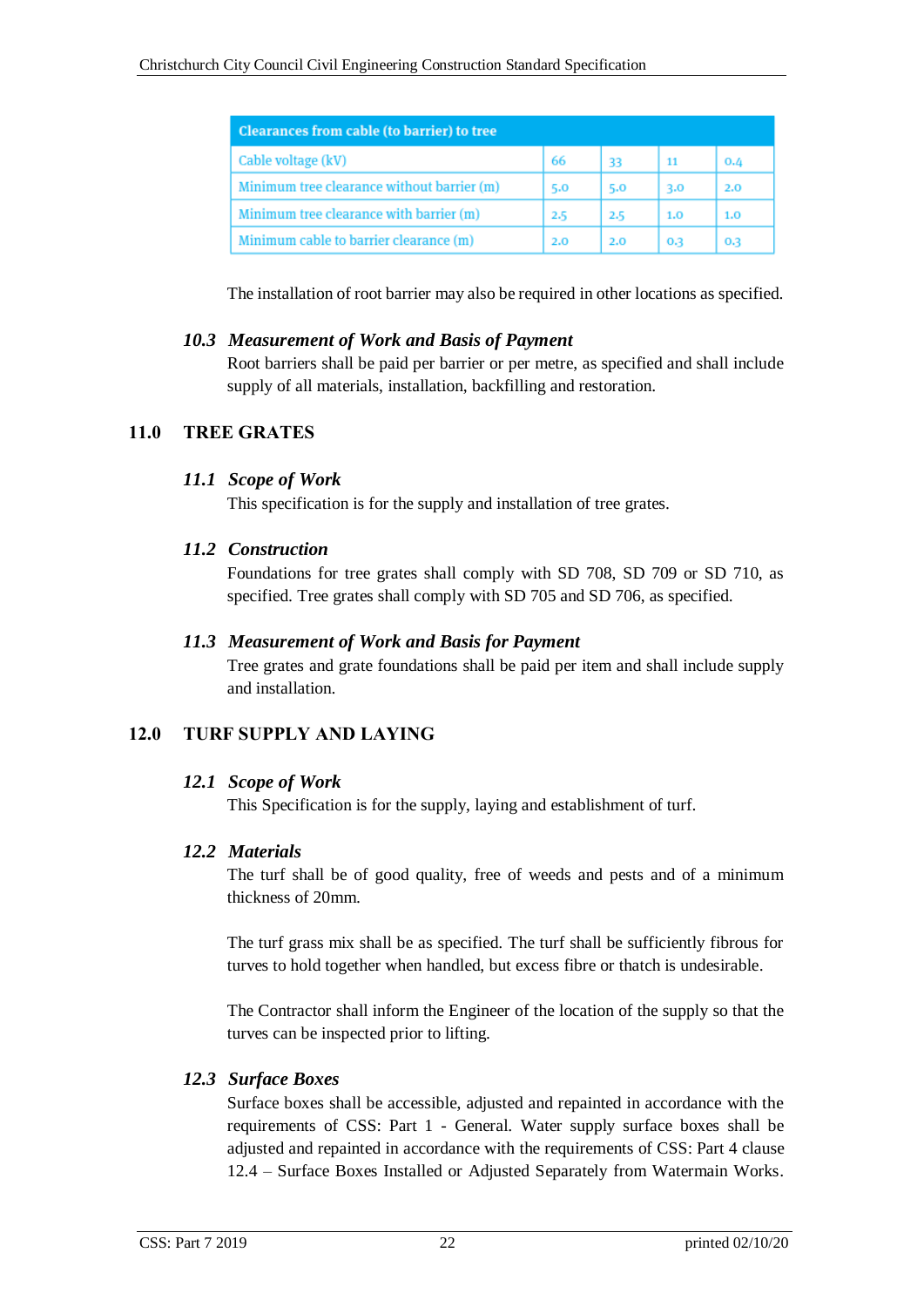Manholes shall be adjusted in accordance with the requirements of CSS: Part 3 clause 16.0 – Adjusting Manholes to Altered Surface Levels.

# <span id="page-28-0"></span>*12.4 Traffic Signs*

All regulatory traffic signs shall be reinstated prior to the removal of the traffic management. All information signs shall be reinstated as soon as practicable. All traffic signs shall be reinstated in terms of CSS: Part 6 clause 25.0 - Traffic Signs.

# <span id="page-28-1"></span>*12.5 Laying*

Turf shall be delivered to the site and installed within 36 hours of lifting. Turf shall be kept damp. Slow release fertiliser shall be applied as specified to the turf prior to watering.

Turf shall be laid on topsoil placed to CSS: Part 2 - Earthworks. Topsoil shall be cultivated to 25mm to form a fine even bed.

The Contractor shall carry out the works to protect the existing subsoil structures and prevent excessive soil structural damage.

Turf shall be handled with care and laid in a stretcher bond pattern. The turf shall be laid from planks working over turves previously laid.

The turves shall be thoroughly watered until the turf mat and top 50mm of soil is wet. Allow a 'soaking in' period prior to lightly and evenly rolling so that the turf mat and the soil surface are thoroughly bonded.

Any inequalities in finished levels owing to variation in turf thickness or uneven consolidation of soil shall be adjusted by raking and/or packing fine soil under the turf, not by topdressing the turf surface.

# <span id="page-28-2"></span>*12.6 Establishment*

Works to achieve establishment of the turf shall be carried out, by the Contractor, in accordance with clause 14.0 - Establishment. This will mainly consist of watering, mowing and weed control. The acceptance criteria set out below may be used to assess the lawn throughout the establishment period.

The grass shall be maintained over the establishment period at a height of between 25mm and 50mm as measured by the Rising Disc test method 'New Zealand Sports Turf Institute'.

# <span id="page-28-3"></span>*12.7 Acceptance Criteria*

The lawn shall be an even sward of vegetation at a uniform height with a healthy colour throughout. The lawn shall be free from hollows arising from uneven consolidation of the ground and from stones or similar debris.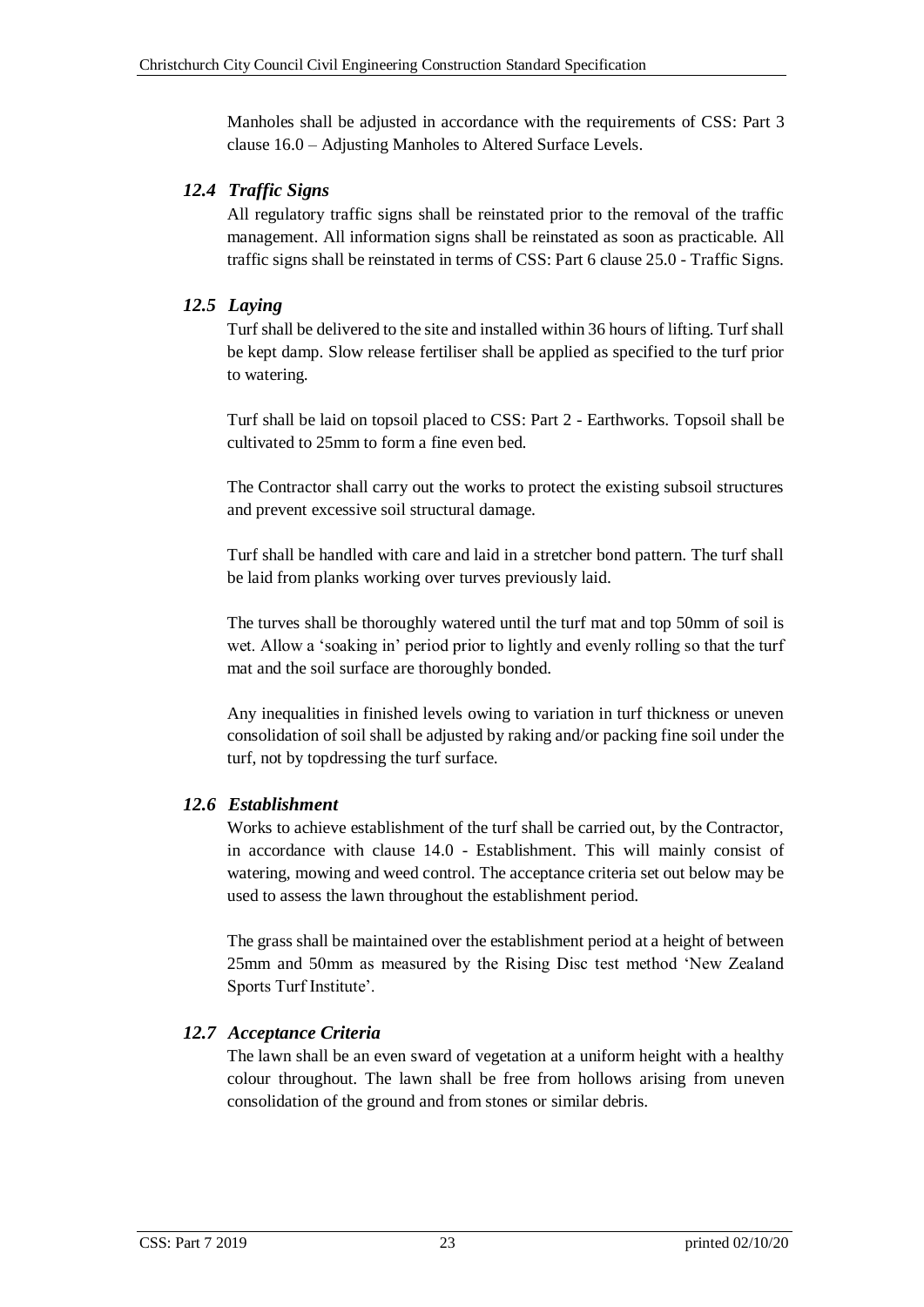The specified grasses shall be evenly distributed across the lawn and the entire ground surface covered. The grass sward shall not contain any non-specified grasses or weeds. The lawn height shall be between 25mm and 50mm.

# <span id="page-29-1"></span><span id="page-29-0"></span>*12.8 Measurement of Work and Basis of Payment*

12.8.1 Turf

Turf shall be paid by  $m^2$ , to the nearest  $m^2$  and shall include preparation of the bed, fertiliser, rolling and establishment.

### <span id="page-29-2"></span>12.8.2 Surface Boxes

The Contractor shall include the cost of adjustment of all water supply service boxes, including repainting, vents, sewer gully traps, existing storm water inspection openings, and traffic signal loop toby boxes in the rate for the placement of turf.

Payment for the adjustment of storm water and sewerage manhole tops shall allow for all work involved.

<span id="page-29-3"></span>12.8.3 Traffic signs

Payment for the relocation of traffic signs shall be by lump sum or per sign relocated as specified.

### <span id="page-29-4"></span>12.8.4 Establishment

Establishment shall be included in the rate for turf and shall include the disposal of clippings from mowing.

# <span id="page-29-6"></span><span id="page-29-5"></span>**13.0 SOWING OF LAWN AREAS**

# *13.1 Scope of Work*

This Specification is for the formation, sowing and establishment of lawn areas in roadways (berms), parks and reserves (amenity areas and playing fields) and swales.

# <span id="page-29-7"></span>*13.2 Seed Mixture*

The seed mix shall be as specified. Mixes shall be in accordance with CSS: Part 1 - General.

The Contractor shall provide the Engineer with a certificate from the seed merchant supplying the seed verifying that the mixture is as specified and that the seed is no more than one year old.

# <span id="page-29-8"></span>*13.3 Sowing*

The method of sowing shall achieve a uniform distribution of seed at the following rates, unless otherwise specified: 300kg per hectare (30 grams per square metre) for berm and high profile amenity areas; 250kg per hectare (25 grams per square metre) for playing field areas, swales and other amenity areas; 50kg per hectare for pasture.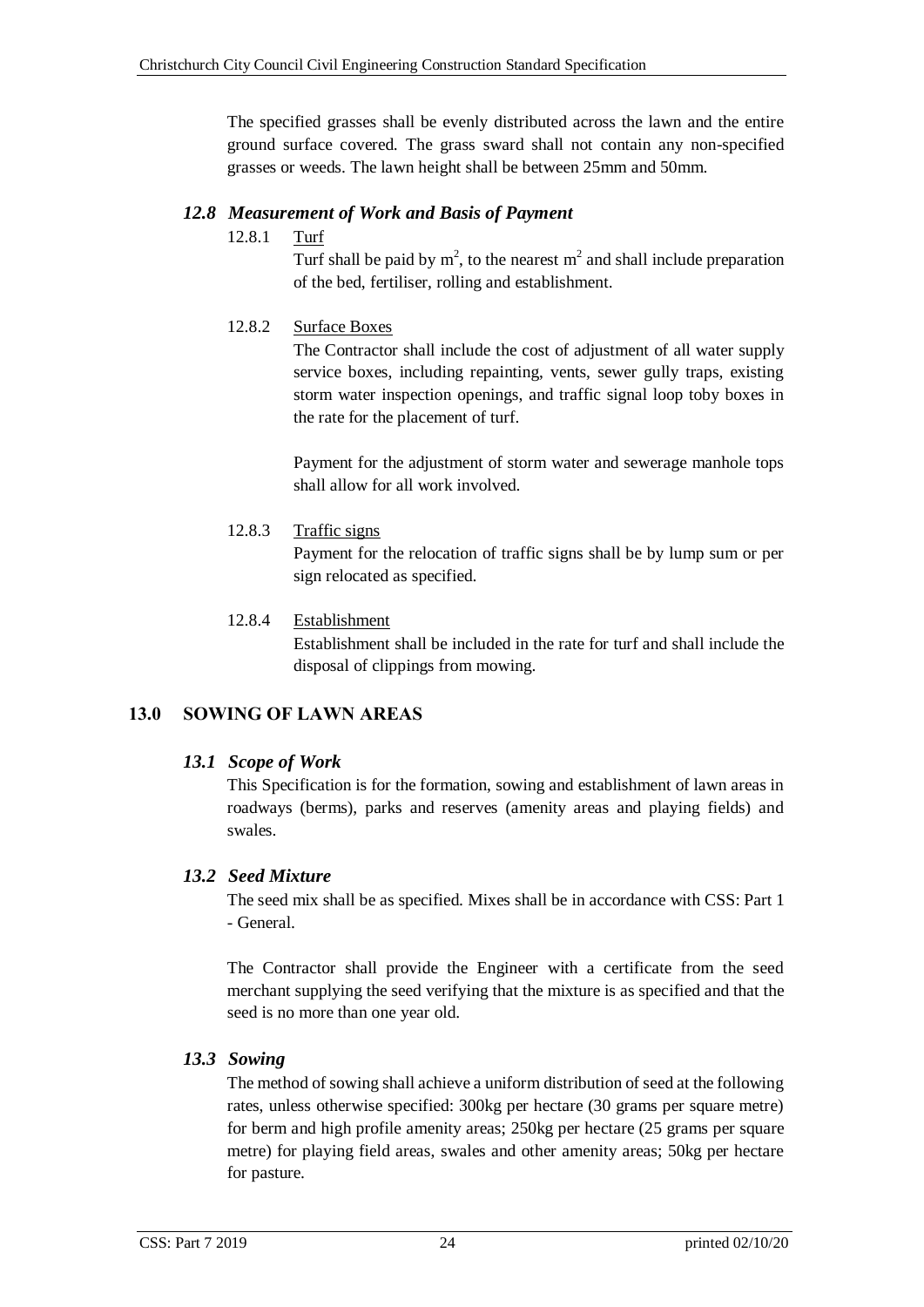The seed shall be applied and cultivated to 20mm depth so that the minimum of seed is exposed. The seeded ground shall be levelled and lightly consolidated to ensure good soil/seed contact.

Slow release fertiliser shall be applied as specified before or during sowing at the manufacturer's specified application rates. Fertiliser shall not be applied in waterway areas.

A low-pressure system shall be used to avoid surface rilling or erosion.

# <span id="page-30-0"></span>*13.4 Hydroseeding*

The hydroseeding mulch shall be a mixture of the specified seed, wood-fibre based mulch, fertiliser and a binding agent. The percentage of wood fibre in the hydroseeding mulch shall be no less than 75%.

The mulch shall be applied to a minimum depth of 5mm. Application rates for berms and high profile amenity areas shall be no less than  $200$ kg/  $1000$ m<sup>2</sup>.

Products such as "Hydra red" or an equivalent are acceptable hydroseeding mulches.

Mulch shall be applied using a suitable pumping system with mixing abilities, to prevent settling between applications.

All existing site features, such as paths and fences, shall be protected during mulch application. Any overspray shall be removed promptly.

A low-pressure system shall be used to avoid surface rilling or erosion.

# <span id="page-30-1"></span>*13.5 Surface Boxes*

Surface boxes shall be accessible, adjusted and repainted in accordance with the requirements of CSS: Part 1 - General. Water supply surface boxes shall be adjusted and repainted in accordance with the requirements of CSS: Part 4 clause 12.4 – Surface Boxes Installed or Adjusted Separately from Watermain Works. Manholes shall be adjusted in accordance with the requirements of CSS: Part 3 clause 16.0 – Adjusting Manholes to Altered Surface Levels

# <span id="page-30-2"></span>*13.6 Traffic Signs*

All regulatory traffic signs shall be reinstated prior to the removal of the traffic management. All information signs shall be reinstated as soon as practicable. All traffic signs shall be reinstated in terms of CSS: Part 6 clause 25.0 - Traffic Signs.

# <span id="page-30-3"></span>*13.7 Establishment*

Works to achieve establishment of the lawn shall be carried out, by the Contractor, in accordance with clause 14.0 - Establishment. This will mainly consist of barricading, watering, fertilising, mowing and weed control. The acceptance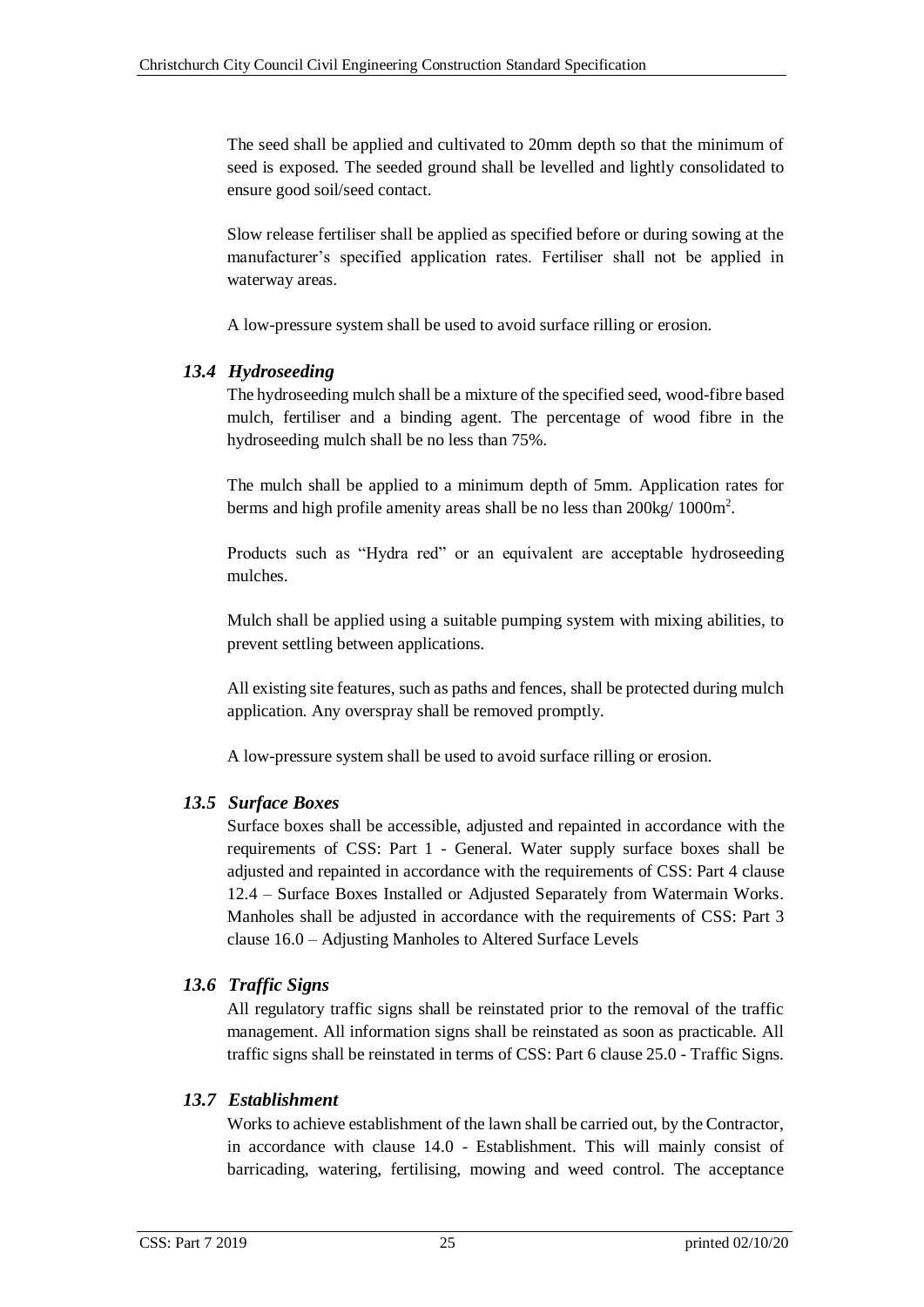criteria set out below shall be used to assess the lawn throughout the establishment period.

The grass shall be first cut at 50mm and then maintained over the establishment period at a height of between 25mm and 50mm, as measured by the Rising Disc test method 'New Zealand Sports Turf Institute'. Swale areas shall have their first cut at 50mm grass height and shall be maintained over the establishment period at a height of between 50mm and 150mm.

# <span id="page-31-0"></span>*13.8 Acceptance Criteria*

The lawn shall be an even sward of vegetation at a uniform height with a healthy colour throughout. The ground surface shall be free from hollows arising from uneven consolidation of the ground and from stones or similar debris.

Within two months of sowing, the specified grasses shall be evenly distributed across the lawn with at least 90% of the ground surface covered and with no bare area greater than 30mm in diameter. The grass sward shall have less than 10% of its area in non-specified grasses and weeds, unless otherwise specified.

The lawn height shall be between 25mm and 50mm except swales, which shall be between 50mm and 150mm.

# <span id="page-31-2"></span><span id="page-31-1"></span>*13.9 Measurement of Work and Basis of Payment*

### 13.9.1 Berms

Berms shall be paid by  $m^2$ , to the nearest  $m^2$ , and shall include excavation and disposal of spoil, ripping, cultivation and scarification, topsoil supply and finishing, sowing or hydroseeding and establishment.

Separate rates will be provided for saw cutting and for the installation of battens.

# <span id="page-31-3"></span>13.9.2 Repair of Existing Lawn

Repair of existing lawn shall be measured by the  $m^2$ , to the nearest  $m^2$ , and shall include preparation of existing landscape or grassed area, sowing and establishment.

# <span id="page-31-4"></span>13.9.3 Playing Fields and Amenity Areas

Playing fields and amenity areas shall be measured by the  $m<sup>2</sup>$ , to the nearest  $m<sup>2</sup>$ , and shall include preparation, sowing and establishment.

# <span id="page-31-5"></span>13.9.4 Swales

Swales shall be measured by the  $m^2$ , to the nearest  $m^2$ , and shall include preparation, sowing and establishment.

# <span id="page-31-6"></span>13.9.5 Surface Boxes

The Contractor shall include the cost of adjustment of all water supply service boxes, including repainting, vents, sewer gully traps, existing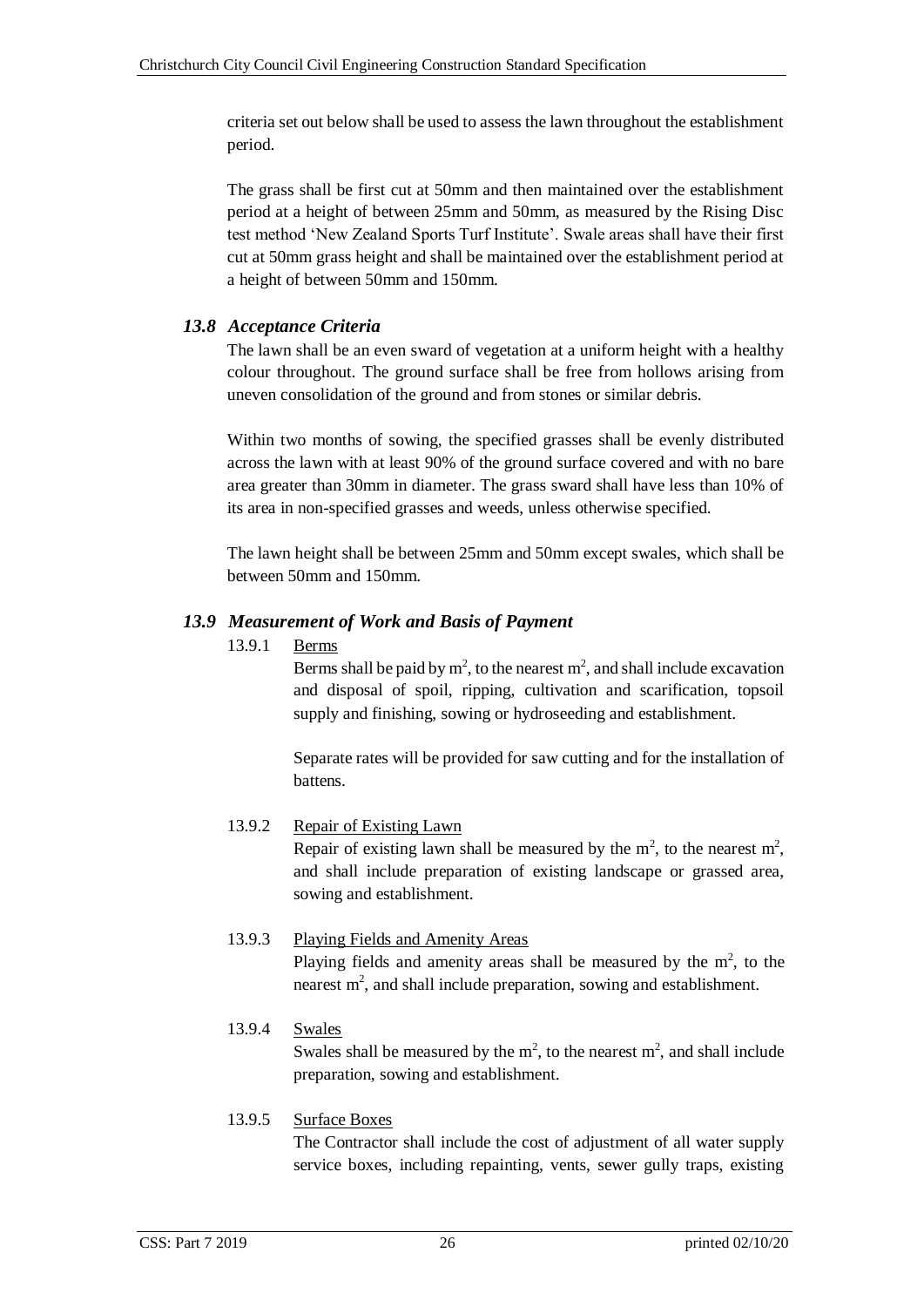stormwater inspection openings, and traffic signal loop toby boxes in the rate for the construction of lawn.

Payment for the adjustment of stormwater and sewerage manhole tops shall allow for all work involved.

### <span id="page-32-0"></span>13.9.6 Traffic signs

Payment for the relocation of traffic signs shall be by lump sum or per sign relocated as specified.

# <span id="page-32-1"></span>13.9.7 Establishment

Establishment shall be included in the rate for the item and shall include the disposal of clippings from mowing where specified.

# <span id="page-32-2"></span>**14.0 ESTABLISHMENT**

# <span id="page-32-3"></span>*14.1 Scope of Work*

This Specification covers the work typically undertaken to provide optimum conditions to establish the constructed landscape, over the Defects Liability period.

Establishment shall be for a period of at least 24 months following practical completion acceptance, unless otherwise specified.

Establishment will mainly consist of monitoring moisture levels and the condition of the trees and plants, watering as and when required, replenishment of mulch including mulch matting, repair of support systems, weed control, cultivation, control of pests and diseases, removal of litter, checking of stakes and ties, trimming, pruning or mowing and other accepted horticultural operations necessary to ensure normal and healthy landscape establishment and growth, and producing Monthly Establishment Reports of the works carried out under this clause.

The most important factors are providing adequate moisture, mulch coverage and support systems, and eliminating competition from other vegetation. Throughout the establishment period, the Contractor shall regularly visit the site as and when necessary, and carry out works required to ensure successful plant/tree establishment.

Details of the proposed methods and frequency of such activities, and the reporting of these, shall be set out in the Establishment Programme as outlined in the Contractor's Contract Quality Plan.

# <span id="page-32-4"></span>*14.2 Watering*

Contractor shall provide sufficient water to all lawn areas, trees and planting to maintain plants in a healthy condition. For trees, soil moisture shall contain an average volumetric water content of between 20 and 30%. This value shall be determined through taking four readings corresponding approximately to the four points of the compass. The readings shall be at 500mm below the topsoil surface and 300mm from the trunk for trees up to 45L grade and 500mm from the trunk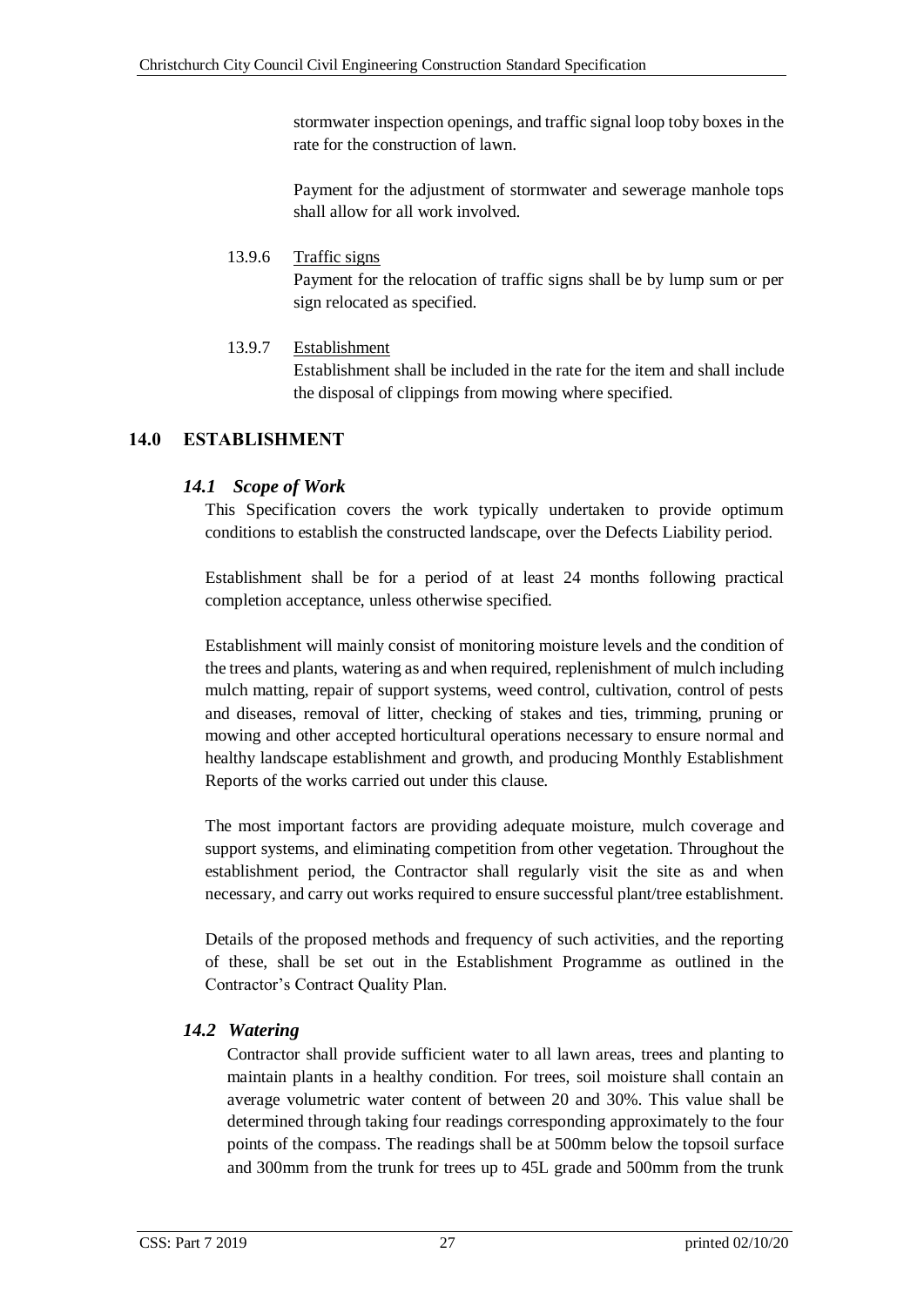for 100L grade trees. Moisture contents for trees above 100L grade will be specified.

For trees, this moisture content relates approximately to 40 litres of water per application in order to saturate the root ball and surrounding soil. For 100L grade trees or larger, each application should be approximately 80 litres of water. As a guide, shrubs and groundcover should receive 5 litres of water each per application in order to saturate the root ball. Applications may be required three times per week during summer months (October – March inclusive).

Water shall be applied evenly and radially around the root ball to a distance of 600mm from the base of the trunk or to the extremity of the tree's drip line, whichever is the greater. Water shall be applied at low pressure from a height of less than 500mm. Care shall be taken to avoid the displacement of soil or mulch whilst undertaking watering.

# <span id="page-33-0"></span>*14.3 Weed Control*

At the end of the defects liability period tree pits, mulched plant beds, unmulched revegetation zones, and wetlands shall be free of weeds. During the defects liability period the following shall apply unless otherwise approved by the Engineer.

# <span id="page-33-1"></span>14.3.1 Trees

Weed control shall be frequent enough to prevent weed species flowering and seeding. At no time shall any individual weed be larger than 100mm. Weeds that are 50mm or more in size shall not exceed more than five per square metre. Weeds shall be controlled without the use of residual herbicides.

The Engineer may approve the use of herbicides. Herbicide use shall comply with CSS: Part 2 clause 6.0 – Pesticide, Herbicide and Fertiliser Application.

At handover all tree mulch areas shall be free of weeds.

# <span id="page-33-2"></span>14.3.2 Mulched Plant Beds

Weed control shall be frequent enough to prevent weed species flowering and seeding. At no time shall any individual weed be larger than 100mm. Weeds that are 50mm or more in size shall not exceed more than five per square metre. Weeds shall be controlled without the use of residual herbicides.

The Engineer may approve the use of herbicides. Herbicide use shall comply with CSS: Part 2 clause 6.0 – Pesticide, Herbicide and Fertiliser Application.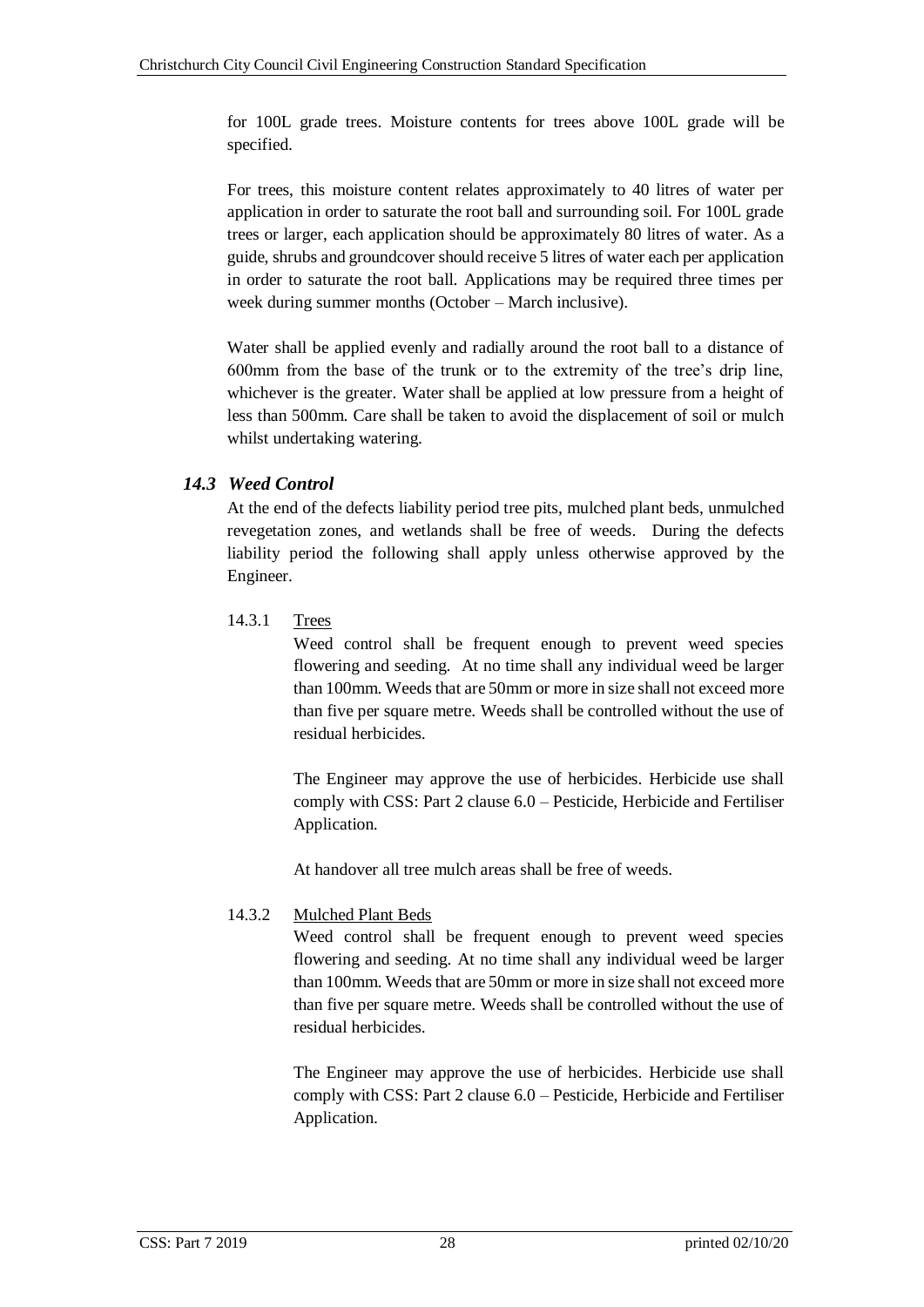The Contractor (herbicide users) shall follow the manufacturer's specifications and comply with all the herbicide instructions and directions on the label completely.

At handover all mulched plant beds shall be free of weeds.

# <span id="page-34-0"></span>14.3.3 Unmulched and Revegetation Zones

Weed control shall be frequent enough to prevent weed species flowering and seeding. Weeds shall not encroach within 0.5m of the centre of any plant. At no time shall any individual weed be larger than 250mm.

Weeds shall be controlled manually within this area unless otherwise approved by the Engineer. When hoeing/pulling, care shall be taken to avoid damage to plants and their roots.

The Engineer may approve the use of herbicides. Herbicide use shall comply with CSS: Part 2 clause 6.0 – Pesticide, Herbicide and Fertiliser Application.

At handover all mulched plant beds shall be free of weeds.

# <span id="page-34-1"></span>14.3.4 Wetlands

Weed control shall be frequent enough to prevent weed species flowering and seeding. Weeds shall not encroach within 0.5m of the centre of any plant. At no time shall any individual weed be larger than 250mm.

Hand weeding and releasing shall be the only control method employed within and up to one metre from the waterway. In all other areas, weeds shall be controlled manually unless otherwise approved by the Engineer. When hoeing/pulling, care shall be taken to avoid damage to plants and their roots.

The removal of aquatic and semi-aquatic vegetation shall retain any natural stream meander within the channel.

Aquatic vegetation removed from the channel shall be left on the bank margin within one metre of the channel for a period of 24 hours. This allows stream fauna to migrate back into the channel prior to removal of the debris off site. Volumes less than  $0.5m<sup>3</sup>$  may be removed from site immediately.

At handover all wetlands shall be free of weeds.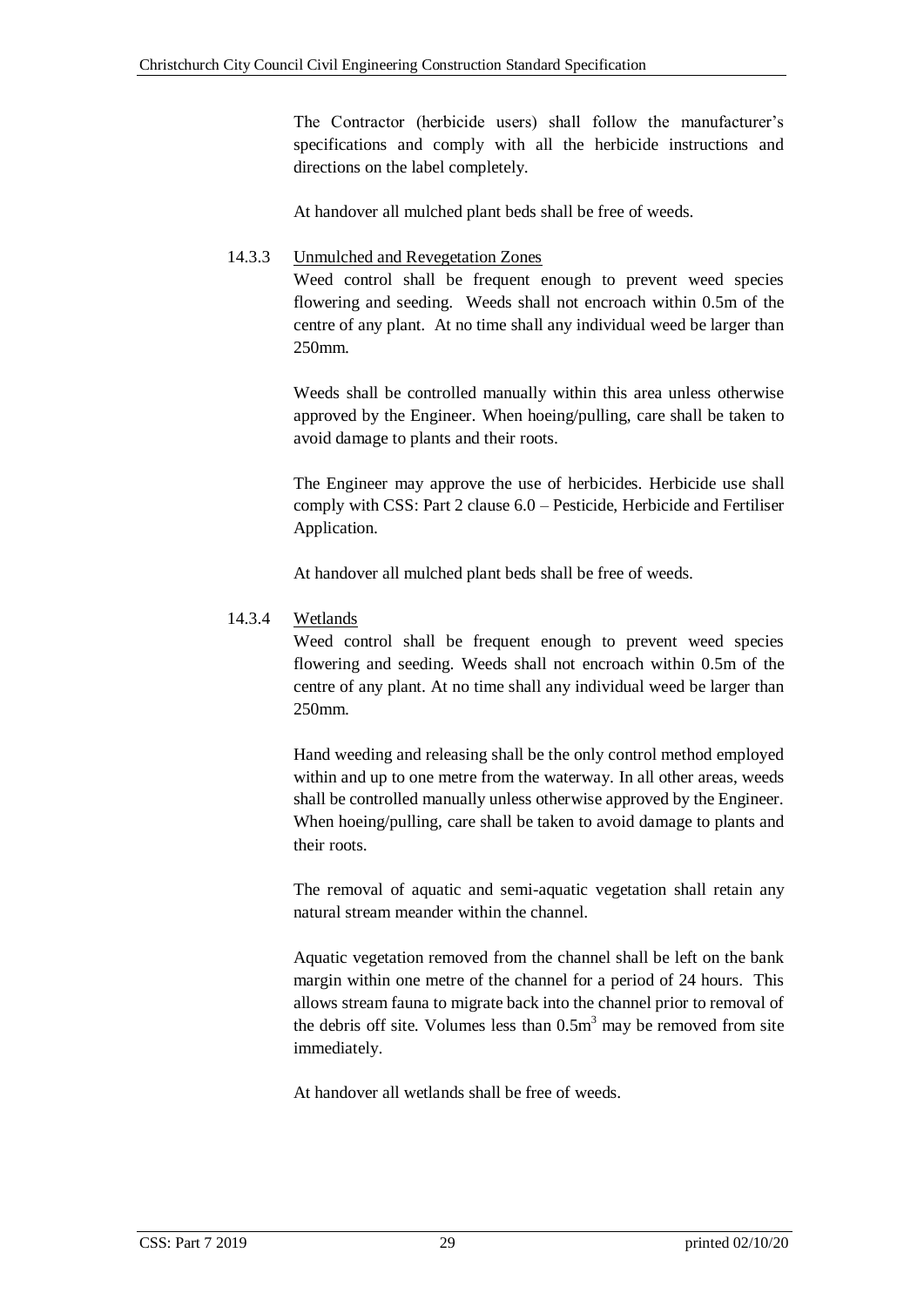## <span id="page-35-0"></span>*14.4 Pests and Diseases*

The Contractor shall promptly report all animal, insect or fungal infestations to the Engineer.

## <span id="page-35-1"></span>*14.5 Rubbish and Litter Collection and Removal*

The Contractor shall remove all litter from the landscape area and berms or swales.

Litter is defined as any refuse, garbage, rubbish, dead animal remains, plant debris including fallen leaves, glass (broken or whole), metal, organic or inorganic waste matter or any other material, which is detrimental to the appearance of the site including fly tipping. Fly tipping includes items such as rubbish bags, builders' rubble, motor vehicle bodies or larger items requiring removal by machine.

The Contractor shall notify the Engineer of suspected fly tipping.

# <span id="page-35-2"></span>*14.6 Pruning*

All weak, dead, diseased or damaged growth, including spent flower heads (excluding trees), shall be removed. Sight lines at intersections and driveways shall be maintained and signs shall not be obscured.

Pruning shall not be carried out during leaf burst or leaf fall or periods that favour pathogens

### <span id="page-35-3"></span>14.6.1 Pruning of Shrubs

Pruning shall be carried out on shrubs and groundcover by an appropriately qualified horticulturalist to maintain a high standard of presentation, display and plant vigour and to maintain the desired shape and size.

The following pruning techniques shall be employed where appropriate:

- Tips shall be pinched or purged, as appropriate for species, to give desired shape and size.
- Form pruning of young plants to ensure compact form and shape.
- Undercutting of groundcovers at border edges.
- Plants shall be pruned so that they do not smother neighbouring plants.
- Plants shall be pruned off footpaths and access ways and hard surfaces

# <span id="page-35-4"></span>14.6.2 Pruning of Trees

All tree pruning shall be undertaken by a qualified and experienced Works Arborist to accepted modern international arboricultural standards. The name and qualifications of the arborist shall be submitted to the Council through the Contract Quality Plan.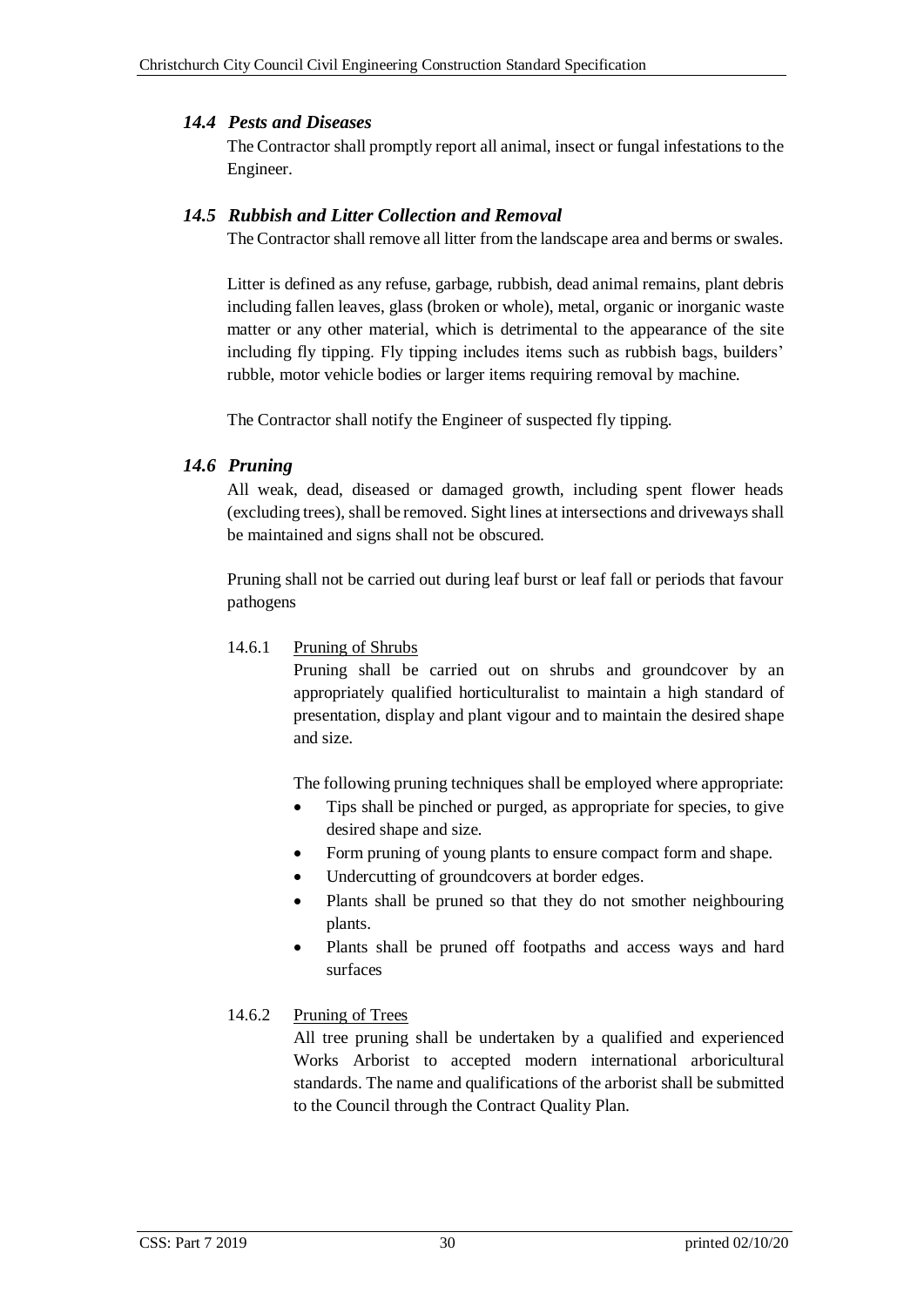Pruning shall consist only of removal of broken or dead/dying or diseased branches and shall be documented in the Monthly Establishment Report.

# <span id="page-36-1"></span><span id="page-36-0"></span>*14.7 Plant/Tree Vandalism, Losses and Replacement*

### 14.7.1 Vandalism and Theft of Plants/Trees

Any plants and trees vandalised or stolen shall be reported promptly to the Engineer and recorded on the ['Monthly Establishment Report'](#page-39-0). The likely cause of damage shall also be reported. The plants/trees shall be removed and replaced where instructed by the Engineer.

Plant or tree loss due to vandalism about which the Engineer is not notified shall be assumed a result of planting operations and replacement shall be at the Contractor's cost.

The Engineer will determine the value of plants, trees or other landscape works lost due to theft, wilful damage or vandalism.

### <span id="page-36-2"></span>14.7.2 Losses

Where the Contractor has provided adequate establishment work, the Engineer may determine losses of a single species greater than 25% are due to extreme weather or other reasons outside of the Contractor's control, and are therefore not the Contractor's responsibility.

#### <span id="page-36-3"></span>14.7.3 Replacements

Replacements to make good defects shall be planted either during the planting season immediately following their loss or on discovery and then maintained until the next planting season. Replacements shall be the same as those specified, unless otherwise agreed between the Engineer and the Contractor.

The establishment of plants and trees that require replacement at the end of the Defects Liability period or during the planting season immediately prior to the end of the Defects Liability period shall be at the Contractor's expense and for the duration of the specified establishment period (typically 24 months), unless the reason for replacement is through no fault of the Contractor.

Where plants/trees are not established by the Contractor, the costs will be at Council's unit rates. Costs will include but not be limited to removing defective plants/trees, supply of replacement plants/trees, planting, staking, mulching, tree establishment, and associated traffic management where applicable.

The Engineer may order replacement of plants/trees that require replacement through no fault of the Contractor.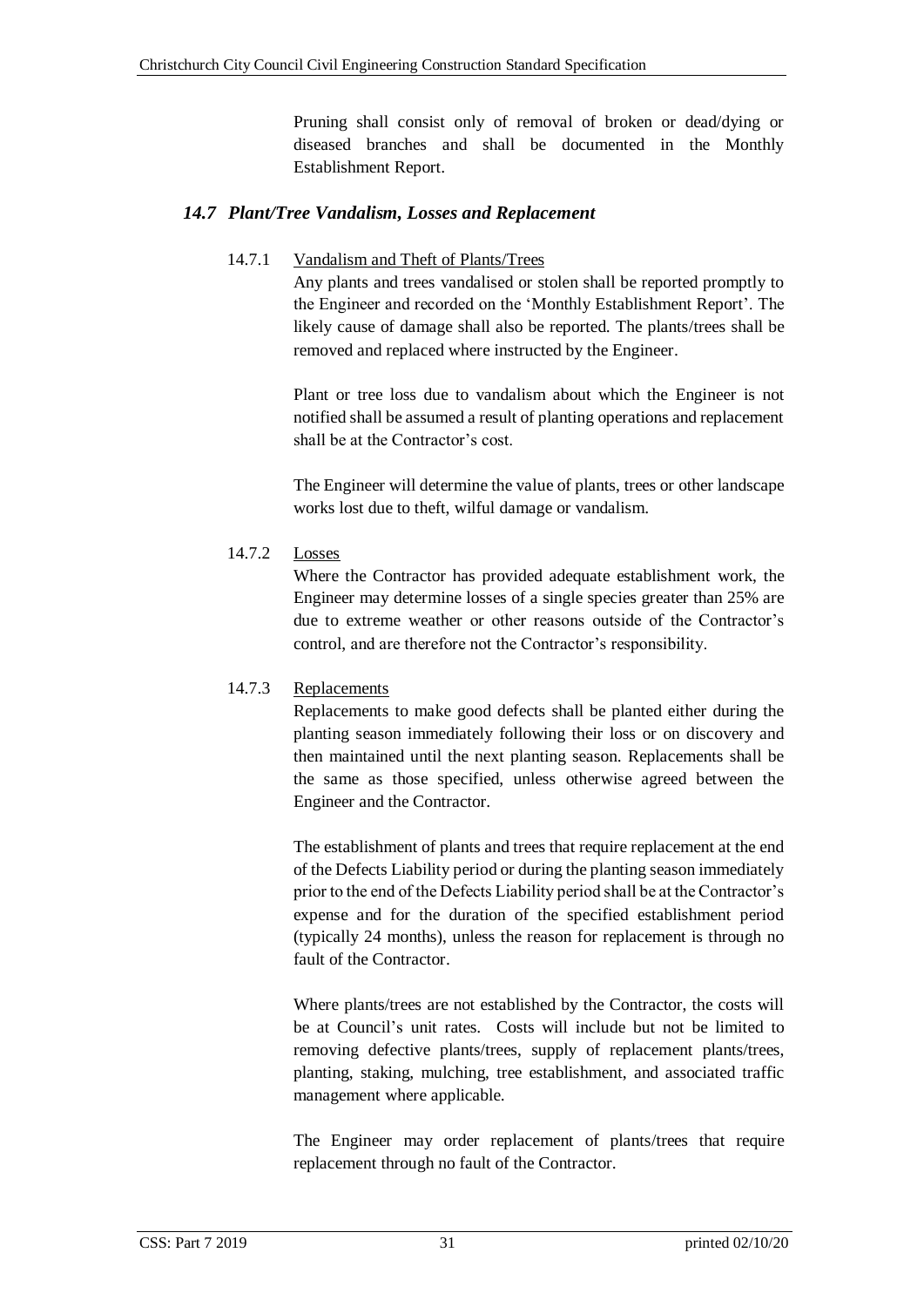Any defective stakes, ties, etc shall be replaced by the Contractor as soon as possible.

## <span id="page-37-0"></span>*14.8 Lawn Vandalism and Damage*

The Contractor shall be responsible for any lawn/berm damage that occurs prior to the first cut at 50mm or that is traceable to this period. Subsequent lawn damage from public vandalism, including vehicle, bicycle and foot damage, shall be promptly reported to the Engineer. The likely cause of damage shall also be reported.

The Contractor shall notify the Engineer of grassed areas damaged by others during the course of their legitimate work, as opposed to vandalism. The Contractor shall notify the Engineer of areas that in his/her opinion have become worn due to wear and tear.

# <span id="page-37-1"></span>*14.9 Monthly Establishment Report*

An accurate and up to date monthly report, on plant/tree/grassed area condition and establishment works undertaken, shall be submitted to the Engineer within five days of the end of each month.

Information to be provided in this report shall include the date that works were carried out and any types of work, as noted in the above clauses, to aid establishment of plants/trees, landscape and grassed areas. A sample Landscape Construction Establishment Checklist form is shown in the appendices.

Unforeseen damage, for example vandalism, plant/tree losses shall be reported to the Engineer at the time of inspection.

Any unreported damage or plant/tree losses will be deemed the responsibility of the Contractor.

#### <span id="page-37-2"></span>*14.10 Measurement of Work and Basis of Payment*

Establishment shall include watering, replenishment of mulch including mulch matting, repair of support systems, weed control, cultivation, control of pests and diseases, checking of stakes and ties, trimming, pruning or mowing and removal of clippings where required, removal of litter, other accepted horticultural operations necessary to ensure normal and healthy landscape establishment and growth, and the monthly reporting of the works carried out under this clause.

The ['Monthly Establishment Report'](#page-39-0) for the period being claimed must be presented with the claim before payment will be made.

#### <span id="page-37-3"></span>14.10.1 Establishment of Specimen Trees Establishment shall be paid per tree per month.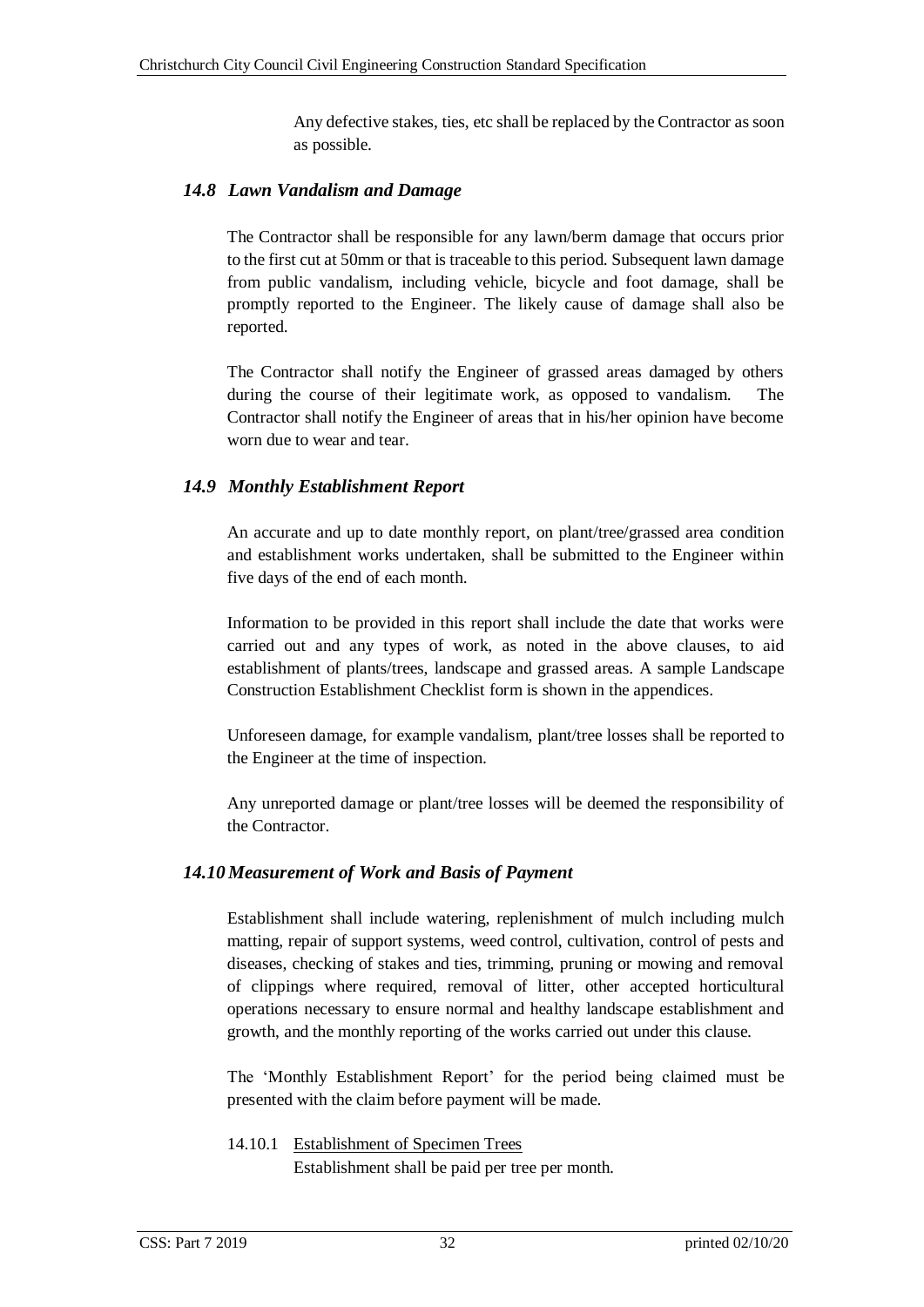<span id="page-38-0"></span>14.10.2 Establishment of Shrubs, Groundcover and Wetland Plants Establishment shall be paid per  $m<sup>2</sup>$  of plant bed per month.

#### <span id="page-38-1"></span>14.10.3 Replacements

The supply and planting of replacement plants/trees shall be at the Contractor's cost, unless otherwise agreed by the Engineer.

<span id="page-38-2"></span>14.10.4 Lawn Vandalism and Damage The repair of lawn damage and vandalism prior to the first cut at 50mm or that is traceable to this period shall be at the Contractor's cost.

# <span id="page-38-4"></span><span id="page-38-3"></span>**15.0 RESERVE FENCING**

### *15.1 Scope of Work*

This specification is for the supply and installation of post and cable or post and chain fence. It shall include entrances where specified.

### <span id="page-38-5"></span>*15.2 Construction*

Fences shall comply with SD 714, SD 715 or SD 716, as specified.

### <span id="page-38-6"></span>*15.3 Measurement of Work and Basis for Payment*

Fences shall be paid per lineal metre, to the nearest metre. They shall include supply of all materials, footings, installation and restoration.

# <span id="page-38-7"></span>**16.0 AS-BUILT RECORDS**

The Contractor shall provide Council with as-built records to the requirements set out in CSS: Part 1 clause 5.0 – Quality Assurance.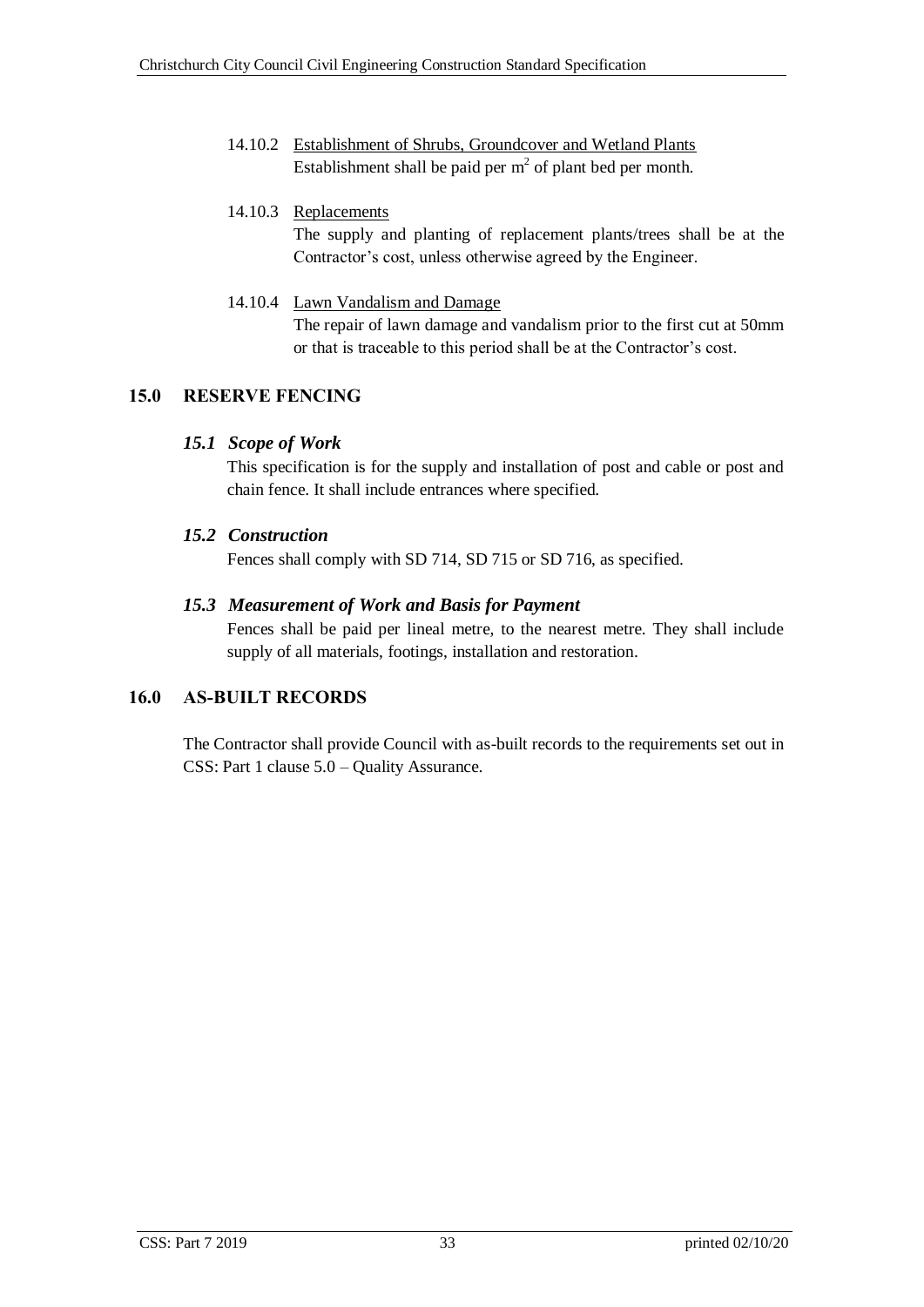# <span id="page-39-0"></span>**LANDSCAPE CONSTRUCTION ESTABLISHMENT CHECKLIST (EXAMPLE) (To be included as part of the Contractor's Monthly Establishment Reports)**

| <b>Contract Name &amp; No:</b>                                                        |              |         |     |  |  |  |  |  |
|---------------------------------------------------------------------------------------|--------------|---------|-----|--|--|--|--|--|
| <b>Site Name/Description:</b><br><u> 1989 - Johann Stein, Amerikaansk politiker (</u> |              |         |     |  |  |  |  |  |
| <b>Contractor:</b>                                                                    |              |         |     |  |  |  |  |  |
| <b>Defects Liability Period:</b>                                                      | <b>From:</b> |         | To: |  |  |  |  |  |
| Date of Visit:                                                                        |              | Signed: |     |  |  |  |  |  |

| <b>Activity</b>                | <b>Checked</b> | <b>Actions Required/Comments</b>                                                                          | <b>Actions Completed</b> |
|--------------------------------|----------------|-----------------------------------------------------------------------------------------------------------|--------------------------|
| Watering                       |                |                                                                                                           |                          |
| <b>Mulch</b>                   |                |                                                                                                           |                          |
| <b>Stakes/Ties</b>             |                |                                                                                                           |                          |
| Weed<br><b>Control</b>         |                |                                                                                                           |                          |
| Litter<br><b>Removal</b>       |                |                                                                                                           |                          |
| Turf/Lawn<br><b>Management</b> |                |                                                                                                           |                          |
| Other                          |                |                                                                                                           |                          |
|                                |                | Issues Identified (e.g. Vandalism, Decline, Pests and Diseases, Losses and Damage and Likely Causes, etc) |                          |
| <b>Details</b>                 |                |                                                                                                           |                          |
| <b>Action Taken</b>            |                |                                                                                                           |                          |
| Photographs                    |                |                                                                                                           |                          |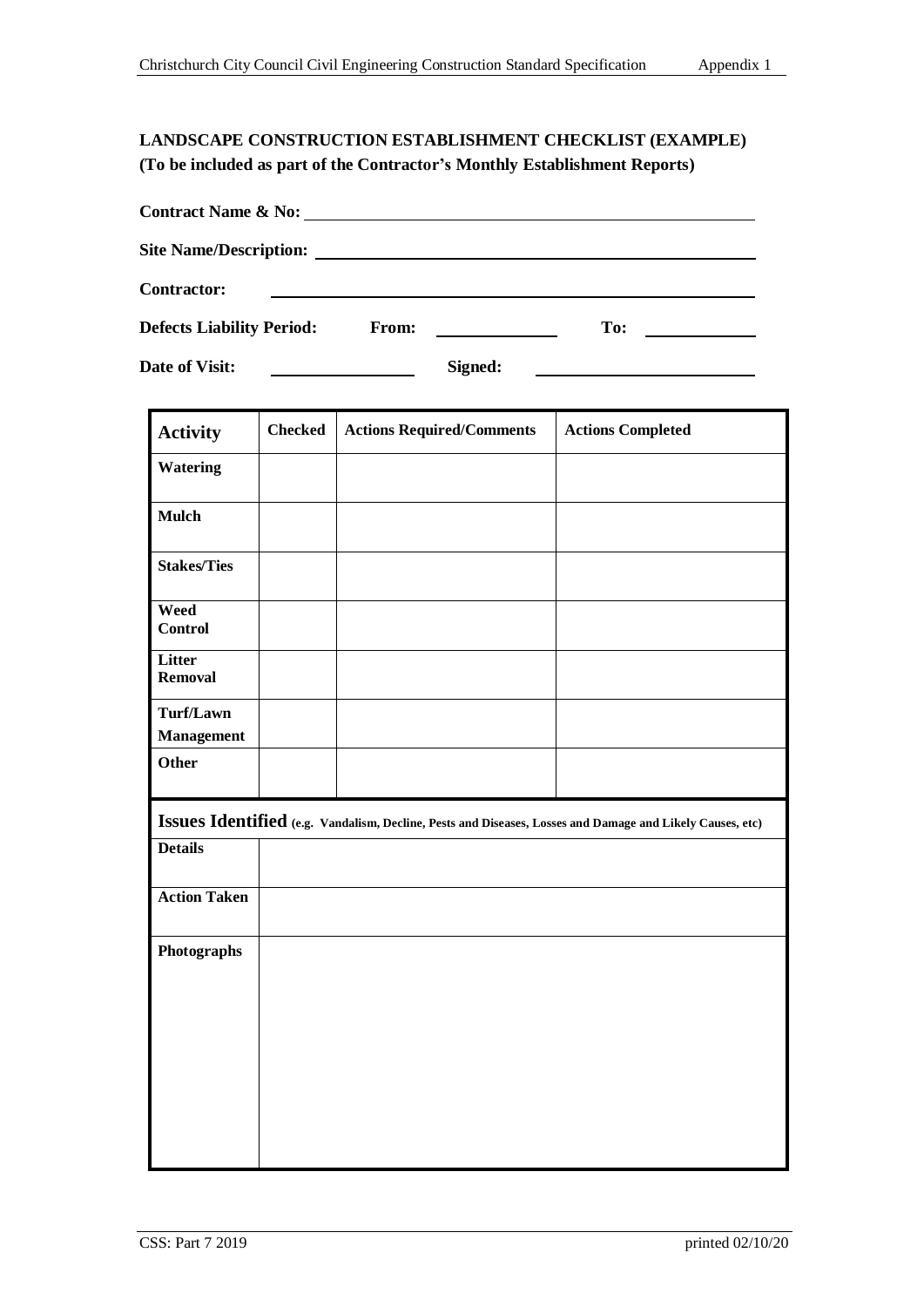| <b>ITEM</b>    | <b>CSS</b><br><b>REF</b> | <b>TASK</b>                         | <b>TEST STD/</b><br><b>DESCRIP</b> | <b>COMPLIANCE REQUIREMENTS</b>                                                                                                                                   | <b>TEST</b><br>FREQ. | <b>PASS</b><br>YES/NO | <b>TEST</b><br>BY | <b>ACTIONS</b> |  |
|----------------|--------------------------|-------------------------------------|------------------------------------|------------------------------------------------------------------------------------------------------------------------------------------------------------------|----------------------|-----------------------|-------------------|----------------|--|
| $\mathbf{1}$   |                          | <b>SUPPLY OF PLANT MATERIALS</b>    |                                    |                                                                                                                                                                  |                      |                       |                   |                |  |
|                | Pt 7,<br>4.3             | <b>Trees</b>                        | Inspect                            | Grade, species and provenance as specified.<br>Healthy, vigorous and sturdy, well grown,<br>prepared for planting, no evidence of decline,<br>defects or damage. |                      |                       |                   |                |  |
|                | Pt 7,<br>4.4             | <b>Plant Materials</b>              | Inspect                            | Grade, species and provenance as specified.<br>Healthy, vigorous and sturdy, well rooted, no<br>evidence of decline, defects or damage.                          |                      |                       |                   |                |  |
| $\overline{2}$ |                          | <b>TRANSPORT OF PLANT MATERIALS</b> |                                    |                                                                                                                                                                  |                      |                       |                   |                |  |
|                | Pt 7<br>5.2              | Handling                            | Inspect                            | Handled with care, thoroughly watered.                                                                                                                           |                      |                       |                   |                |  |
|                | Pt $7$<br>5.3            | Transportation                      | Inspect                            | Not damaged, stems, foliage and roots<br>protected.                                                                                                              |                      |                       |                   |                |  |
|                | Pt 7<br>5.3              | Storage                             | Inspect                            | Planted within 48 hours. Protected and<br>watered for intervening period.                                                                                        |                      |                       |                   |                |  |
| 3              |                          |                                     | <b>PLANTING TREES</b>              |                                                                                                                                                                  |                      |                       |                   |                |  |
|                | Pt $7$<br>6.2            | Timing                              | Inspect                            | Planted between 1/04 and 31/8, unless<br>otherwise approved.                                                                                                     |                      |                       |                   |                |  |
|                | Pt 7<br>6.3              | Planting positions                  | Inspect                            | Complies with plan.                                                                                                                                              |                      |                       |                   |                |  |
|                | Pt 7<br>6.4              | Container trees                     | Inspect                            | Thoroughly moistened before planting.                                                                                                                            |                      |                       |                   |                |  |
|                | Pt 7<br>6.5              | <b>Transplanted trees</b>           | Inspect                            | Complies with site specific methodology.                                                                                                                         |                      |                       |                   |                |  |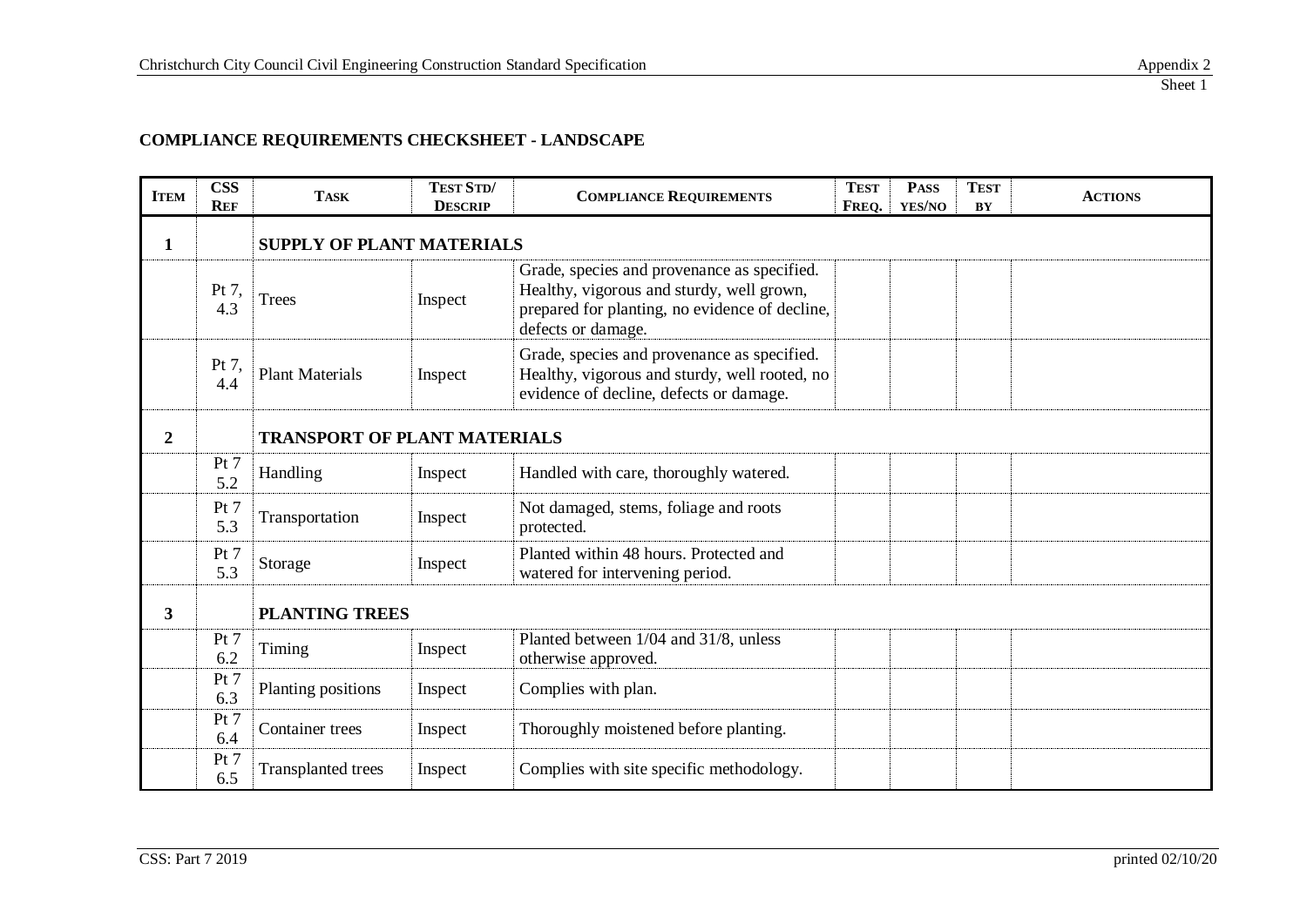| <b>ITEM</b> | <b>CSS</b><br><b>REF</b> | <b>TASK</b>                        | TEST STD/<br><b>DESCRIP</b> | <b>TEST</b><br><b>COMPLIANCE REQUIREMENTS</b><br>FREQ.                                                                                                      |  | <b>PASS</b><br>YES/NO | <b>TEST</b><br>BY | <b>ACTIONS</b> |
|-------------|--------------------------|------------------------------------|-----------------------------|-------------------------------------------------------------------------------------------------------------------------------------------------------------|--|-----------------------|-------------------|----------------|
|             | Pt 7<br>6.6              | Tree pit construction              | Inspect/<br>Measure         | Dimensions and treatment appropriate for<br>tree size and site conditions.                                                                                  |  |                       |                   |                |
|             | Pt 7<br>6.6              | Installation                       | Inspect/<br>Measure         | Complies with SD where applicable                                                                                                                           |  |                       |                   |                |
|             | Pt 7<br>6.6              | Planting                           | Inspect                     | Rootball level with surrounding ground, roots<br>spread and voids filled, tree firm, watered,<br>staked and mulched.                                        |  |                       |                   |                |
|             | Pt 7<br>6.9              | Tree acceptance<br>criteria        | Inspect                     | Located as specified, upright, firmly in<br>ground, self-supporting, healthy with no<br>evidence of decline, defects or damage,<br>staked where applicable. |  |                       |                   |                |
| 4           |                          |                                    |                             | PLANTING SHRUBS GROUNDCOVER, WETLAND PLANTS                                                                                                                 |  |                       |                   |                |
|             | Pt 7<br>7.2              | Timing                             | Inspect                     | Plant between 1/04 and 30/9, unless approved<br>or wet area.                                                                                                |  |                       |                   |                |
|             | Pt 7<br>7.3              | Planting positions                 | Inspect                     | Complies with plan.                                                                                                                                         |  |                       |                   |                |
|             | Pt 7<br>7.4              | Container shrubs                   | Inspect                     | Thoroughly moistened before planting.                                                                                                                       |  |                       |                   |                |
|             | Pt 7<br>7.5              | Planting hole                      | Measure                     | Width and depth to be twice rootball, loosen<br>75mm all around.                                                                                            |  |                       |                   |                |
|             | Pt 7<br>7.6              | Fertilisers                        | Inspect                     | Mixed thoroughly, specified amount.                                                                                                                         |  |                       |                   |                |
|             | Pt 7<br>7.7              | Planting shrubs and<br>groundcover | Inspect                     | Soil at top of rootball, roots spread and voids<br>filled, plant firm, watered, upright.                                                                    |  |                       |                   |                |
|             | Pt 7<br>7.8              | Planting wetland<br>plants         | Inspect                     | Plants anchored, surrounding soil moist.                                                                                                                    |  |                       |                   |                |
|             | Pt 7<br>7.10             | Plant acceptance<br>criteria       | Inspect                     | Located as specified, upright, firmly in<br>ground, planted at correct levels, healthy with<br>no evidence of decline, defects or damage.                   |  |                       |                   |                |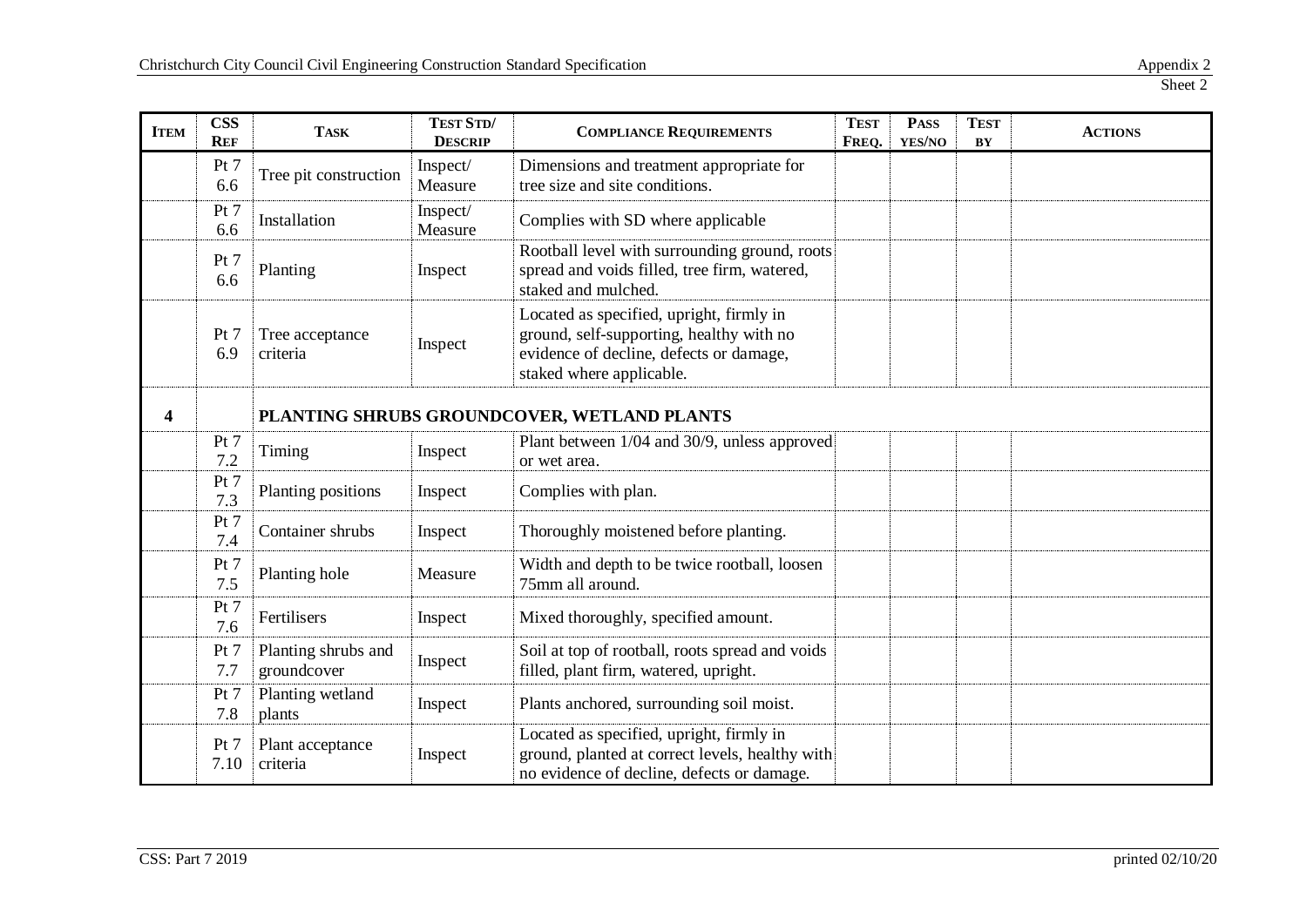| <b>ITEM</b> | <b>CSS</b><br><b>REF</b> | <b>TASK</b>                                       | TEST STD/<br><b>DESCRIP</b> | <b>COMPLIANCE REQUIREMENTS</b>                                                                                                                                           |  | <b>PASS</b><br>YES/NO | <b>TEST</b><br>BY | <b>ACTIONS</b> |
|-------------|--------------------------|---------------------------------------------------|-----------------------------|--------------------------------------------------------------------------------------------------------------------------------------------------------------------------|--|-----------------------|-------------------|----------------|
| 5           |                          | <b>MULCHING</b>                                   |                             |                                                                                                                                                                          |  |                       |                   |                |
|             | Pt 7<br>8.2              | Grass removal                                     | Inspect                     | Remove by hand or standing dead.                                                                                                                                         |  |                       |                   |                |
|             | Pt 7<br>8.2              | Herbicide application                             | Inspect                     | Used only where specified, complies with<br>CSS Part 2, sanding dead vegetation prior to<br>mulch application.                                                           |  |                       |                   |                |
|             | Pt 7<br>8.3              | Mulch material                                    | Inspect/<br>Measure         | Complies with applicable specification                                                                                                                                   |  |                       |                   |                |
|             | Pt 7<br>8.3.1            | Mulch placement                                   | Inspect                     | +0mm, -25mm surrounding surface, 100mm<br>depth, no topsoil present, organic aggregate<br>not placed below flood or tide level.                                          |  |                       |                   |                |
|             | Pt 7<br>8.3.1            | Mulch placement to<br>tree pits and plant<br>beds | Measure                     | Consolidated depth of 100mm, to table<br>dimensions.                                                                                                                     |  |                       |                   |                |
|             | Pt 7<br>8.3.1            | Mulch placement to<br>trees and plants            | Measure                     | Clear of plant stems by 50mm, clear of tree<br>trunks by 100mm.                                                                                                          |  |                       |                   |                |
|             | Pt 7<br>8.3.2            | Wool mulch matting<br>and other mulch<br>matting  | Inspect/<br>Measure         | 100% biodegradable unless otherwise<br>specified, located where specified, securely<br>pegged down, 200mm long fixings at 1m<br>centres, 100mm overlap, top edge on top. |  |                       |                   |                |
|             | Pt 7<br>8.3.3            | Cardboard/paper                                   | Inspect                     | Located where specified, securely pegged<br>down, no herbicide under mats.                                                                                               |  |                       |                   |                |
|             | Pt 7<br>8.4              | Surface boxes<br>adjustment                       | Inspect                     | Complies with CSS Part 1, accessible,<br>adjusted and repainted as specified.                                                                                            |  |                       |                   |                |
|             | Pt 7<br>8.5              | Mulch acceptance<br>criteria                      | Inspect                     | Complies with specification.                                                                                                                                             |  |                       |                   |                |
| 6           |                          | <b>STAKING</b>                                    |                             |                                                                                                                                                                          |  |                       |                   |                |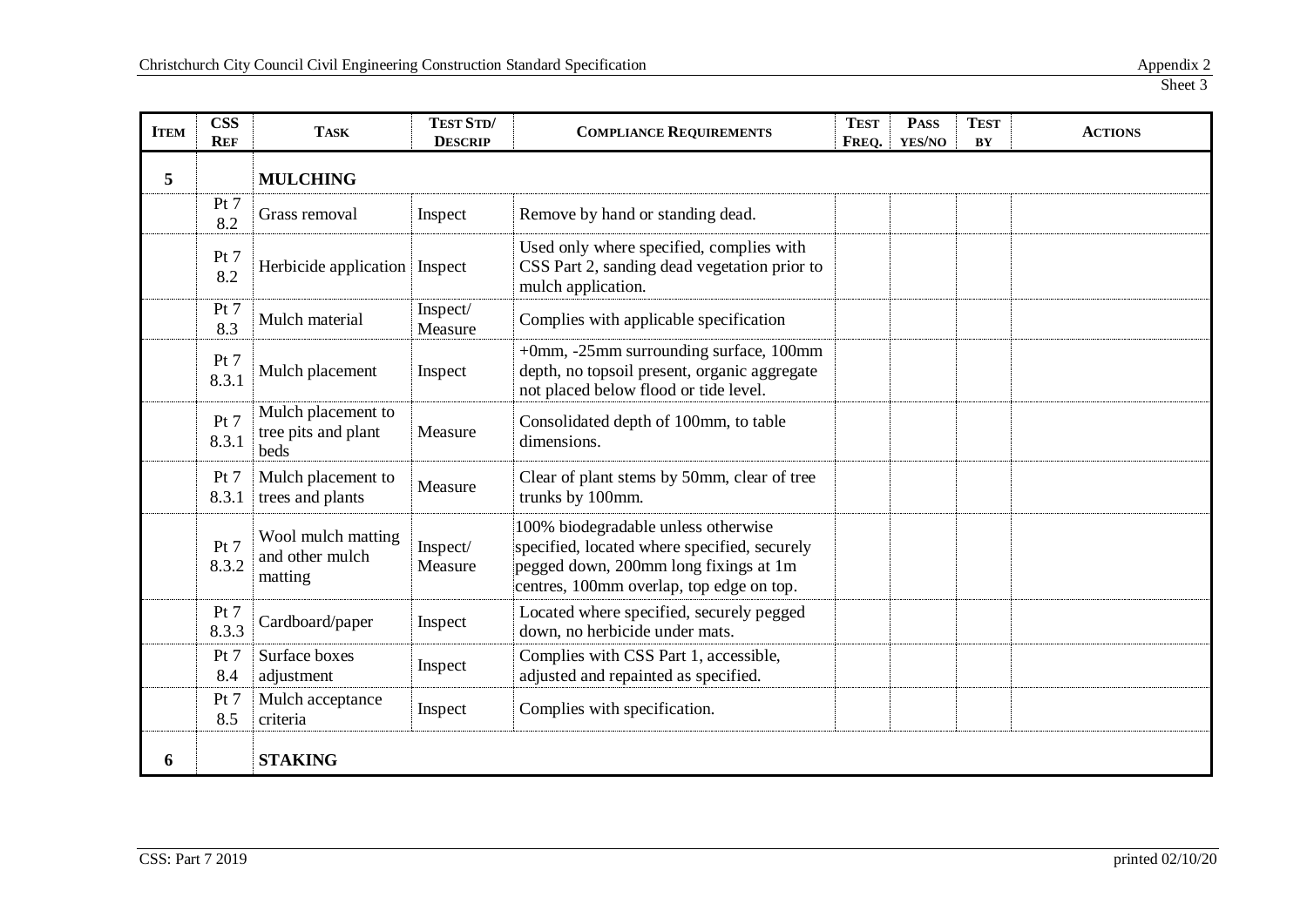| <b>ITEM</b> | <b>CSS</b><br><b>REF</b> | <b>TASK</b>                  | TEST STD/<br><b>DESCRIP</b> | <b>TEST</b><br><b>COMPLIANCE REQUIREMENTS</b><br>FREQ.                                 |  | <b>PASS</b><br>YES/NO | <b>TEST</b><br>BY | <b>ACTIONS</b> |
|-------------|--------------------------|------------------------------|-----------------------------|----------------------------------------------------------------------------------------|--|-----------------------|-------------------|----------------|
|             | Pt 7<br>9.2              | Tree stakes                  | Inspect/<br>Measure         | Complies with specification and SD, or as<br>otherwise specified.                      |  |                       |                   |                |
|             | Pt 7<br>9.3              | <b>Identification</b> stakes | Inspect/<br>Measure         | Installed at time of planting, untreated timber,<br>under 1m.                          |  |                       |                   |                |
|             | Pt 7<br>9.4              | Stem protector<br>materials  | Inspect/<br>Measure         | 150mm diameter, flexible corrugated<br>perforated PVC pipe, to specified length.       |  |                       |                   |                |
|             | Pt 7<br>9.4              | Stem protectors -<br>trees   | Measure                     | 300mm long, secured to ground.                                                         |  |                       |                   |                |
|             | Pt 7<br>9.4              | Stem protectors -<br>shrubs  | Measure                     | 200mm long, secured to ground.                                                         |  |                       |                   |                |
| 7           |                          | <b>ROOT BARRIERS</b>         |                             |                                                                                        |  |                       |                   |                |
|             | Pt $7$<br>10.2           | Materials                    | Inspect/<br>Measure         | Complies with SD 704, or as otherwise<br>specified.                                    |  |                       |                   |                |
|             | Pt 7<br>10.2             | Installation                 | Inspect                     | Located and installed as specified.                                                    |  |                       |                   |                |
| 8           |                          | <b>TREE GRATES</b>           |                             |                                                                                        |  |                       |                   |                |
|             | Pt 7<br>11.2             | Construction                 | Inspect/<br>Measure         | Complies with SD, or as otherwise specified.                                           |  |                       |                   |                |
| 9           |                          | TURF SUPPLY AND LAYING       |                             |                                                                                        |  |                       |                   |                |
|             | Pt 7<br>12.2             | Turf materials               | Inspect/<br>Measure         | Good quality, weed free, $+20$ mm thick, grass<br>as specified, holds together.        |  |                       |                   |                |
|             | Pt 7<br>12.3             | Surface boxes<br>adjustment  | Inspect                     | Complies with CSS Part 1, accessible,<br>adjusted and repainted as specified.          |  |                       |                   |                |
|             | Pt 7<br>12.4             | Laying                       | Inspect/<br>Measure         | Stretcher bond pattern, on 25mm cultivated<br>topsoil, with levelling soil underneath. |  |                       |                   |                |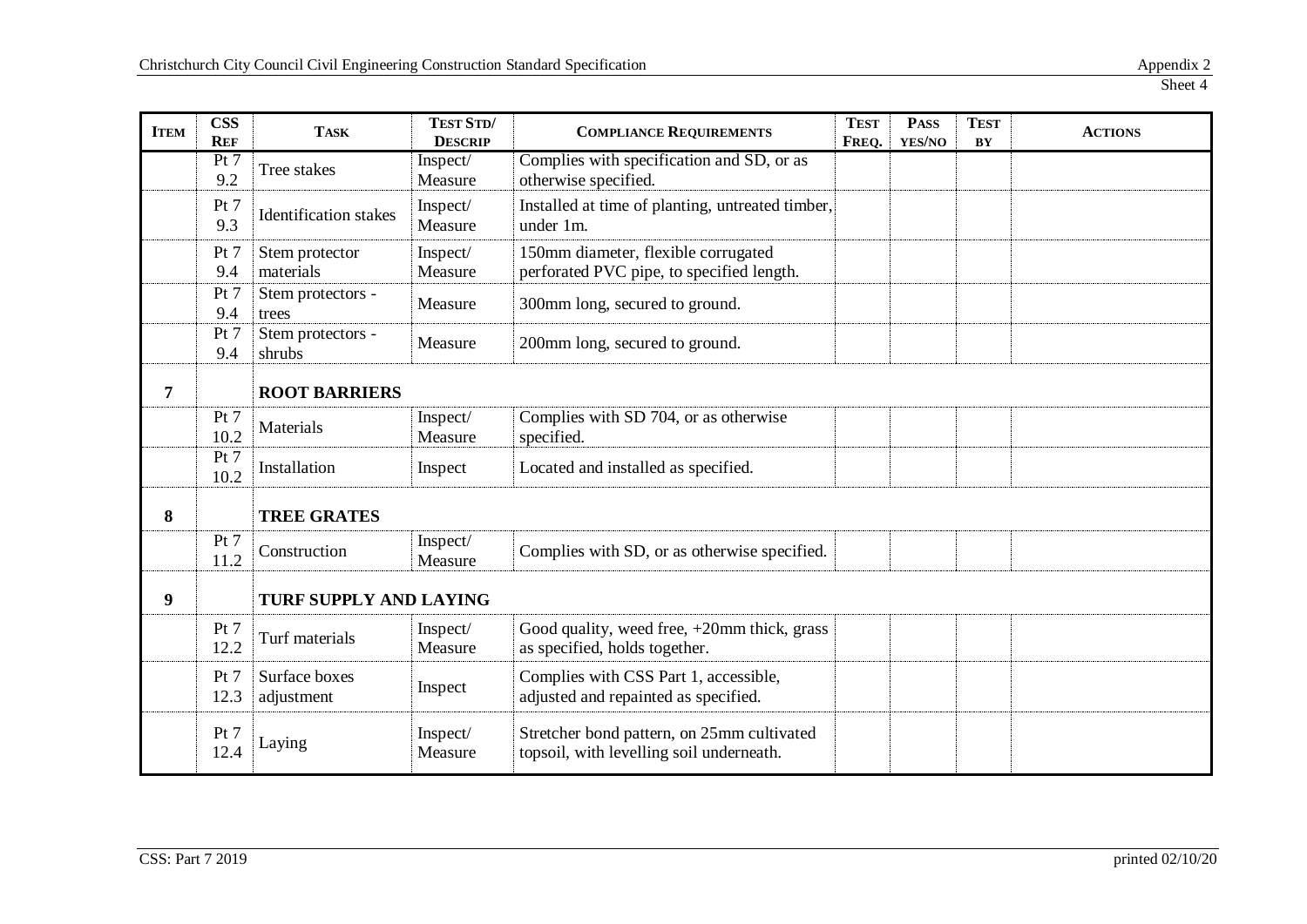| <b>ITEM</b> | <b>CSS</b><br><b>REF</b> | <b>TASK</b>                          | TEST STD/<br><b>DESCRIP</b> | <b>TEST</b><br><b>COMPLIANCE REQUIREMENTS</b><br>FREQ.                                                                                         |  | <b>PASS</b><br>YES/NO | <b>TEST</b><br>BY | <b>ACTIONS</b> |
|-------------|--------------------------|--------------------------------------|-----------------------------|------------------------------------------------------------------------------------------------------------------------------------------------|--|-----------------------|-------------------|----------------|
|             | Pt 7<br>12.4             | Laying                               | Inspect/<br>Measure         | Laid within 36 hours of lifting, kept damp,<br>fertilised prior to watering, watered until top<br>50mm of soil is wet.                         |  |                       |                   |                |
|             | Pt 7<br>12.6             | Turf acceptance<br>criteria          | Inspect/<br>Measure         | Even healthy sward, uniform 25mm - 50mm<br>height, no hollows or stones, ground covered,<br>no weeds.                                          |  |                       |                   |                |
| 10          |                          | <b>SOWING LAWN</b>                   |                             |                                                                                                                                                |  |                       |                   |                |
|             | Pt 7<br>13.2             | Seed mixture                         | Inspect                     | Complies with specification. Certificate<br>received, seed less than 12 months old.                                                            |  |                       |                   |                |
|             | Pt 7<br>13.3             | Sowing weights                       | Inspect/<br>Measure         | Uniform $30g/m^2$ berm, high profile, $20g/m^2$<br>other lawn, swale, 50kg/ha pasture.                                                         |  |                       |                   |                |
|             | Pt 7<br>13.3             | Sowing method                        | Inspect/<br>Measure         | Cultivated to 20mm, lightly consolidated,<br>fertilised (excluding waterway areas), erosion<br>avoided.                                        |  |                       |                   |                |
|             | Pt 7<br>13.4             | Hydroseeding<br>materials            | Inspect/<br>Measure         | Complies with specification, $+75\%$ wood<br>fibre.                                                                                            |  |                       |                   |                |
|             | Pt 7<br>13.4             | Hydroseeding<br>application          | Inspect/<br>Measure         | $+5$ mm depth, 200 $kg/1000$ m2 berms,<br>overspray removed promptly.                                                                          |  |                       |                   |                |
|             | Pt 7<br>13.5             | Surface boxes<br>adjustment          | Inspect                     | Complies with CSS Part 1, accessible,<br>adjusted and repainted as specified.                                                                  |  |                       |                   |                |
|             | Pt 7<br>13.7             | Sown acceptance<br>criteria - lawn   | Inspect/<br>Measure         | Even healthy sward, uniform $25$ mm $-50$ mm<br>height, no hollows or stones, 90% ground<br>covered, <10% weeds, bare areas <30mm<br>diameter. |  |                       |                   |                |
|             | Pt 7<br>13.7             | Sown acceptance<br>criteria - swales | Inspect/<br>Measure         | Even healthy sward, uniform 50mm -<br>150mm height, no hollows or stones, 90%<br>ground covered, <10% weeds, bare areas<br><30mm diameter.     |  |                       |                   |                |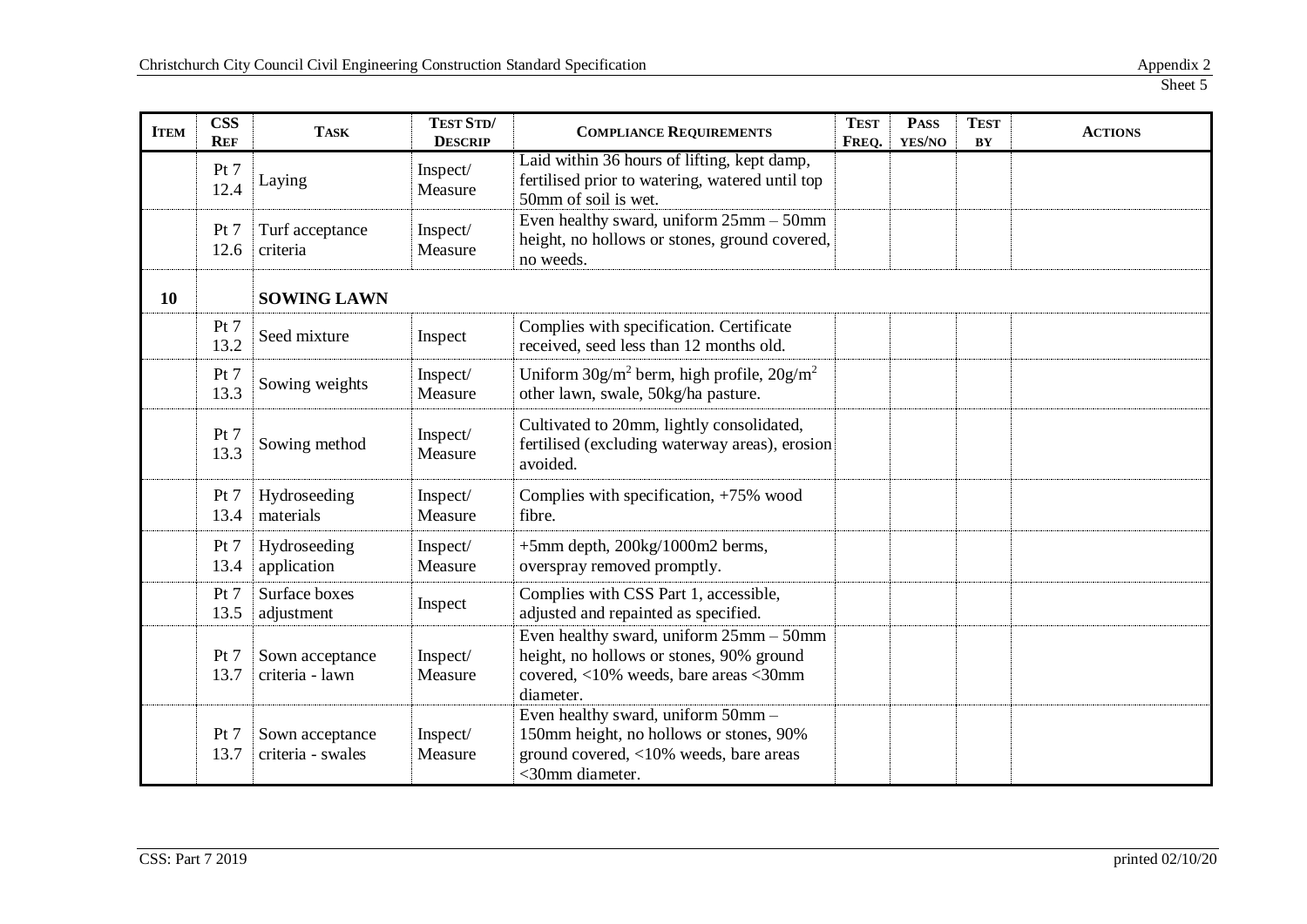| <b>ITEM</b> | <b>CSS</b><br><b>REF</b> | <b>TASK</b>                                   | TEST STD/<br><b>DESCRIP</b> | <b>TEST</b><br><b>COMPLIANCE REQUIREMENTS</b><br>FREQ.                                                                                                                                                                                                            |  | <b>PASS</b><br>YES/NO | <b>TEST</b><br>BY | <b>ACTIONS</b> |
|-------------|--------------------------|-----------------------------------------------|-----------------------------|-------------------------------------------------------------------------------------------------------------------------------------------------------------------------------------------------------------------------------------------------------------------|--|-----------------------|-------------------|----------------|
| 11          |                          | <b>ESTABLISHMENT</b>                          |                             |                                                                                                                                                                                                                                                                   |  |                       |                   |                |
|             | Pt 7<br>14.2             | Watering                                      | Inspect/<br>Measure         | Plants maintained in healthy condition. Tree<br>soil have 20-30% average volumetric water<br>content.                                                                                                                                                             |  |                       |                   |                |
|             | Pt 7<br>14.3.1           | Weed control - trees                          | Inspect/<br>Measure         | No flowering or seeding weeds. Control<br>individual weeds under 100mm height or<br>spread, $\langle 5 \text{ weeds/m}^2 \rangle$ over 50mm height or<br>spread. Herbicide use CSS: Part 2.compliant.<br>Free of any weeds at handover.                           |  |                       |                   |                |
|             | Pt 7                     | Weed control $-$<br>14.3.2 mulched plant beds | Inspect/<br>Measure         | No flowering or seeding weeds. Control<br>individual weeds under 100mm height or<br>spread, $\langle 5 \text{ weeds/m}^2 \rangle$ over 50mm height or<br>spread. Herbicide use CSS: Part 2.compliant.<br>No damage to plants. Free of any weeds at<br>handover.   |  |                       |                   |                |
|             | Pt 7                     | Weed control $-$<br>14.3.3 unmulched planting | Inspect/<br>Measure         | No flowering or seeding weeds. No weeds<br>within 0.5m of plants. All weeds under<br>250mm height or spread. Area hand weeded,<br>unless otherwise specified. No damage to<br>plants. Free of any weeds at handover.                                              |  |                       |                   |                |
|             | Pt 7                     | Weed control $-$<br>$14.3.4$ wetlands         | Inspect/<br>Measure         | No flowering or seeding weeds. No weeds<br>within 0.5m of plants. All weeds under<br>250mm height or spread, hand weeded within<br>1m of waterway. Natural meanders kept in<br>channel. Vegetation left on river bank 24<br>hours. Free of any weeds at handover. |  |                       |                   |                |
|             | Pt 7<br>8.3              | Mulch management                              | Inspect/<br>Measure         | Decomposed tree chip, cambium grade bark,<br>bark nuggets, crushed shell, other medium                                                                                                                                                                            |  |                       |                   |                |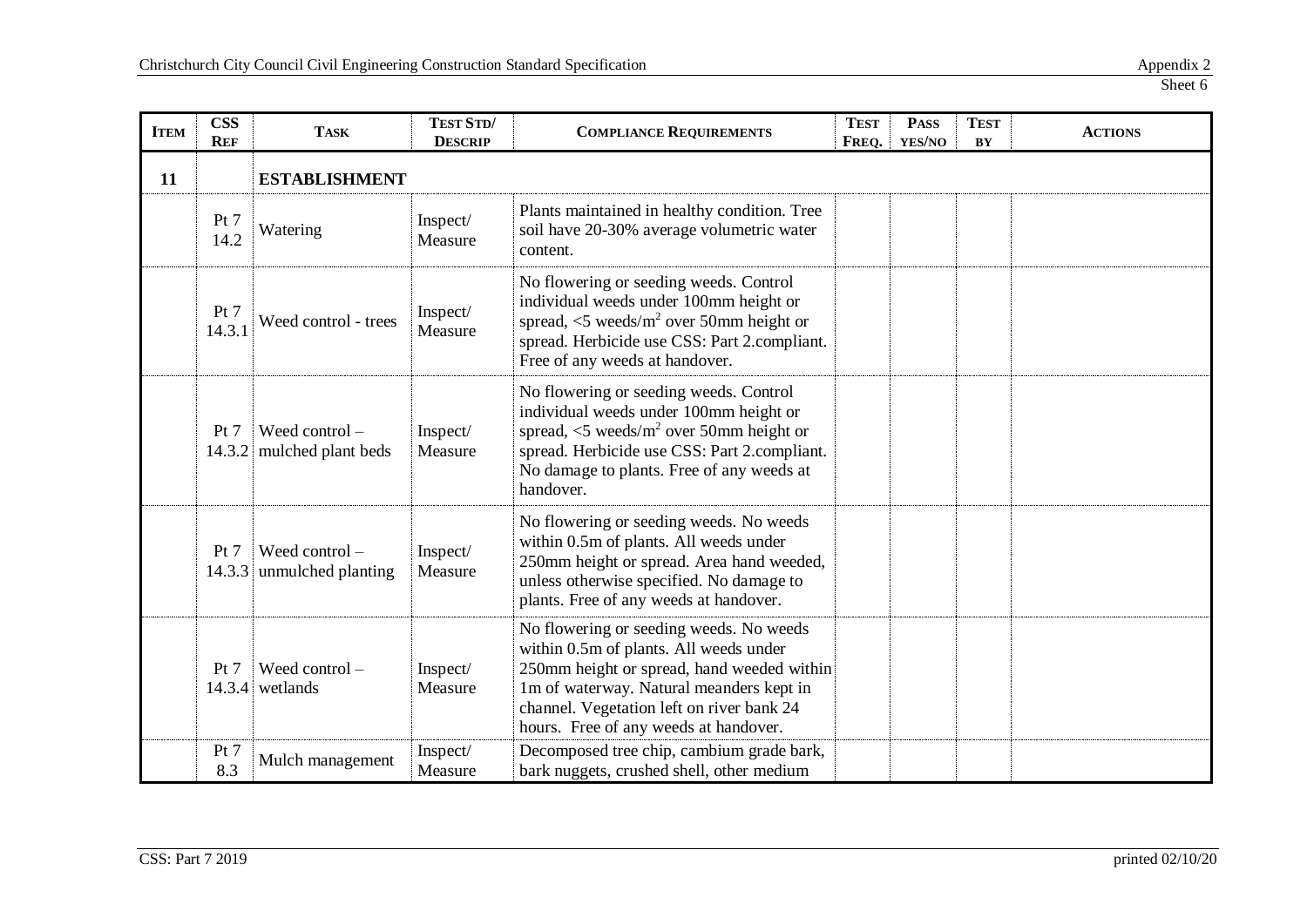| <b>ITEM</b> | <b>CSS</b><br><b>REF</b> | <b>TASK</b>                    | TEST STD/<br><b>DESCRIP</b> | <b>TEST</b><br><b>COMPLIANCE REQUIREMENTS</b><br>FREQ.                                                                                                              |  | <b>PASS</b><br>YES/NO | <b>TEST</b><br>$\mathbf{B}\mathbf{Y}$ | <b>ACTIONS</b> |
|-------------|--------------------------|--------------------------------|-----------------------------|---------------------------------------------------------------------------------------------------------------------------------------------------------------------|--|-----------------------|---------------------------------------|----------------|
|             |                          |                                |                             | consolidated depth of 100mm, with specified<br>clearance from stems/trunks.                                                                                         |  |                       |                                       |                |
|             | Pt 7<br>8.3              | Mulch management               | Inspect/<br>Measure         | Wool mulch matting and other matting type<br>mulches reapplied where damaged or<br>deteriorated around specimen trees and other<br>area where specified.            |  |                       |                                       |                |
|             | Pt 7<br>9.0              | <b>Staking</b>                 | Inspect                     | Stakes immovable and tree ties securely<br>fastened, with no damage to trunks.                                                                                      |  |                       |                                       |                |
|             | Pt 7<br>14.4             | Pests and diseases             | Inspect                     | Infestations reported promptly.                                                                                                                                     |  |                       |                                       |                |
|             | Pt 7<br>14.5             | Rubbish and litter             | Inspect                     | Landscape areas, tree pits, berms and swales<br>free of rubbish and litter.                                                                                         |  |                       |                                       |                |
|             | Pt 7<br>14.6             | Pruning $-$<br>shrubs/plants   | Inspect                     | Shrubs/plants healthy, vigorous, not<br>damaged, well-shaped, sight lines, signs<br>clear.                                                                          |  |                       |                                       |                |
|             | Pt 7<br>14.6.2           | Pruning $-$ trees              | inspect                     | Pruning to specified arboricultural standards,<br>Arborist qualified and details provided in<br>CQP.                                                                |  |                       |                                       |                |
|             | Pt 7<br>14.7.1           | Vandalism                      | Inspect                     | Reported promptly and recorded.                                                                                                                                     |  |                       |                                       |                |
|             | Pt 7<br>14.7.3           | Replacements                   | Inspect                     | Specified trees/plants, within planting season.                                                                                                                     |  |                       |                                       |                |
|             | Pt 7<br>13.7             | Turf and Lawn<br>Establishment | Inspect/<br>Measure         | Even healthy sward, uniform 25mm - 50mm<br>height, no hollows or stones, 90% ground<br>covered, <10% non-specified grasses and<br>weeds, bare areas <30mm diameter. |  |                       |                                       |                |
|             | Pt 7<br>14.8             | Lawn vandalism                 | Inspect                     | Reported promptly.                                                                                                                                                  |  |                       |                                       |                |
|             | Pt 7<br>14.9             | Establishment report           | Inspect/<br>Measure         | Accurate and adequate reporting detail,<br>submitted within 5 days of end of month.                                                                                 |  |                       |                                       |                |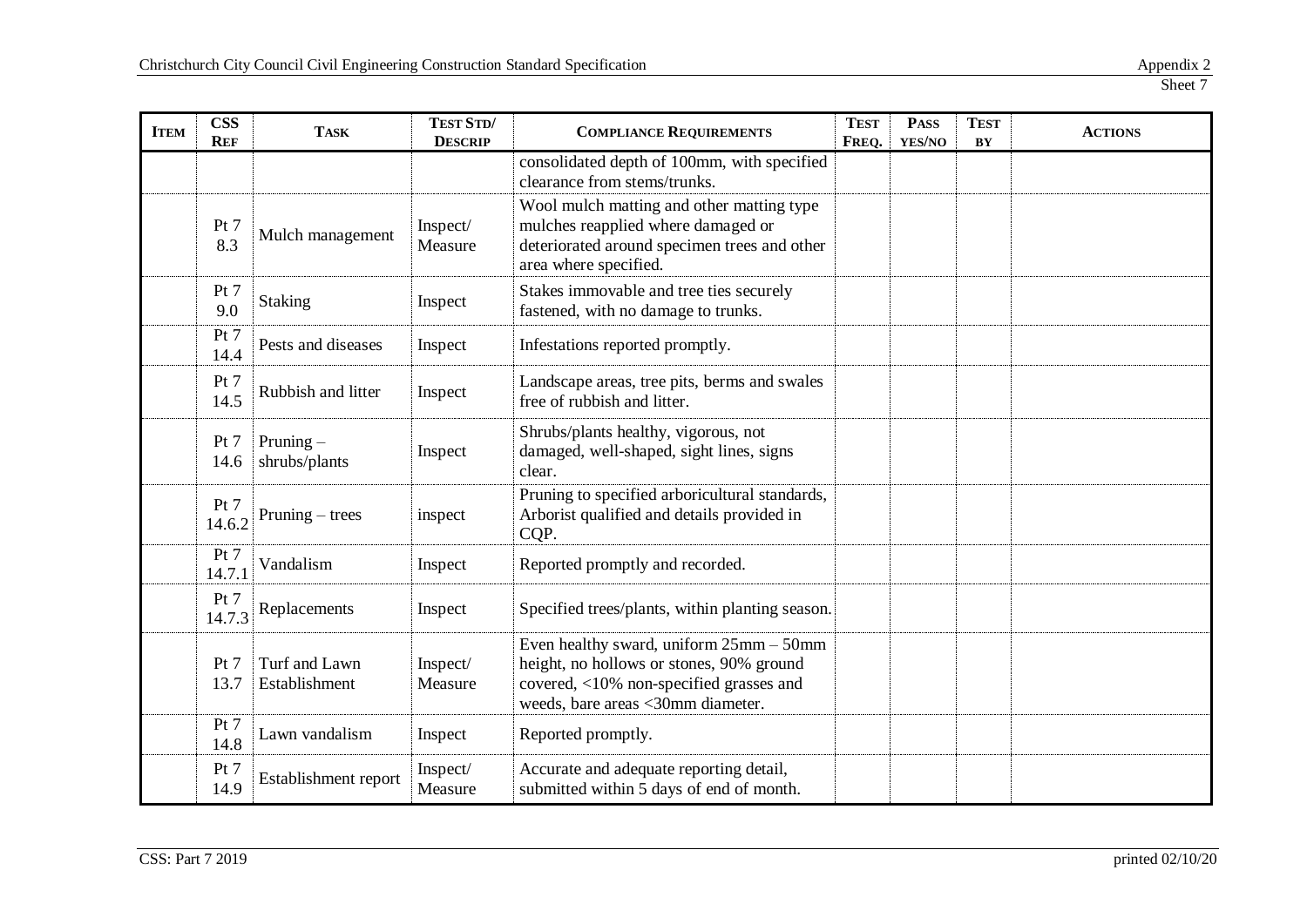# **TREE SUPPLY INSPECTION FORM**

This form shall be completed prior to shipping and sent by the supplier to the purchaser/contractor. It must be signed off by both the supplier and purchaser/contractor before trees are planted.

| Name and address of nursery<br>supplier: |              |        |       |                                    |
|------------------------------------------|--------------|--------|-------|------------------------------------|
| Purchaser/Contractor:                    | Developer    |        |       |                                    |
|                                          | Council      | $\Box$ |       |                                    |
|                                          | Other (name) |        |       |                                    |
| Date of departure from nursery:          |              |        |       |                                    |
| Date of arrival in Christchurch:         | To site      | .      | Other |                                    |
| Number of trees/plants sent:             | Species:     |        |       | Container volume:<br>(Litre or PB) |
|                                          |              |        |       |                                    |
|                                          |              |        |       |                                    |
|                                          |              |        |       |                                    |
|                                          |              |        |       |                                    |
|                                          |              |        |       |                                    |
|                                          |              |        |       |                                    |
|                                          |              |        |       |                                    |
| Labelling of trees/plants correct:       | Yes          | П      | No    | П                                  |

|                                                     | YES | <b>NO</b> | is it correctable? | Details of corrections |
|-----------------------------------------------------|-----|-----------|--------------------|------------------------|
| <b>Below ground assessment</b>                      |     |           |                    |                        |
| Roots free of damage / decay                        |     |           |                    |                        |
| Root direction outwards, downwards                  |     |           |                    |                        |
| Height of root collar correct                       |     |           |                    |                        |
| Root ball free of circling roots                    |     |           |                    |                        |
| Root collar free of girdling roots                  |     |           |                    |                        |
| Above ground assessment                             |     |           |                    |                        |
| Health and vigour acceptable                        |     |           |                    |                        |
| Pest, diseases and injuries free                    |     |           |                    |                        |
| Trunk free of damage                                |     |           |                    |                        |
| Self-supporting                                     |     |           |                    |                        |
| Passed stem bending tests                           |     |           |                    |                        |
| Pruning acceptable                                  |     |           |                    |                        |
| Apical dominance acceptable<br>(typical of species) |     |           |                    |                        |
| Crown symmetry acceptable                           |     |           |                    |                        |
| Included bark absent/acceptable                     |     |           |                    |                        |
| Trunk position in bag/pot acceptable                |     |           |                    |                        |
| Graft unions compatible                             |     |           |                    |                        |
| Free of weeds                                       |     |           |                    |                        |